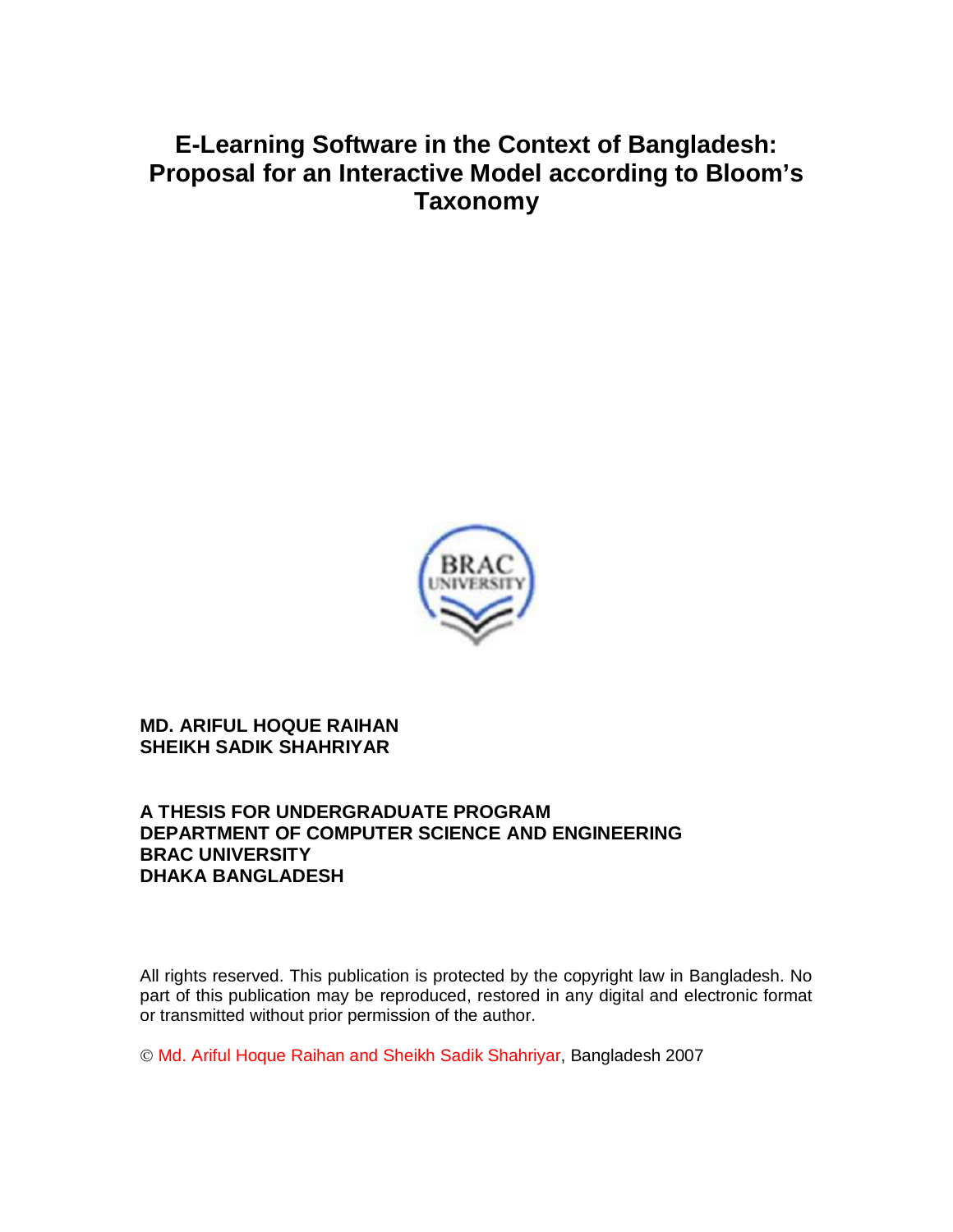## **DECLARATION**

We, Md. Ariful Hoque Raihan, University ID - 02201035 and Sheikh Sadik Shahriyar, University ID - 02201040 have completed the thesis on topic, "*Elearning Software in the context of Bangladesh: Proposal for an interactive model according to bloom's taxonomy*", Under CSE400 course regarding the partial fulfillment of our undergraduate degree of Bachelor in Computer Science and Engineering.

We, therefore, declare that this work has been published previously neither in whole nor in part in any thesis work or any conference or journals. I also mentioned work found by other researcher in the reference.

Signature of Supervisor Signature of Author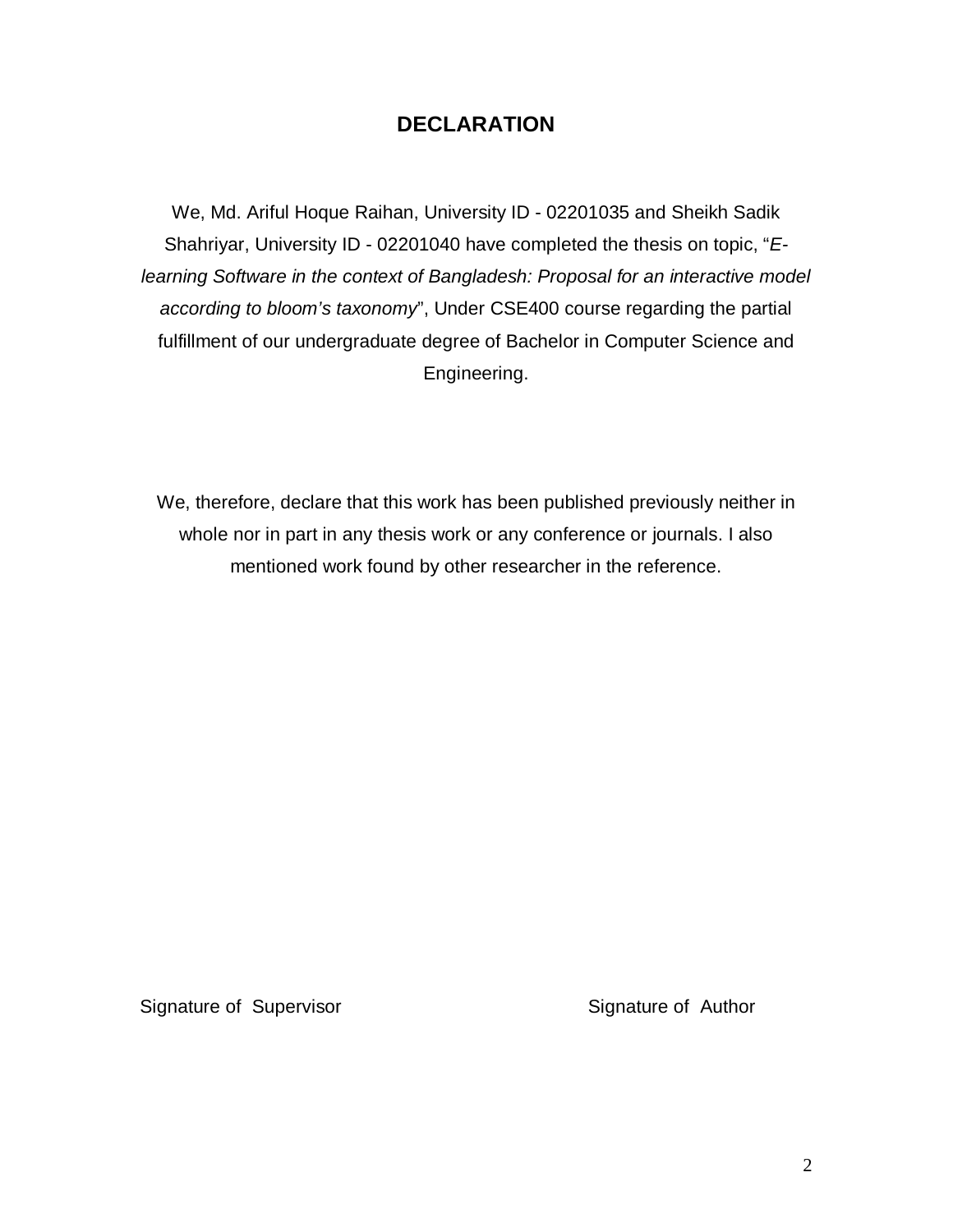### **Acknowledgement**

We would specially like to thank our supervisor, Lecturer ASM Zillur Rahman at the Department of Computer Science and Engineering, BRAC University for his continuous support and valuable ideas, feedback with excellent comments to carry out this thesis work. His guidance and encouragement have provided us the proper knowledge and right way to go through the work.

We would also like to thank our friends of BRAC University for their cordial help and support during our thesis work.

At last we want to express our obedience to our creator Allah for giving us strength to complete this thesis work properly then we would like to express of our special thanks to our parents for their continuous support of mental, physical and financial during our study at BRAC University.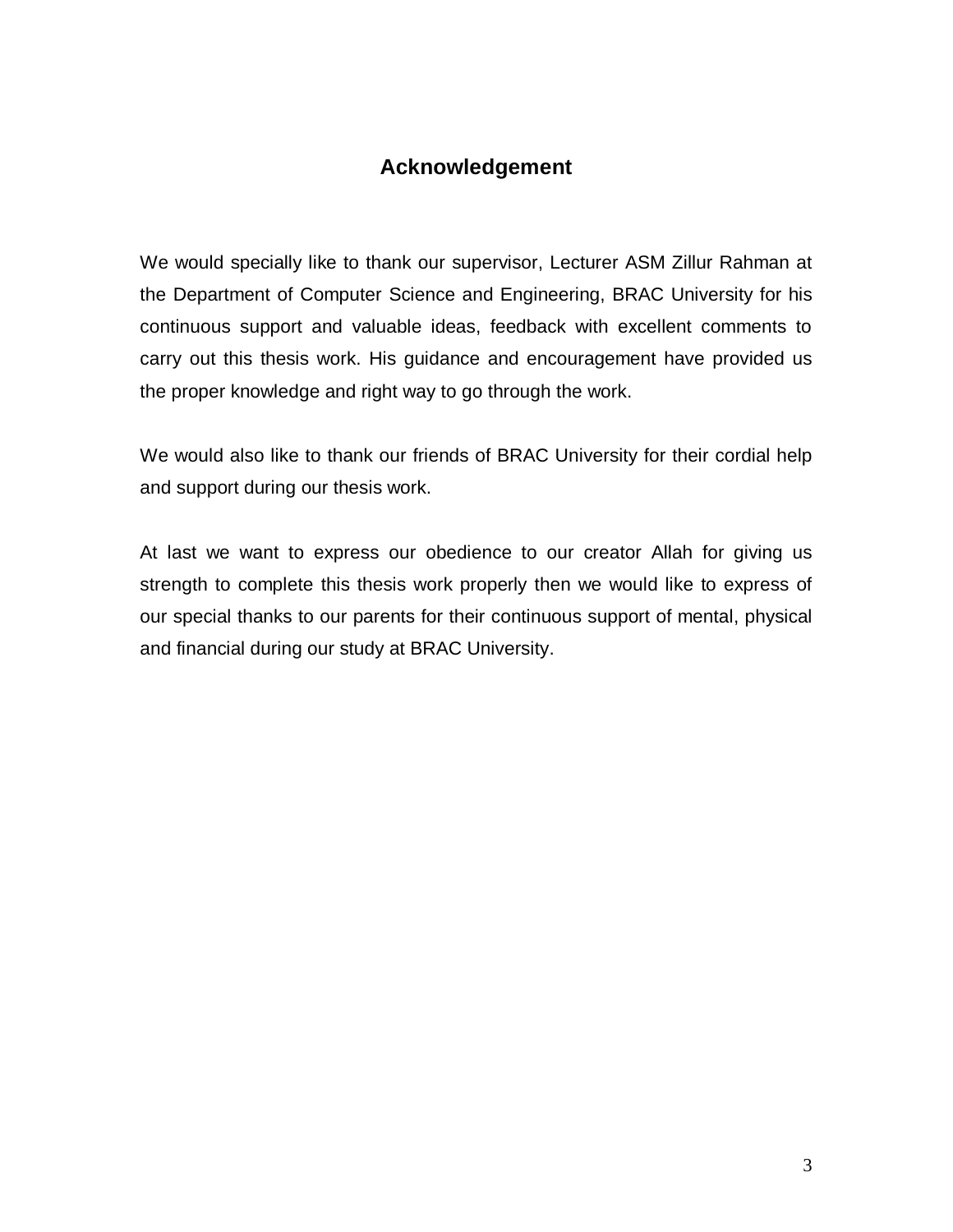#### **E-Learning Software in the Context of Bangladesh: Proposal for an Interactive Model According to Bloom's Taxonomy**

Md. Ariful Hoque Raihan Department of Computer Science and Engineering BRAC University Dhaka-1212, Bangladesh omi\_bu@yahoo.com

Sheikh Sadik Shahriyar Department of Computer Science and Engineering BRAC University Dhaka-1212, Bangladesh niloy81@yahoo.com

# **ABSTRACT**

The latest information and communication technologies like internet service, telecom service, and live video conference have introduced a special form of distance learning: e-learning which removes the barriers of traditional learning system like time limitation, fixed scheduling, physical distance and other cost factors. Distance Learning is commonly used due to its flexibility, and efficiency. Increasing its instant feedback can maximize the effectiveness. In Bangladesh the e-learning system is very new and some e-learning software has been developed till date. Again, the success of distance learning depends on learners' interest and that is reinforced by the interactivity of the learning system. In our thesis-survey we have found that most of Bangladeshi software has a common tendency of only gathering and presenting information. But lack of feedback, structural inefficiency and lack of response process can pose threat to the acceptance of distance learning. So our goal is to formulate a design of a distance-learning model, which can maximize the interactivity.

**Keywords:** E-Learning, Distance Learning, Blooms-Taxonomy, Psychomotor, Cognitive, and Affective.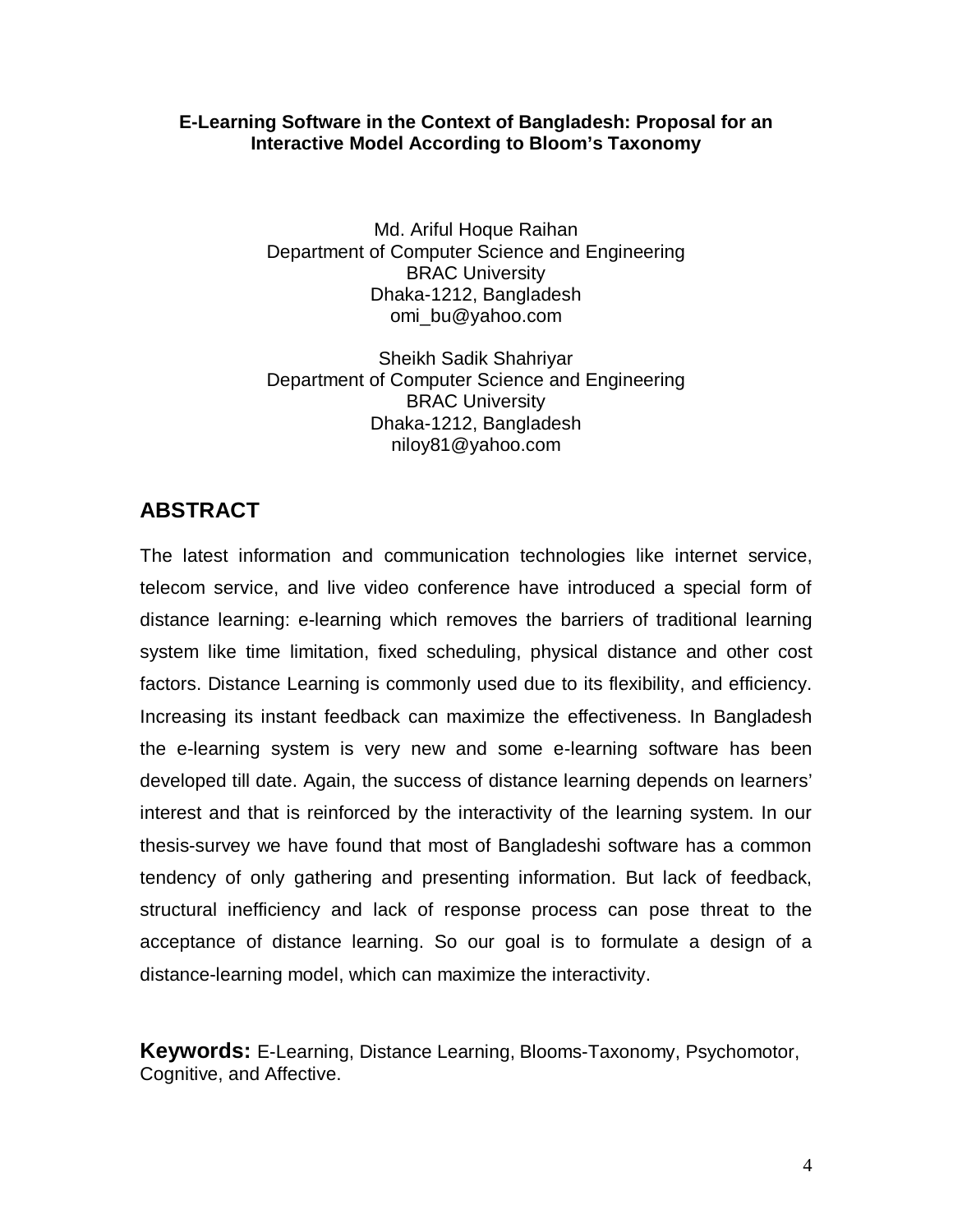# **TABLE OF CONTENTS**

#### 1. CHAPTER 1: INTRODUCTION

| 1.1 Motivation of Study      10  |  |  |  |
|----------------------------------|--|--|--|
| 1.2 History of Education      11 |  |  |  |
| 1.3 What is E-Learning?       11 |  |  |  |
| 1.4 E-Learning Tools      12     |  |  |  |

#### 2. CHAPTER 2: DISTANCE LEARNING/ EDUCATION

|  | 2.1 What is Distance Learning? |                                                                                                                     |          |          | 14  |
|--|--------------------------------|---------------------------------------------------------------------------------------------------------------------|----------|----------|-----|
|  | 2.2 Type of Distance Learning  | and the contract of the contract of the contract of the contract of the contract of the contract of the contract of |          |          | 15  |
|  | 2.3 Origins                    | $\cdots$                                                                                                            | $\cdots$ |          | 15. |
|  | 2.4 Methods                    | .                                                                                                                   |          | $\cdots$ |     |

#### 3. CHAPTER 3: BANGLADESH SCENARIO

| 3.1 |       | Overview                          |          |          |          | 18 |
|-----|-------|-----------------------------------|----------|----------|----------|----|
|     | 3.1.1 | <b>Bangladesh Open University</b> | $\cdots$ | $\cdots$ | $\cdots$ | 19 |
|     |       | 3.1.2 Television Program          | .        |          | $\cdots$ | 19 |
|     |       | 3.1.3 E-Learning Software         | .        |          |          | 20 |
|     |       | 3.1.4 Online Forum                |          |          |          |    |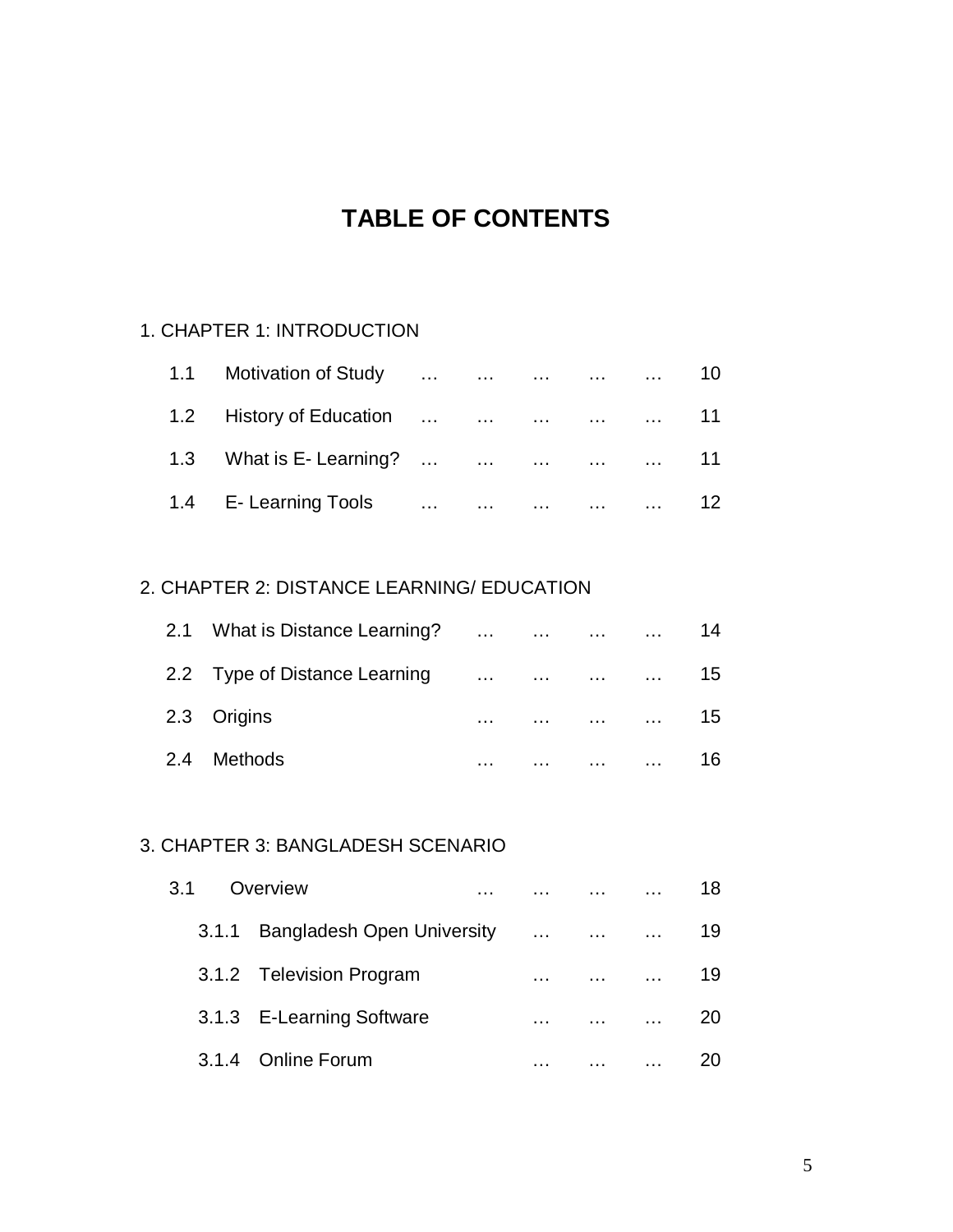| 3.2 Barriers      | $\cdots$ | .        | $\sim$ 100 $\sim$ | 20 |
|-------------------|----------|----------|-------------------|----|
| 3.3 Opportunities | $\cdots$ | $\cdots$ | $\sim$ $\sim$     |    |

## 4. CHAPTER 4: ANALYSIS ON SELECTED SOFTWARE

| 4.1   | Technique used for Evaluation                 |  |          |          |           | 24 |
|-------|-----------------------------------------------|--|----------|----------|-----------|----|
| 4.1.1 | Introduction to Bloom's Taxonomy              |  |          | $\cdots$ | $\ddotsc$ | 24 |
|       | 4.1.2 Bloom's Taxonomy Structure              |  | $\ldots$ |          |           | 25 |
| 4.2   | Software Analysis                             |  |          |          |           | 25 |
|       | 4.2.1 Computer Hardware with Trouble Shooting |  |          |          |           | 26 |
|       | 4.2.2 Bangla Typing Tutor                     |  |          |          |           | 32 |
|       | 4.2.3 Mathematics for S.S.C                   |  |          |          |           | 35 |
|       | 4.2.4 English Grammar                         |  |          |          |           | 38 |
|       | 4.2.5 GCSE Physics                            |  |          |          |           | 44 |

#### 5. CHAPTER 5: PROPOSED DESIGN

| 5.1 Design Overview      | $\cdots$ | . | $\cdots$ | .        | 51 |
|--------------------------|----------|---|----------|----------|----|
| 5.2 Our Proposal         | $\cdots$ | . | $\cdots$ | $\cdots$ | 54 |
| 6. CHAPTER 6: CONCLUSION | $\cdots$ |   |          | .        |    |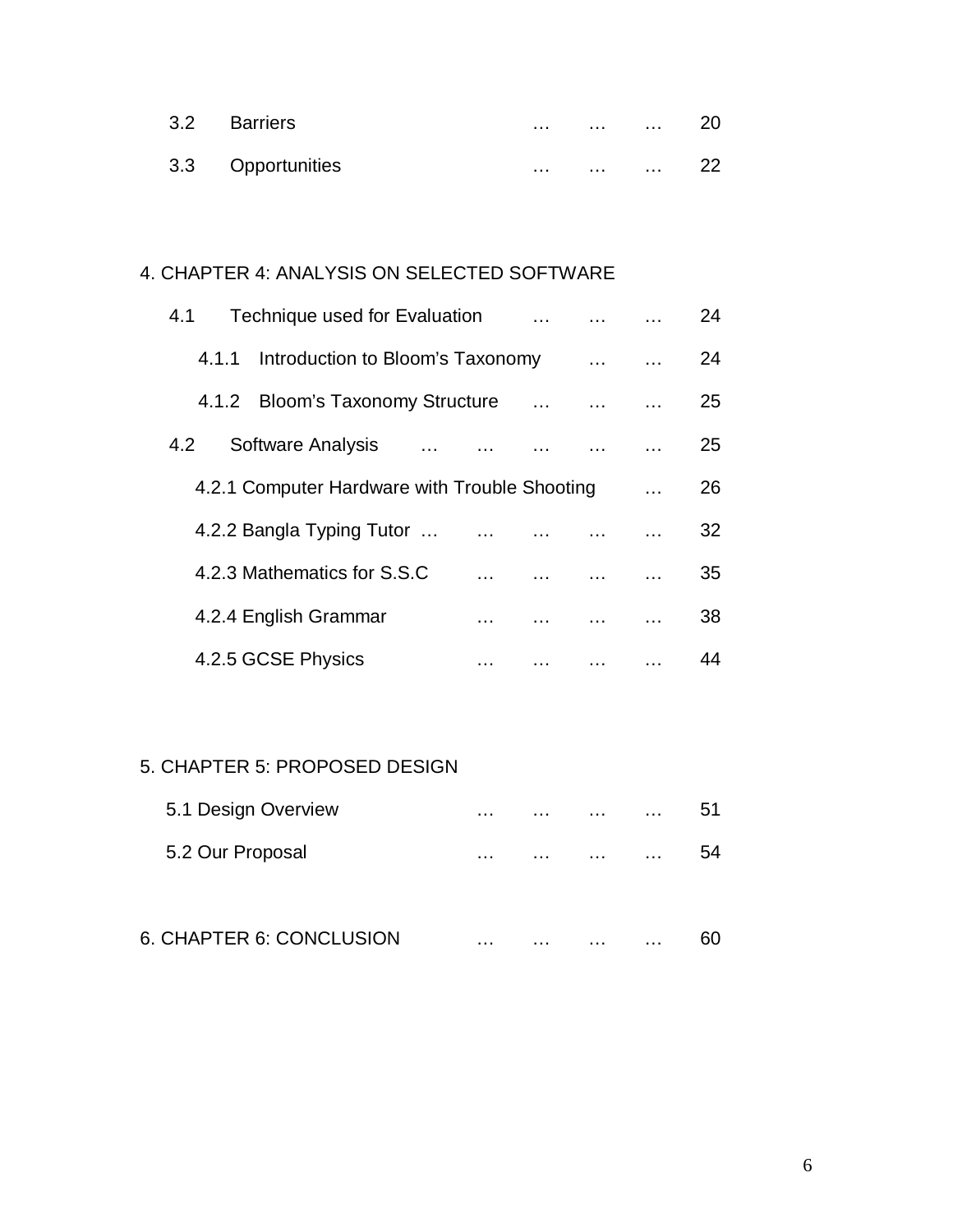### 7. APPENDIX

| 7.1 Appendix A | $\sim$ $\sim$ $\sim$ | .        | $\cdots$ | . | $\cdots$ | $\cdots$ | 61 |
|----------------|----------------------|----------|----------|---|----------|----------|----|
| 7.2 Appendix B | $\cdots$             | $\cdots$ | $\cdots$ | . | $\cdots$ | .        | 62 |
|                |                      |          |          |   |          |          |    |
|                |                      |          |          |   |          |          |    |
| 8. REFERENCE   | $\cdots$             |          | .        | . | $\cdots$ | $\cdots$ | 63 |
|                |                      |          |          |   |          |          |    |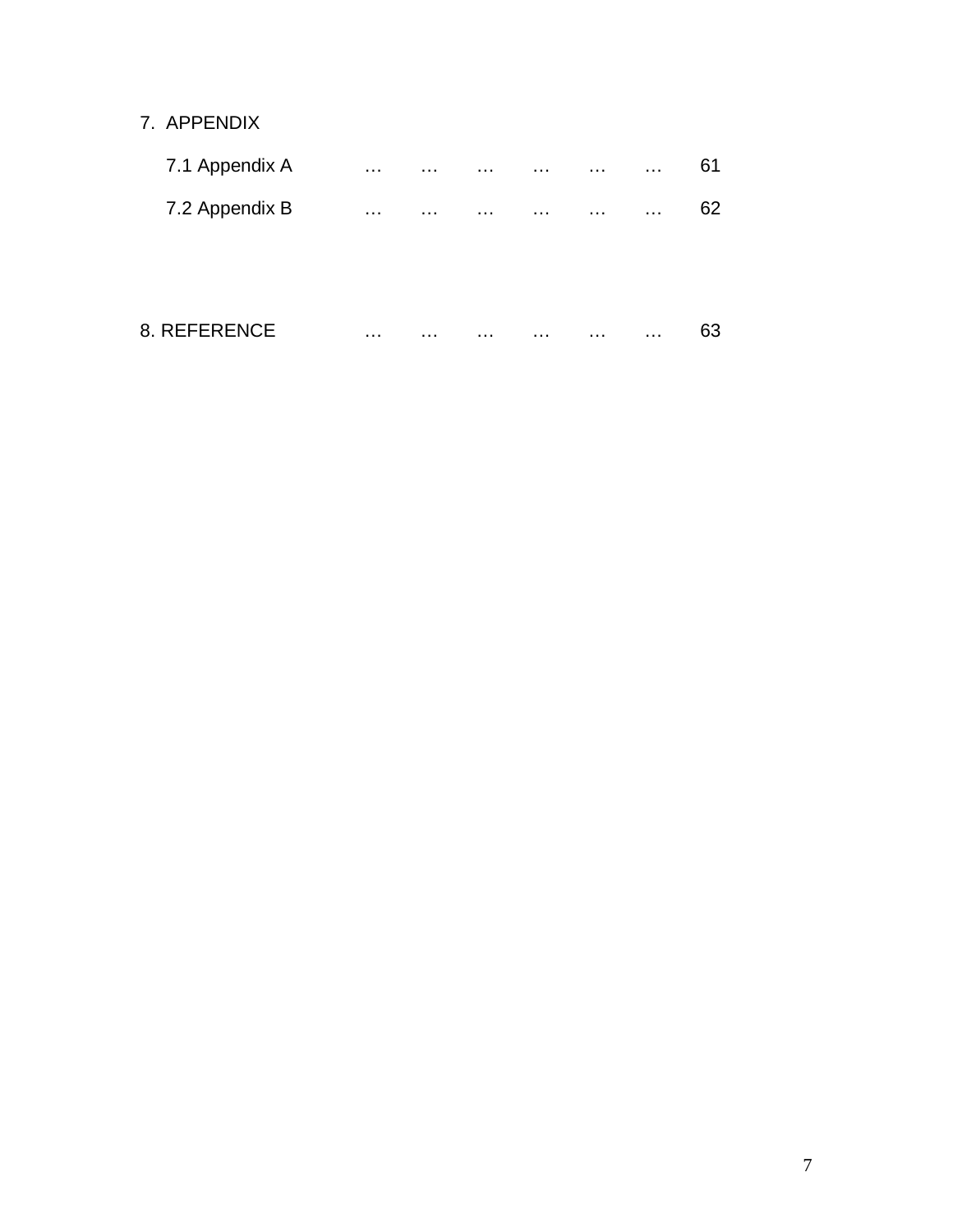# **CHAPTER 1 INTRODUCTION**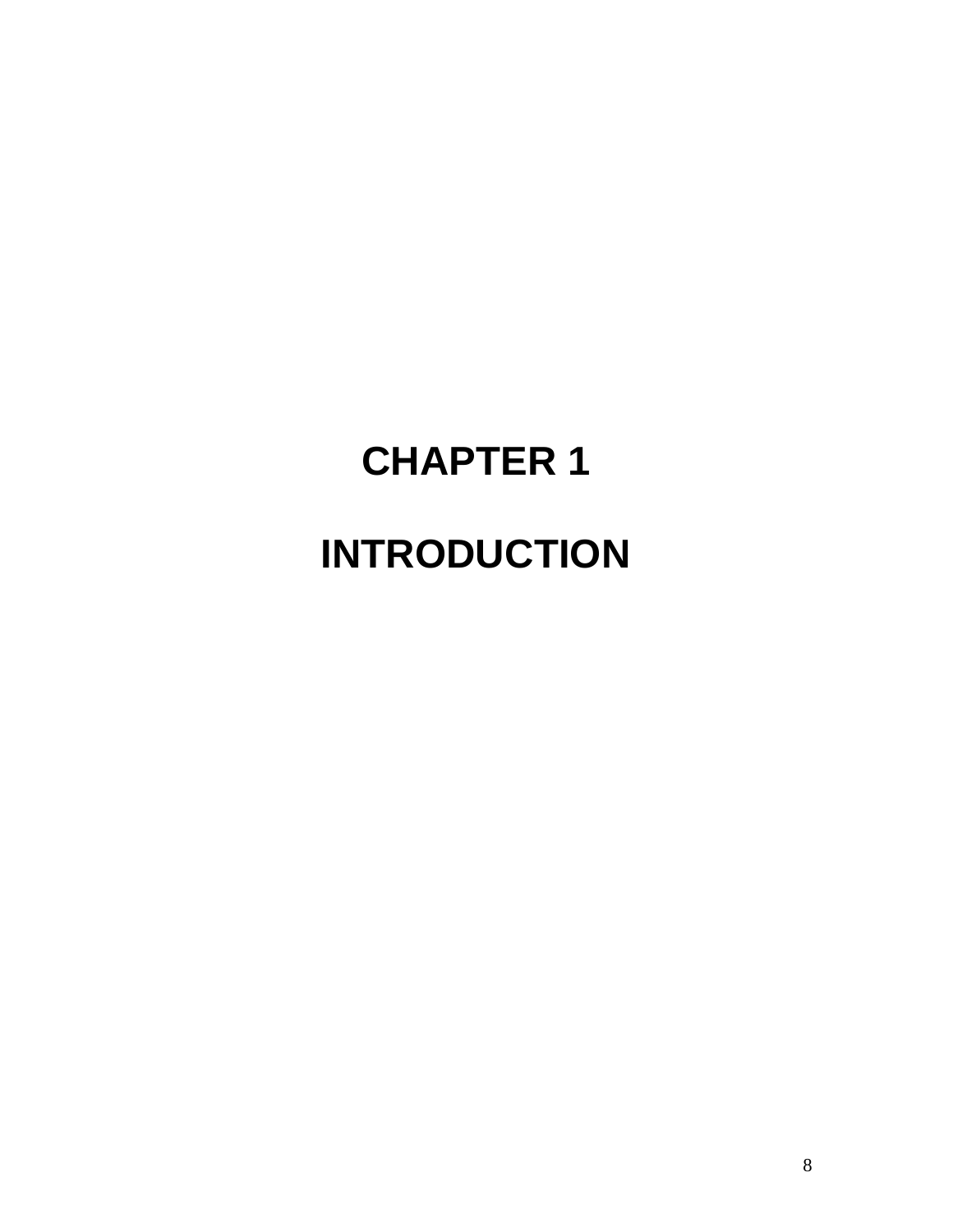"*Every human being has a learning style and every human being has strengths. No learning style is better or worse than any other style*" (Dunn & Dunn 2004). The education system is developing day by day. Every day new technology is introducing and new invention is adding new benefits and changing the old system. At present, the electronic media has made vast effect on education system, which is going to change the traditional education system. Electronic media like TV, Radio, Computer, and Internet has introduced distance learning, where traditional educational barriers like fixed scheduling, time management, physical existence have removed. Now different types of e-learning software have developed which may be very effective tool for a learner. But in Bangladesh this is very new and un-structural, which cannot play good role as an instructor for learners. So our goal is to evaluate the learning software in the context of Bangladesh and propose an effective model according to Bloom's Taxonomy.

#### **1.1 Motivation of Study**

We have to visit Bangladeshi software market frequently for our other course work. But we found that there is a shortage of essential software, which will support our work. There is very few software in the market. But the quality of the software was very bad. I determined to do something on e-learning. I set up my mind and came to my supervisor. He encouraged me to develop an interactive model proposal.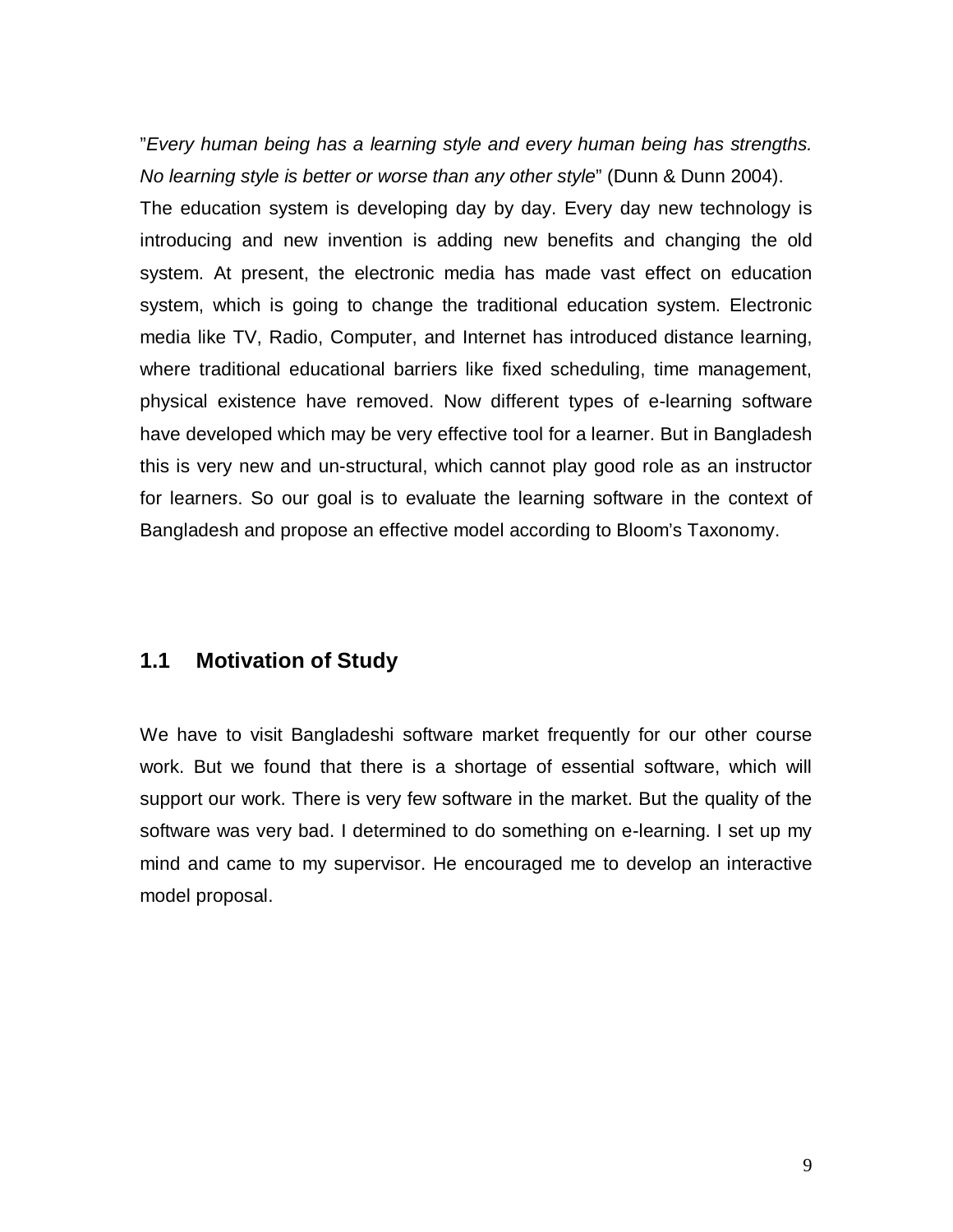#### **1.2 History of Education**

Many scholars tried to find the history of education. According to them, the history of education is both short and long. Dieter Lenzen, the president of University of Berlin said, "Education began either millions of years ago or in 1770". Education was the natural response of early civilizations to the struggle of surviving thriving as a culture. In ancient past, people used oral language to communicate. After times, they learned how to talk. They learned to build story. These stories spread out from generation to generation and man derived symbol and letters and learned written communication.

Formal education already placed in Egypt in 3000 or 2000 BC. In china formal education and examination system developed before 220 to 206 BC.

Education tools developed after human being learned formal education. Paper, ink, pen was invented and human being started their journey on civilization.

#### **1.3 What is E- Learning?**

Electronic Learning or e-learning is a wide term used for computer-enhanced learning. Here some quotes of different researchers has shown about their view of e - Learning.

*The delivery of a learning, training or education program by electronic means "Elearning" involves the use of a computer or electronic device (e.g. a mobile phone) in some way to provide training, educational or learning material.* (Derek Stockley 2003)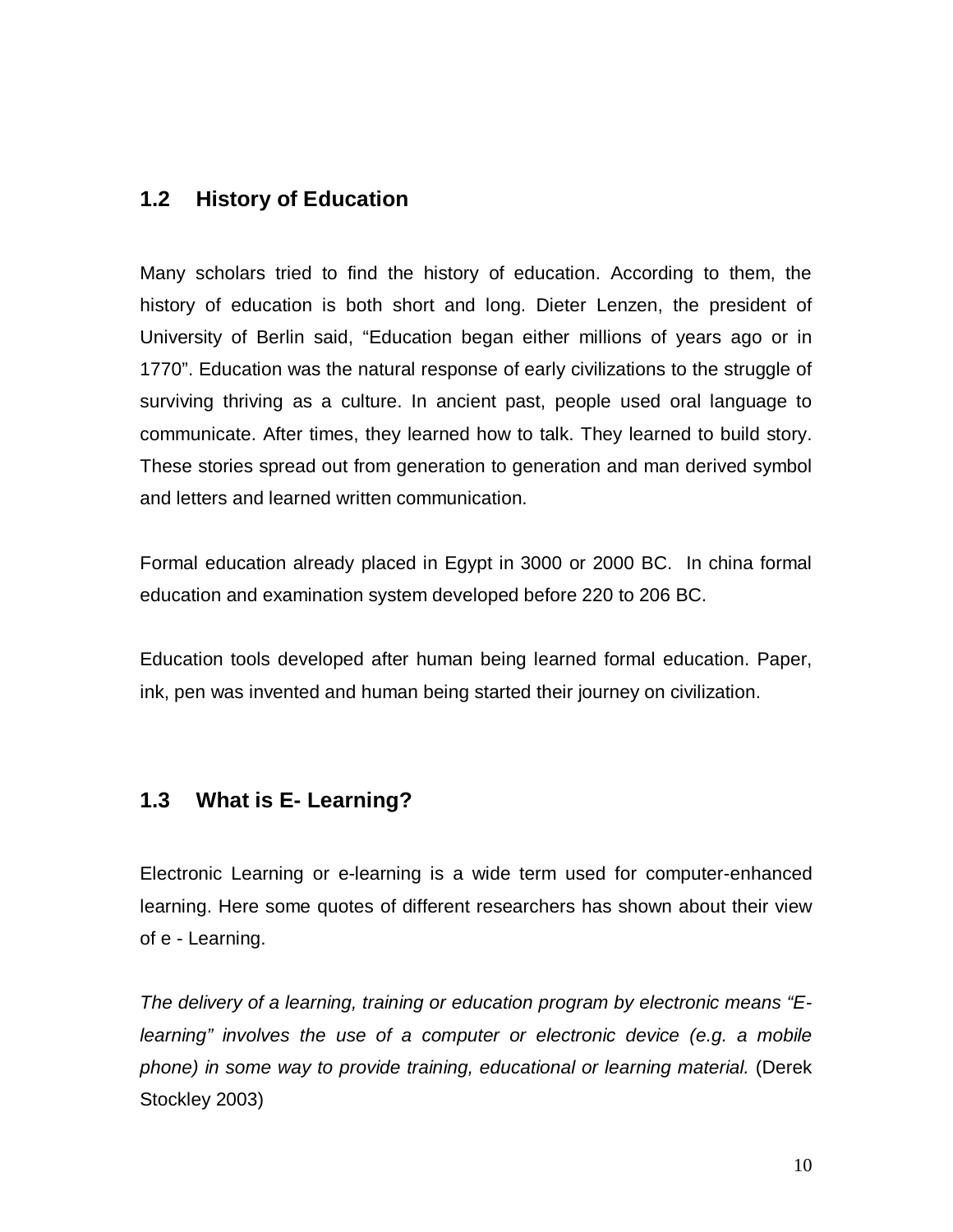*Education offered using electronic delivery methods such as CD-ROMs, video conferencing, websites and e-mail*. (www.hobsons.com)

*Learning that is accomplished over the Internet, a computer network, via CD-ROM, interactive TV, or satellite broadcast.* (www.worldwidelearn.com)

# **1.4 E - Learning Tools**

We use different learning tools to learn. Computer, Television, External media like CD / DVD, Internet provides support on E - learning.

Computer is the most powerful tool in  $E -$  learning. After invention it has been solving many problems till now. Now a day's computer becomes the virtual teacher for a learner.

Internet or inter networks also plays a vital role in  $E -$  Learning. Internet is a network of networks and it is a huge resource of learning.

External media like CD / DVD also plays a vital role in e – learning. Various E - Learning software like Type tutor, Flash tutorials, Programming Languages etc. has written in these external media and helps learners to learn in specific topics.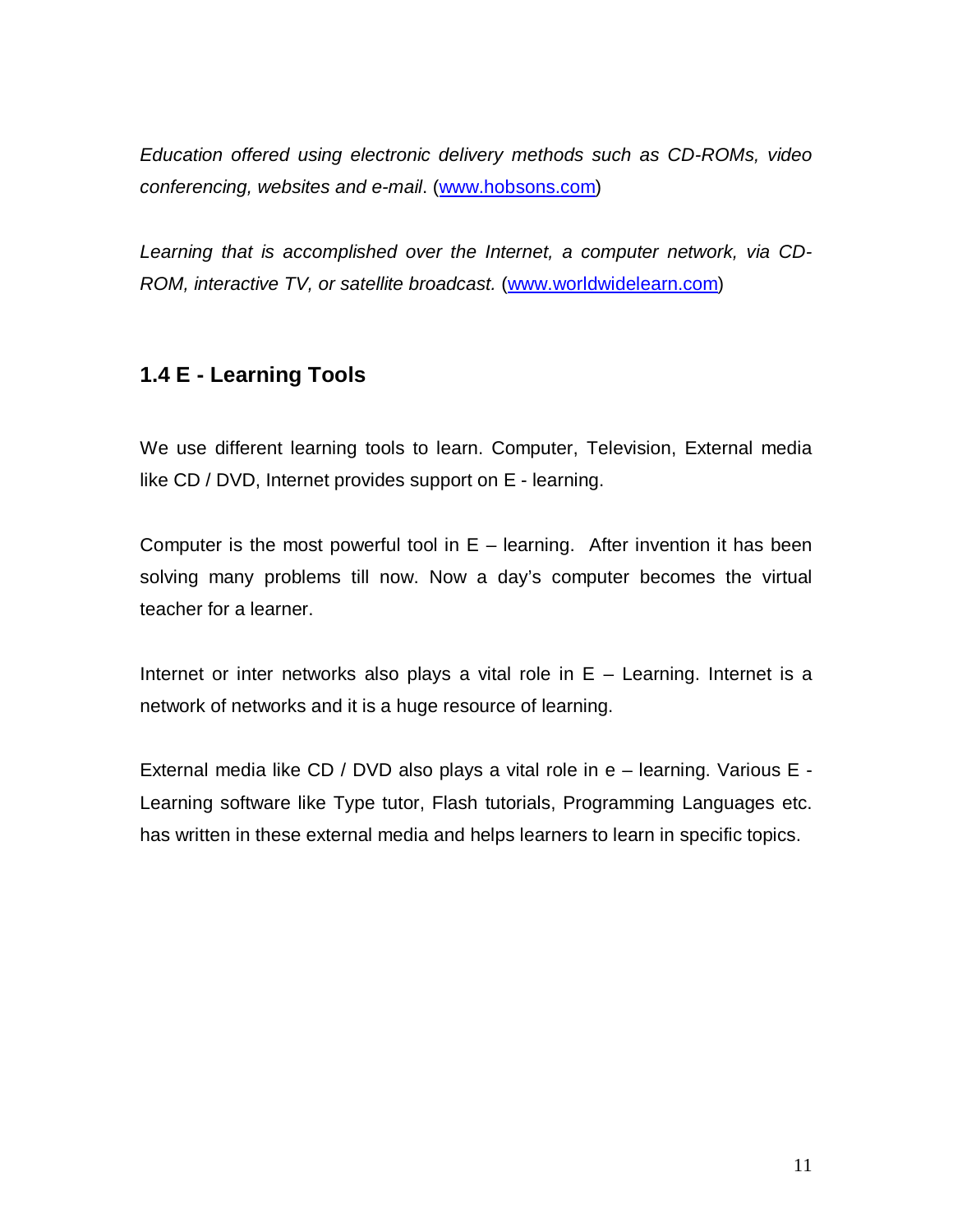# **CHAPTER 2 DISTANCE LEARNING**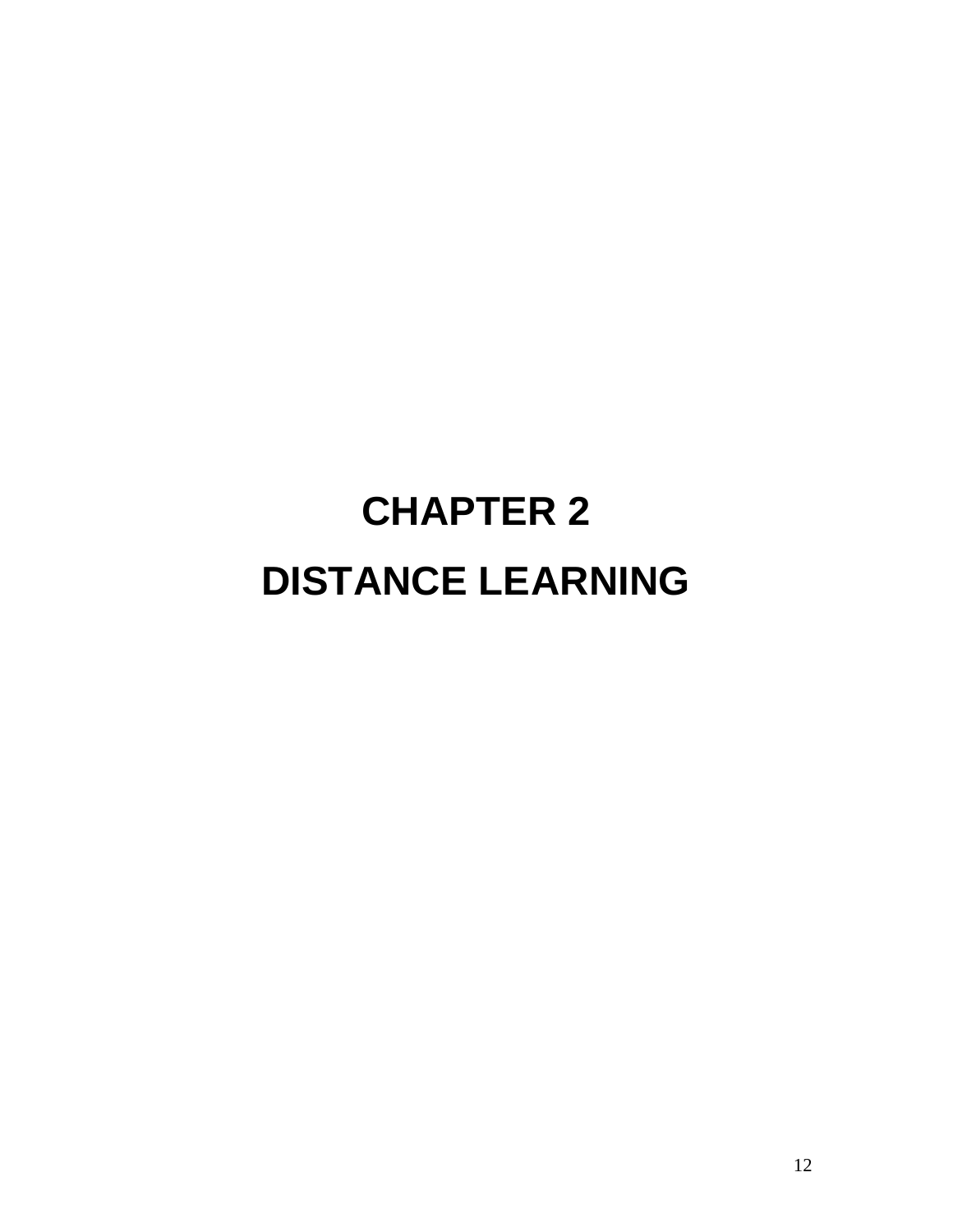### **2.1 What is Distance Learning?**

Distance Education is a field of expertise exploring situations in which the learner and the teacher are separated in time, space or both. Some key characteristics of this field were identified by Desmond Keegan (1956) which are:

- The separation of the teacher from the learner(s)
- The use of technical media
- The influence of an educational organization

Other authors (Gayol, 1999) have added as key attributes:

•The emphasis on the design of educational materials

• The central role conferred to learners in the educational process

Marshall McLuhan stated in his most famous sentence: "the medium is the message", research in distance education consistently proves that the attributes of the medium affects the teaching/learning process. For this reason, distance learning instructors have paid a lot of attention to these attributes. The technologies used to mediate in the teaching/learning situation are classified in four groups: printed, audio, video and electronic, according to the following structure:

• **Printed** Correspondence education like books, study guides, texts and other printed materials.

- **Audio** Broadcast radio, telephone, audiocassette, audio conference
- **Video** Broadcast and cable TV, Satellite, Videoconference, Recorded Video (Cassettes, DVDs)
- **Electronic** Computer mediated communication, mobile learning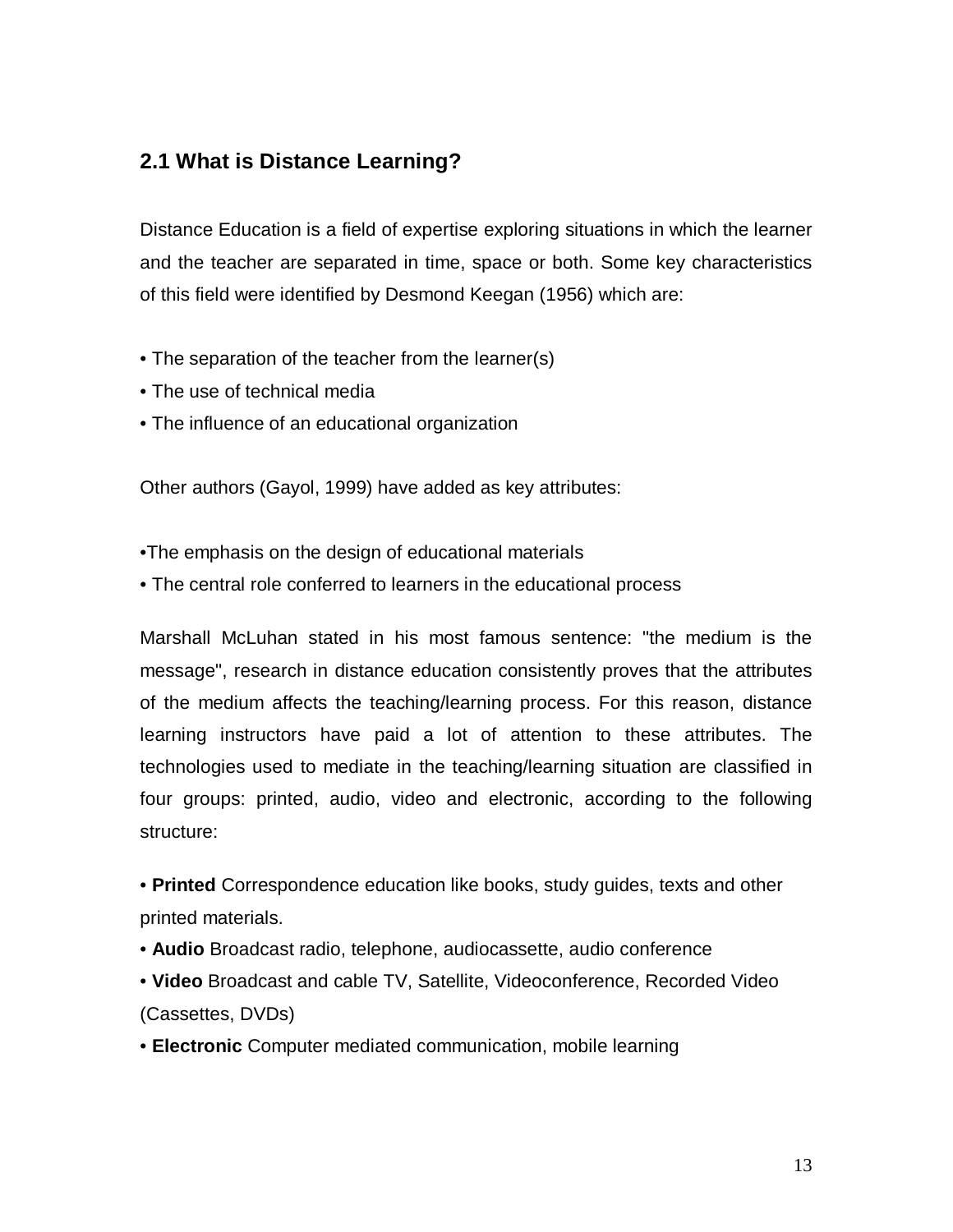# **2.2 Type of Distance Learning**

There are many ways of Distance Learning. Every Communication media can be used as a Distance Learning tool. The key types are stated below:

- **Through regular mail**
- Synchronous or asynchronous conduction on Internet
- **Content delivered via radio or television**
- **Content provided via external media like CD / DVD**

# **2.3 Origins**

Modern distance education has been around at least since Isaac Pitman taught shorthand in Great Britain via correspondence in the 1840s. Since the development of the postal service in the 19th century, Commercial correspondence colleges provided distance education to students across the country." Computers and the Internet have only made distance learning easier, just as it has for many other day-to-day tasks.

One of the oldest distance education universities is the University of South Africa, which has been offering Correspondence Education courses since 1946. The largest distance education university in the United Kingdom is the *Open University* founded 1969. In Germany the FernUniversität in Hagen was founded 1974. There are now many similar institutions around the world, often with the name **Open University.**

## **2.4 Methods**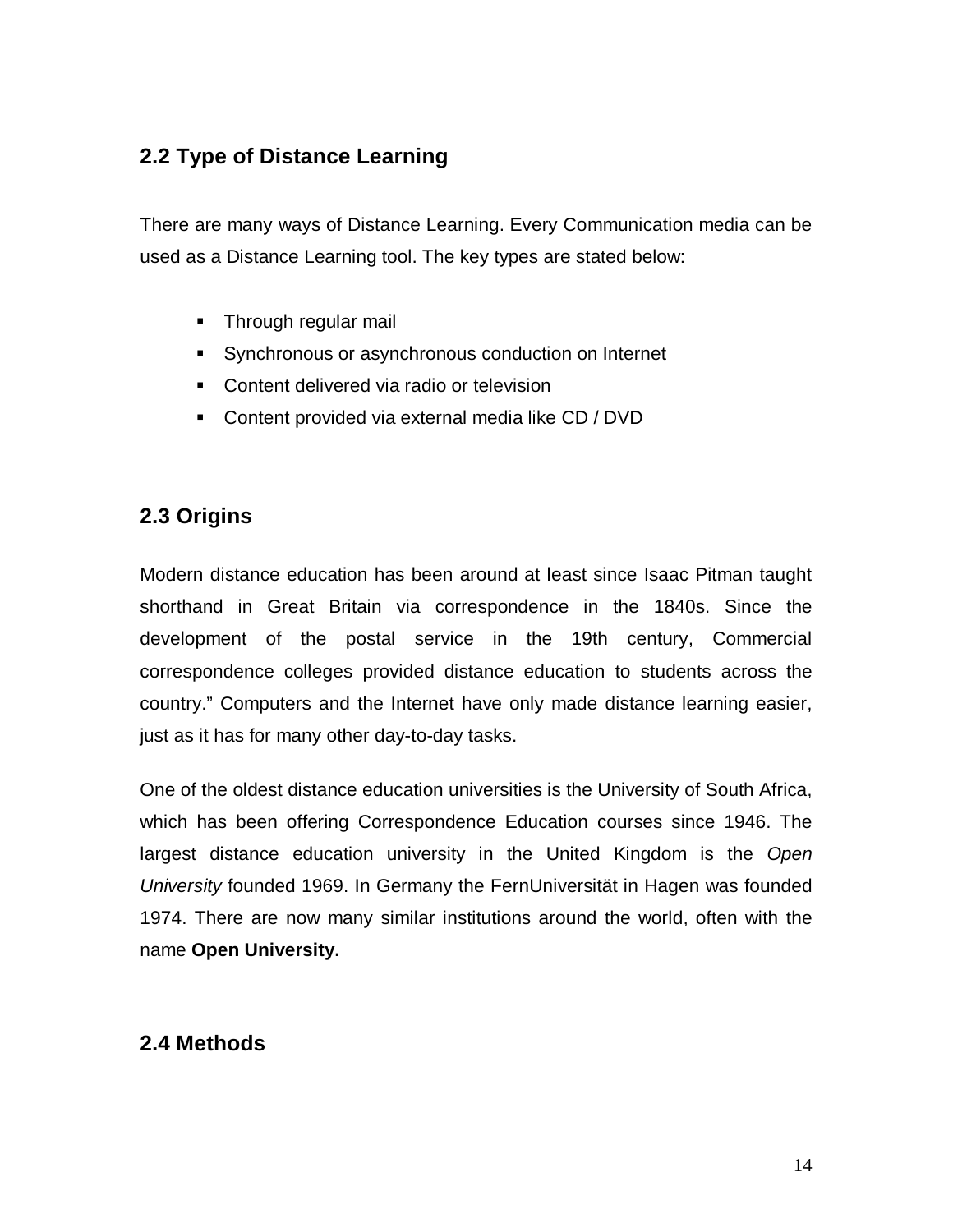In Distance Education, students may not be required to be present in a classroom, but that also may be a question of option. As for an electronic classroom or Virtual Learning Environment, it may or not be a part of a distance education set up. Electronic classrooms can be both on campus, and off campus. We would call such institutions as using a 'flexible' delivery mode.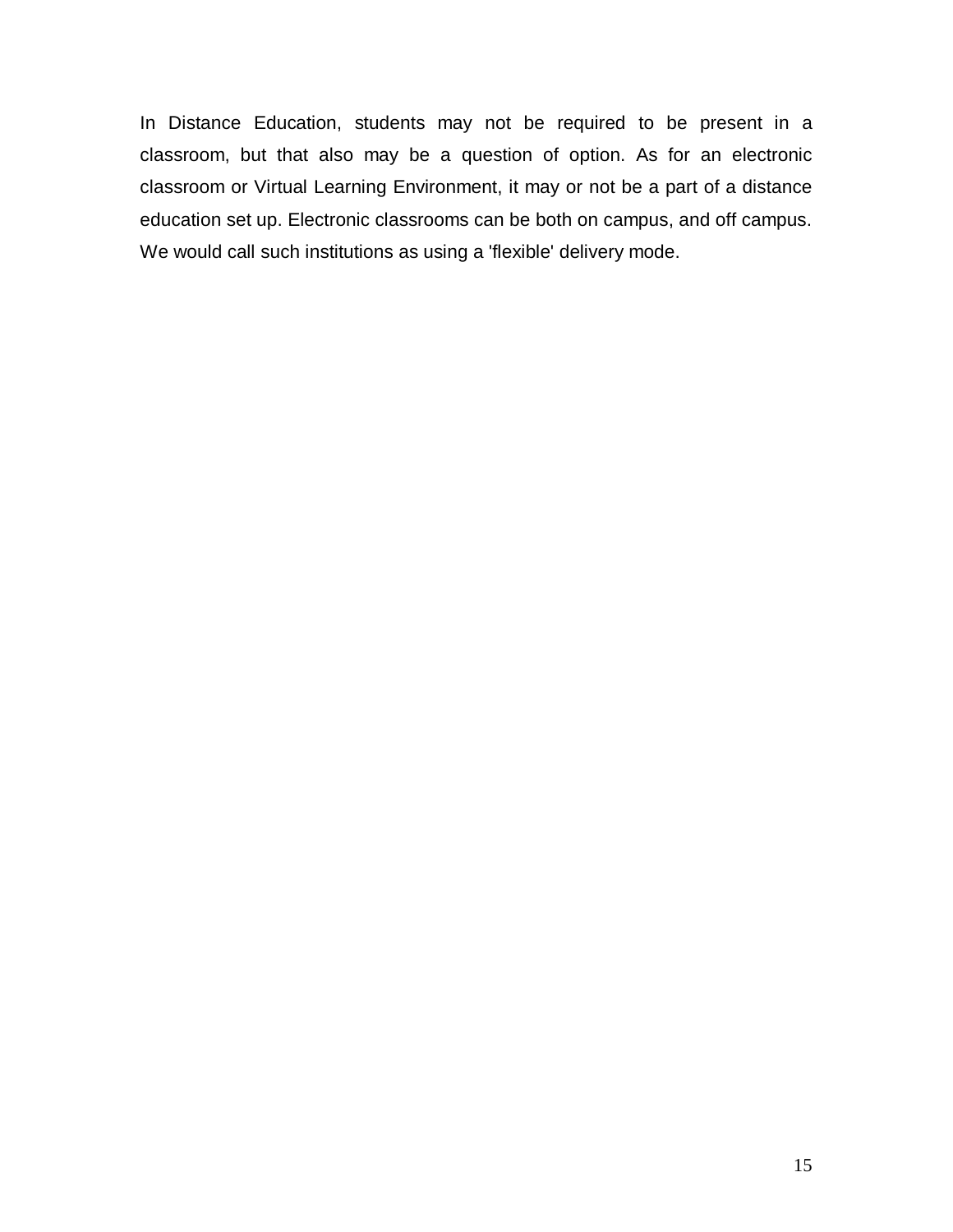# **CHAPTER 3 BANGLADESH SCENARIO**

#### **3.1 Overview**

In Bangladesh, the concept of  $E -$  Learning is quite new. People come to know about E-Learning after early 80's. Bangladesh is one of the most densely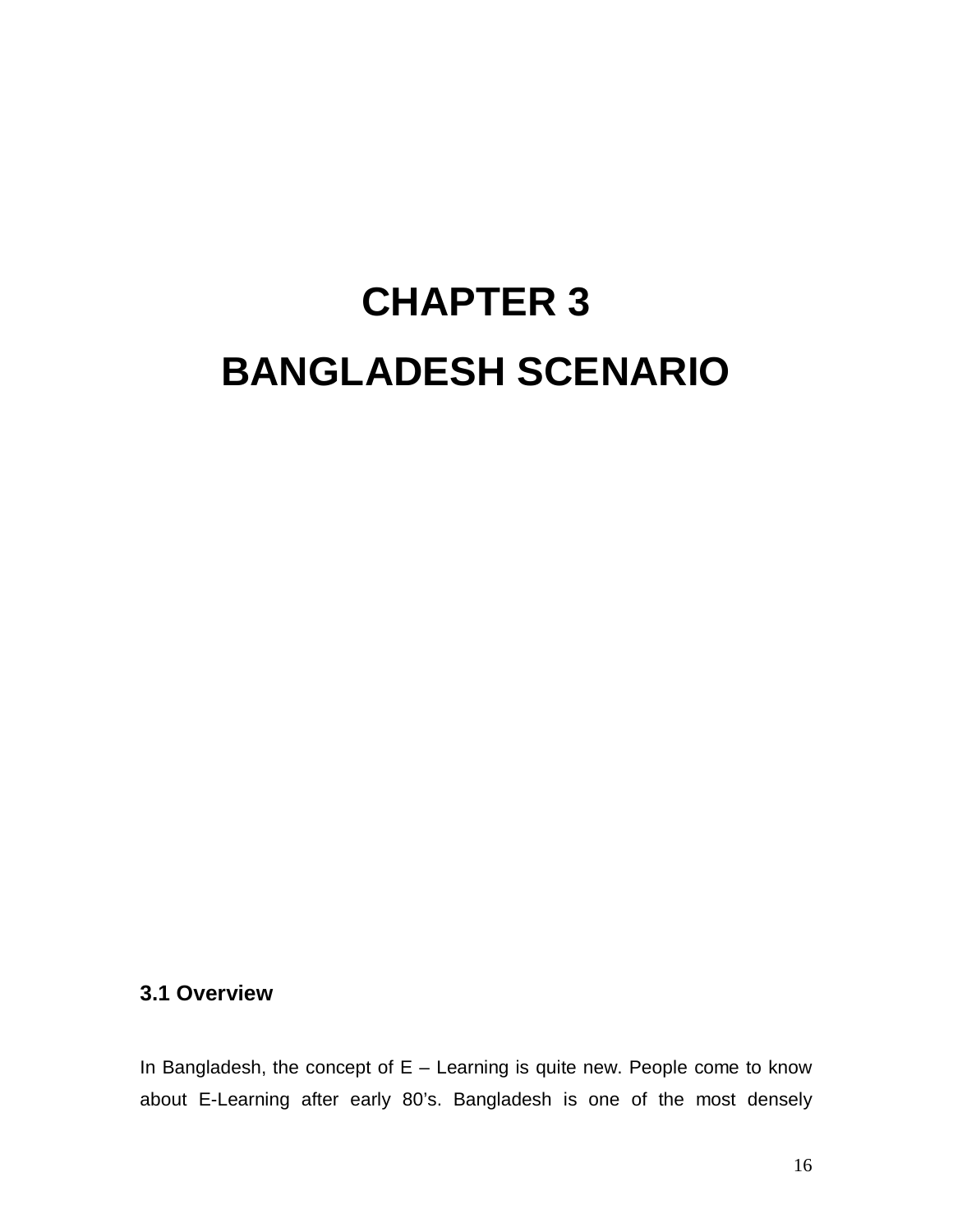populated countries in the world with nearly 140 million people within an area of 147,570 square kilometers. Its vast population would be the major resources of the country. However, in transforming the potential people into a productive force and ensuring a dynamic environment for social, economic and political development is still a big challenge for its government. Though the literacy rate is officially said to be 66%, but according to private survey the rate is only 42%. Education, therefore, has been recognized as a priority sector by all governments since her independence in 1971. Distance education is an important alternative for educating mass people in Bangladesh for many socio-economic reasons. The e-learning was first introduced in Bangladesh in 1956 by a radiobroadcasting program, and later expanded much by the establishment of BOU in 1992. However, BOU is still using mostly traditional one-way media and far behind to use modern interactive ICTs in delivering its courses.

ICT is the emerging sector in Bangladesh. The government has declared it as thrust sector and the overall education sector is in the priority list of the government. However, these two sectors have lot to develop in terms of reach, quality and contribution to the development process. In fact, though the challenges facing Bangladesh are significant, the challenges of old, low and uneven education participation, poor quality education, low per capita incomes, and a rapidly growing population have been joined by new and more daunting challenges, including corruption, globalization, lack of political commitment, and rapidly advancing technology. The size of this challenge is clear. In the area of introducing eLearning in Bangladesh, a small number of initiatives are already in action and most of the learning materials are developed in western countries with limited relevancy in terms of content and language. We need local, relevant and user friendly eLearning system, not only high tech solutions. In consideration of the recent growth in the ICT sector, the opportunities are now promising to introduce eLearning programs in Bangladesh at broader aspect.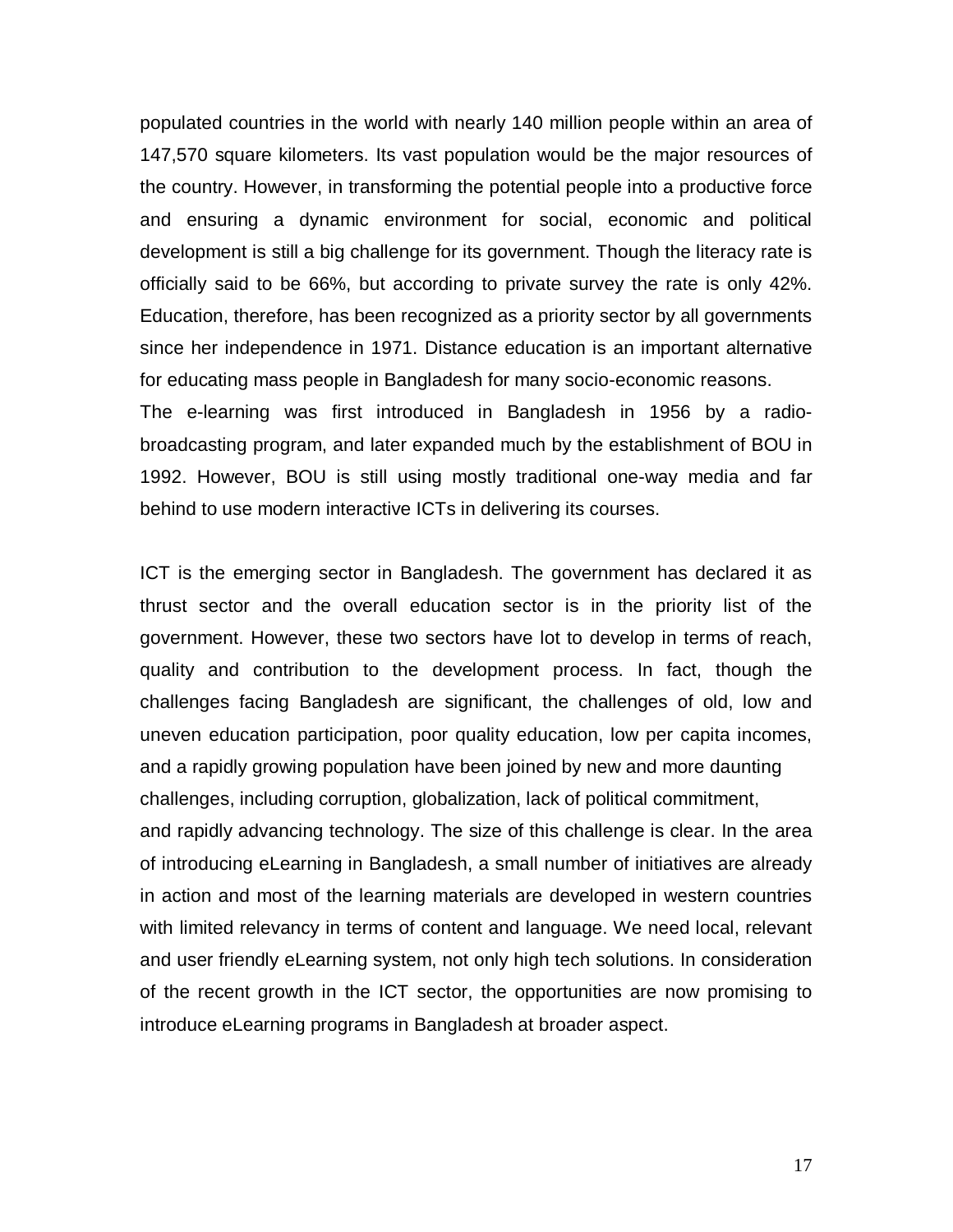#### **3.1.1 Bangladesh Open University (BOU)**

Bangladesh Open University, the only distance learning university in Bangladesh, was established on October 21, 1992 by an Act of Parliament. The Government of Bangladesh and the Asian Development Bank have provided funds for setting up of the University. The Bangladesh Open University is an all terms system of education contributing to the uplifting of the overall educational scenario in the country. Through formal & non-formal programs it gives educational opportunities to the large section of population, helping in the human resource development of the country. Prime objective of Bangladesh Open University is to transform the country's vast human resources into an educated and trained work-force by extending to them a wide range of academic programs both formal and nonformal. BOU`s programs are aimed at every one, particularly working people and women and those socially disadvantaged groups who cannot enroll in traditional universities.

#### **3.1.2 Television Program**

In early eighty's some television program was broadcasted by Bangladesh Television gave some essence of distance learning. Programs like "Jaana Ojaana", "Gonit Onushilon", "Mithoskria", and "Biggan Jagat" taught something on science and mathematics. Later in 90's programs like Bangladesh Open University launched some TV programs on English Learning, Arabic Learning, Quiz, S.S.C Mathematics etc. The most popular program in Bangladesh history was "Maati o Manush" which was an agricultural development and learning program was popular to every one.

#### **3.1.3 E-Learning Software**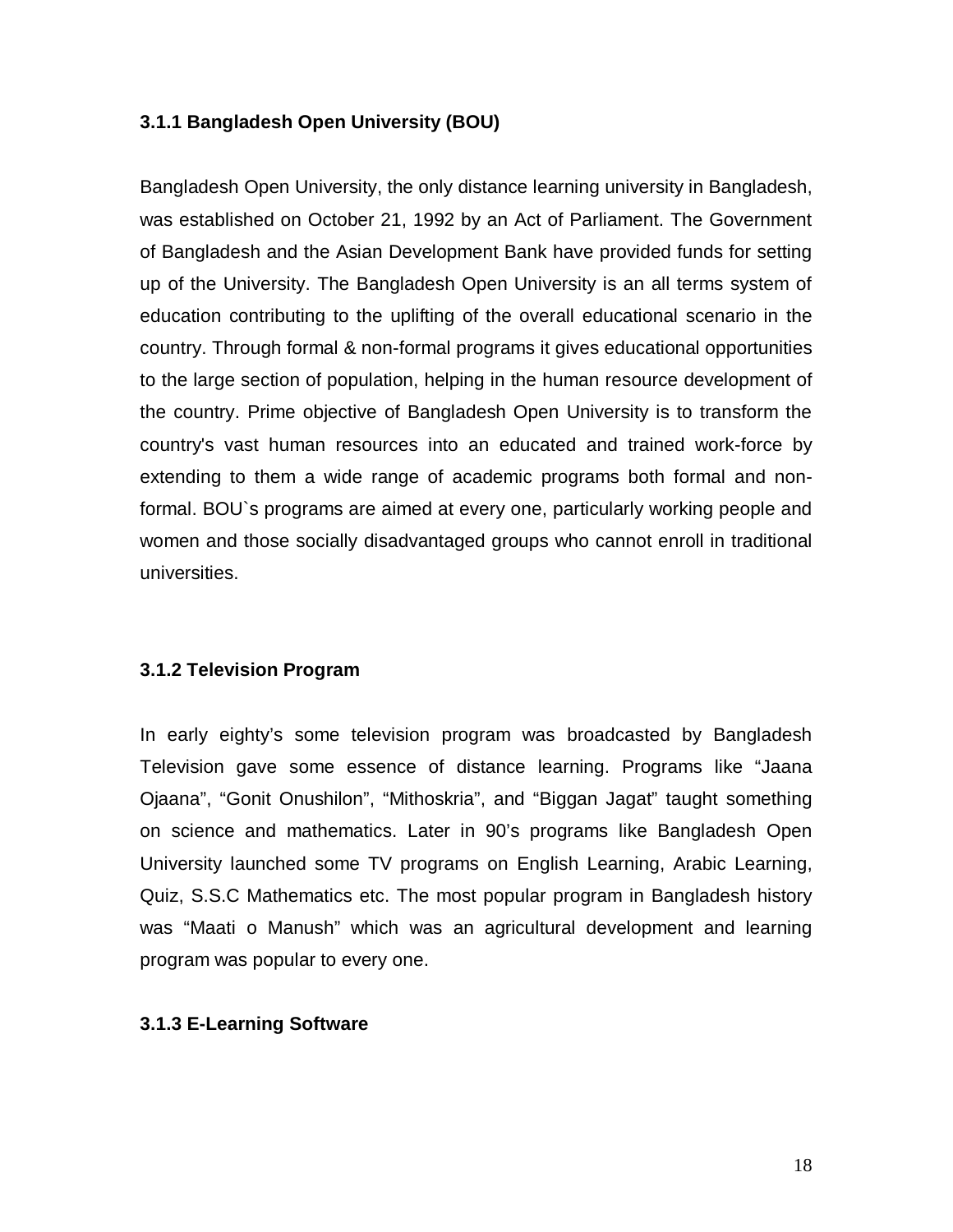After late ninety's some local companies of Bangladesh launched e-Learning software. The initial software's were mainly computer oriented. Later different learning issues came to the software. Maximum software was traditional learning systems like Secondary English, Computer Trouble Shooting, and Kids Tutorial etc. In last two year E – Learning software like motor driving, physical exercise, health care, Geography, physics etc. developed.

#### **3.1.4 Online Forum**

Online forum is a recent tool of Distance Education in Bangladesh. Now days, many public and private university use these online forum for discussion. In this way a student can knew the lecture, syllabus. He also submits assignments, term projects through online forum. For online forum Yahoo groups, Google groups, Orkut, Hi 5 etc. online portals gave necessary space and contents for the learners. In BRAC University many courses have online groups and students joined and discussed problems, ideas etc. bucse423fall06googlegroups, bu420spring07groups.yahoo.com etc.

#### **3.2 Barriers**

Although e-learning in the universities and educational institutes of the developed countries are getting popularity day by day, it is still a dream for the less developed countries because of poor ICT infrastructure and other socioeconomic reasons. Due to very high primary cost for infrastructural development and to increase public access to internet and other ICTs, the developing countries are still far behind from getting benefit from the e-learning. The main points that should be considered before introducing e-learning in the developing countries are briefly discussed below: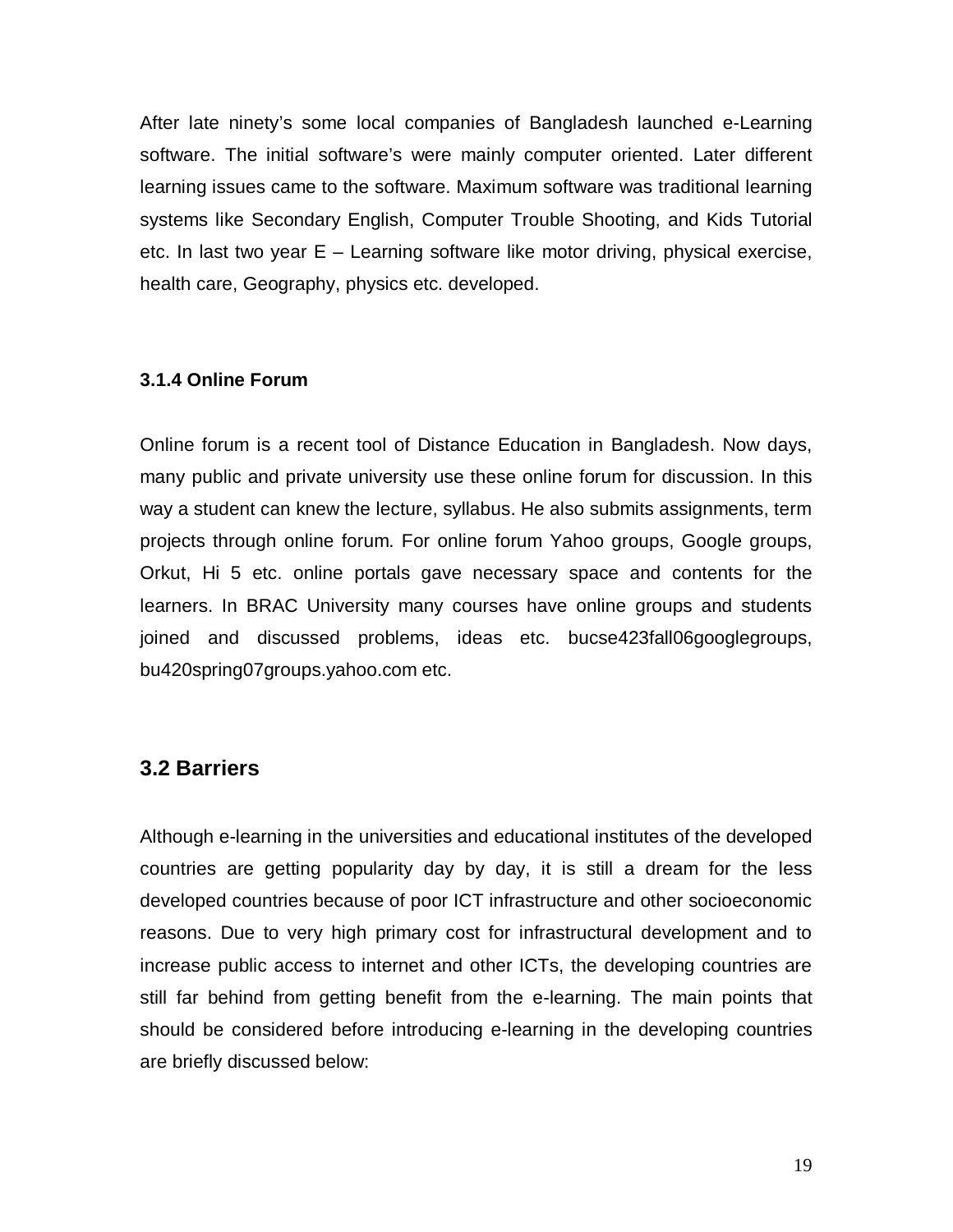$\triangleright$  Reliability of technology

Until technology becomes more reliable, the democratization of e-learning will be difficult.

 $\triangleright$  Stability of technology

The rapid evolution of the technology is another source of concern for both e-learning providers and learners.

 $\triangleright$  Cost of equipment and access

The marketplace has in the past five years been very sensitive to the cost of equipment and access to networks.

> Maintenance costs & infrastructure

E-learning depends on hardware and software infrastructures or platforms that require constant attention.

 $\triangleright$  Direct cost

One of the major issues in a period of technological and cultural metamorphosis is estimating and managing the direct costs to determine whether the investment required is worthwhile.

 $\triangleright$  Conversion costs (equipment, skills)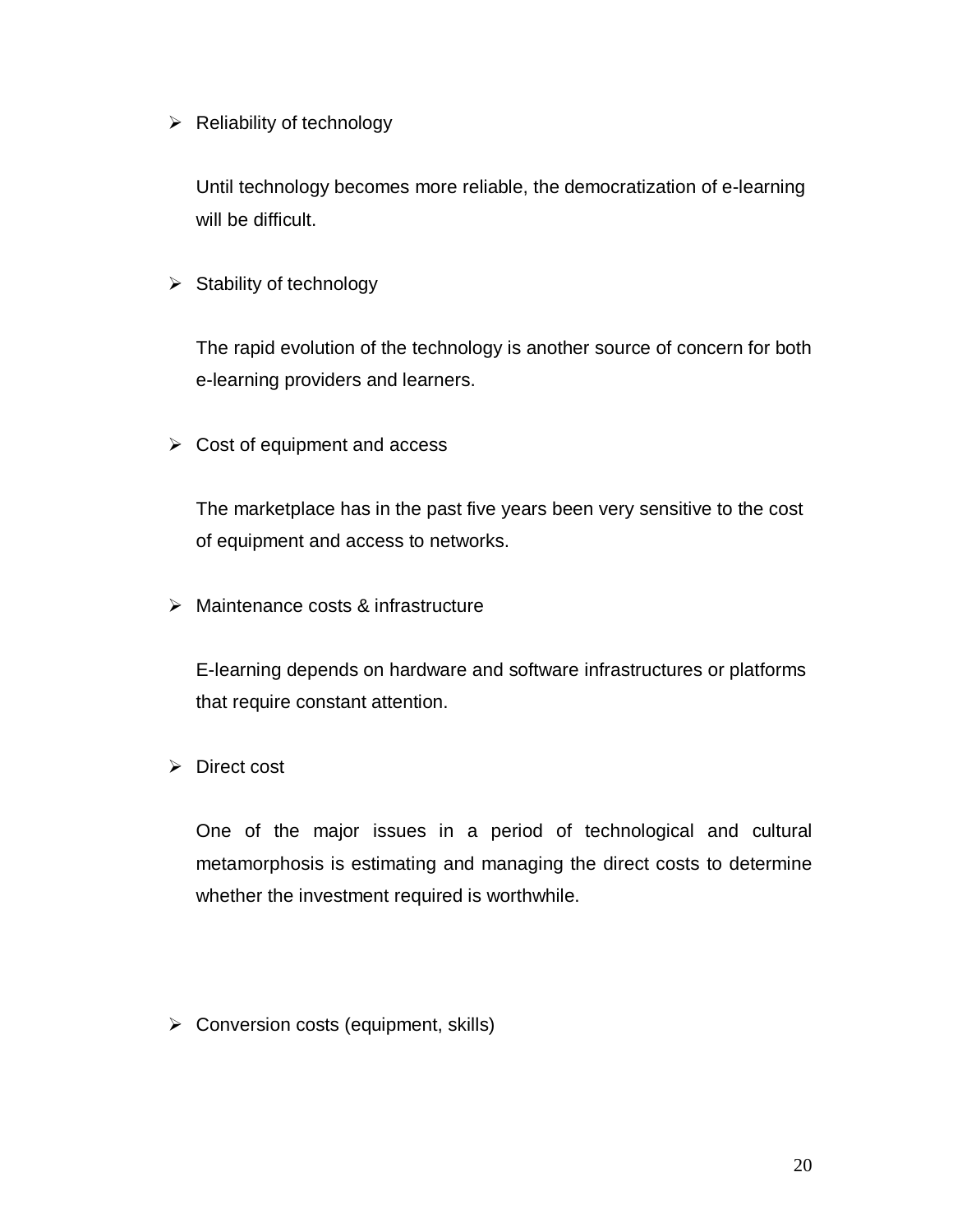Because of the general state of technological and economic flux, planning the implementation of new systems and skills is a precarious exercise.

# **3.4 Opportunities**

 Internet connections are very few; this model has high potential to attract large crowd, which helps to entrepreneur to be a part of e-learning.

 We have energetic and meritorious students who are able to take the advantage of E - Learning.

 High quality Internet infrastructure and networking will help to deliver high quality courses. CD-ROM training now offers movie-quality lectures by famous Professors that include a variety of quizzes and exercises.

 Due to socio-economic conditions, large number of students still avoids schools; e-learning may involve them in studies.

 E-learning provides the courses round the clock i.e. 7 days a week and 24 hours a day, which further attracts working peoples, students and even individuals.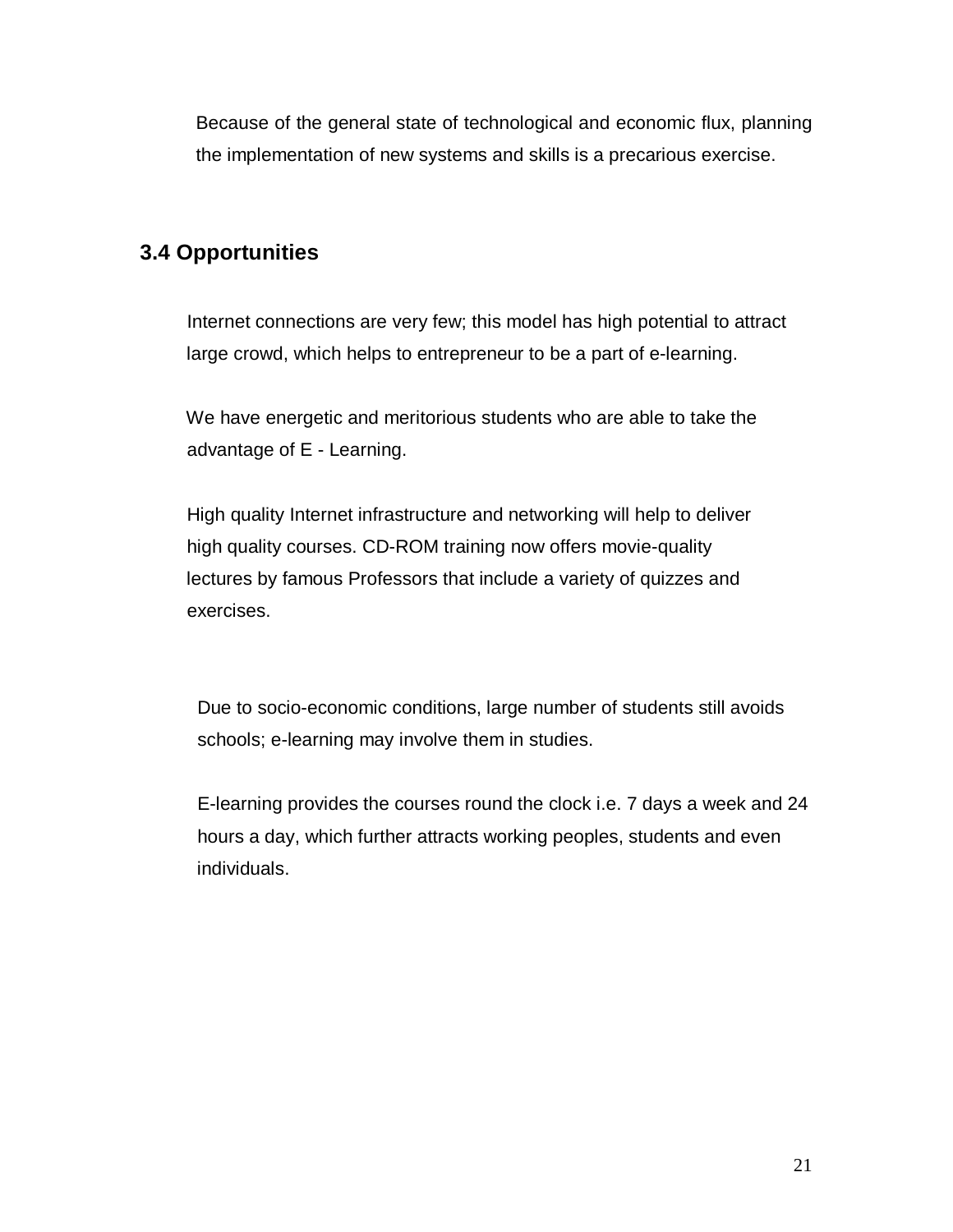# **CHAPTER 4 ANALYSIS ON SELECTED SOFTWARE**

# **4.1 Technique used for Evaluation**

In our research we have used a specific technique named as Bloom's Taxonomy. It was a learning model which was used for all type of learning.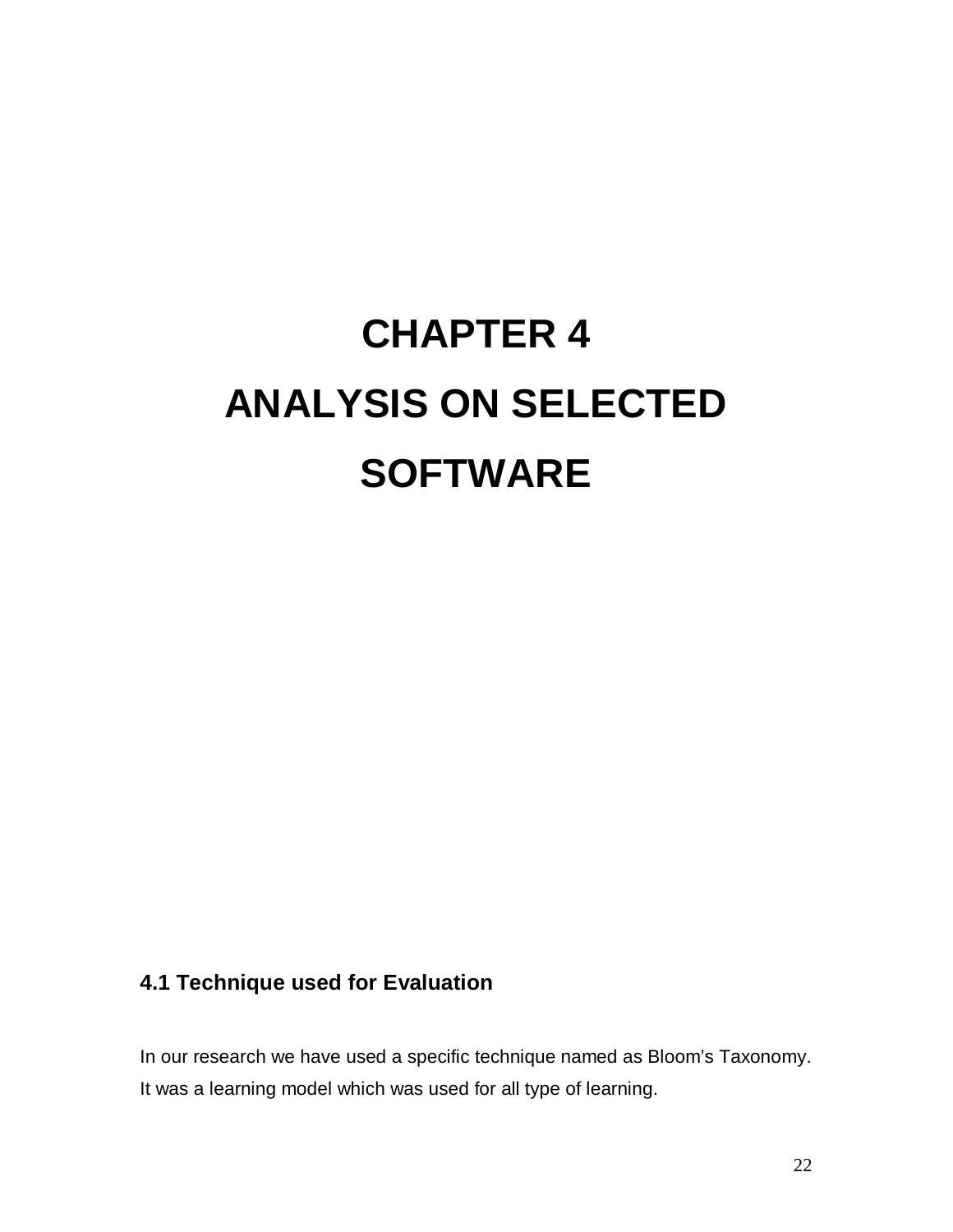#### **4.1.1 Introduction to Bloom's Taxonomy**

Bloom's Taxonomy was initially published under the leadership of American academic and educational expert Dr. Benjamin S Bloom. Bloom's Taxonomy was primarily created for academic education; however it became relevant to all form of education. Programmers must attain knowledge about a system before they can perform specific software maintenance tasks on it. Traditionally, computer scientists have described the activity of attaining this knowledge as 'software comprehension'. However, if we look at the educational literature, attainable knowledge has been described with much finer granularity. Bloom's (1956) taxonomy identifies six separate levels of knowledge within the cognitive domain, one of which refers to a (more constricted) definition of comprehension. Several other levels in Bloom's taxonomy seem to correlate more directly to specific software maintenance tasks.

#### **4.1.2 Bloom's Taxonomy Structure**

Cognitive (knowledge/ mental skill)

- Comprehension
- Analysis
- Evaluation
- Application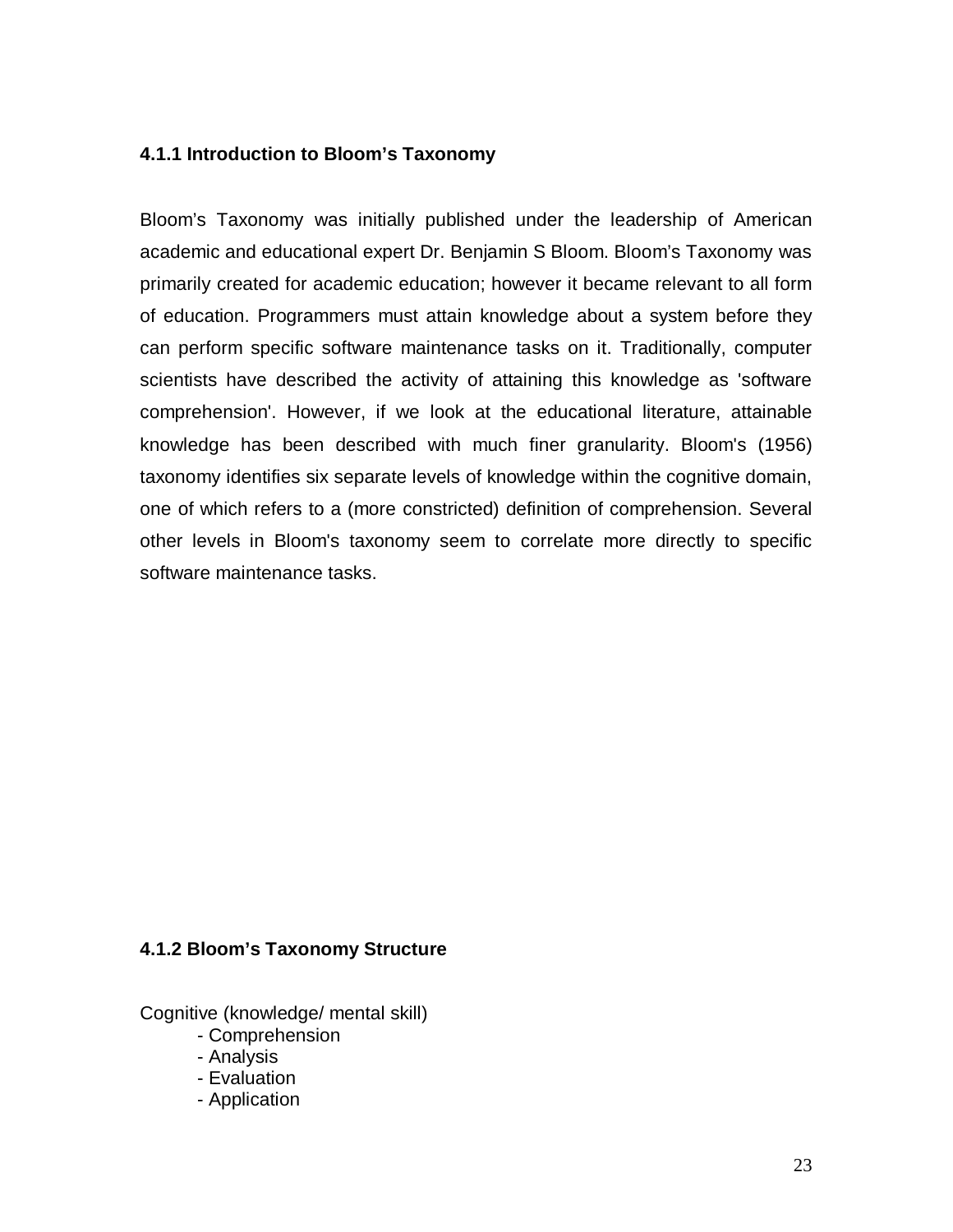Psychomotor (skill/ physical skill)

- Perception
- Guided Response
- Steps
- Adoption

Affective (attitude)

- Receiving Phenomena
- Responding Phenomena
- Valuing

### **4.2 Software Analysis**

We have got some locally developed e-learning software in the market, which have very interesting and effective application to the learners. Among them "English Grammar", "S.S.C Algebra, Geometry and Trigonometry", "Bangla typing tutor", "Computer Trouble shooting" are very attractive. We also got another software like GCSE series for 'A levels', which is developed in UK. But in our country these software, specially the locally developed have failed to create demand to the users. We have evaluated these software according to Bloom's Taxonomy.

#### **4.2.1 Computer Hardware with Trouble Shooting**

Contents:

- 1. Description of computer parts
- 2. Assembling
- 3. Bios Setup etc
- 4. Troubleshooting

Screenshot: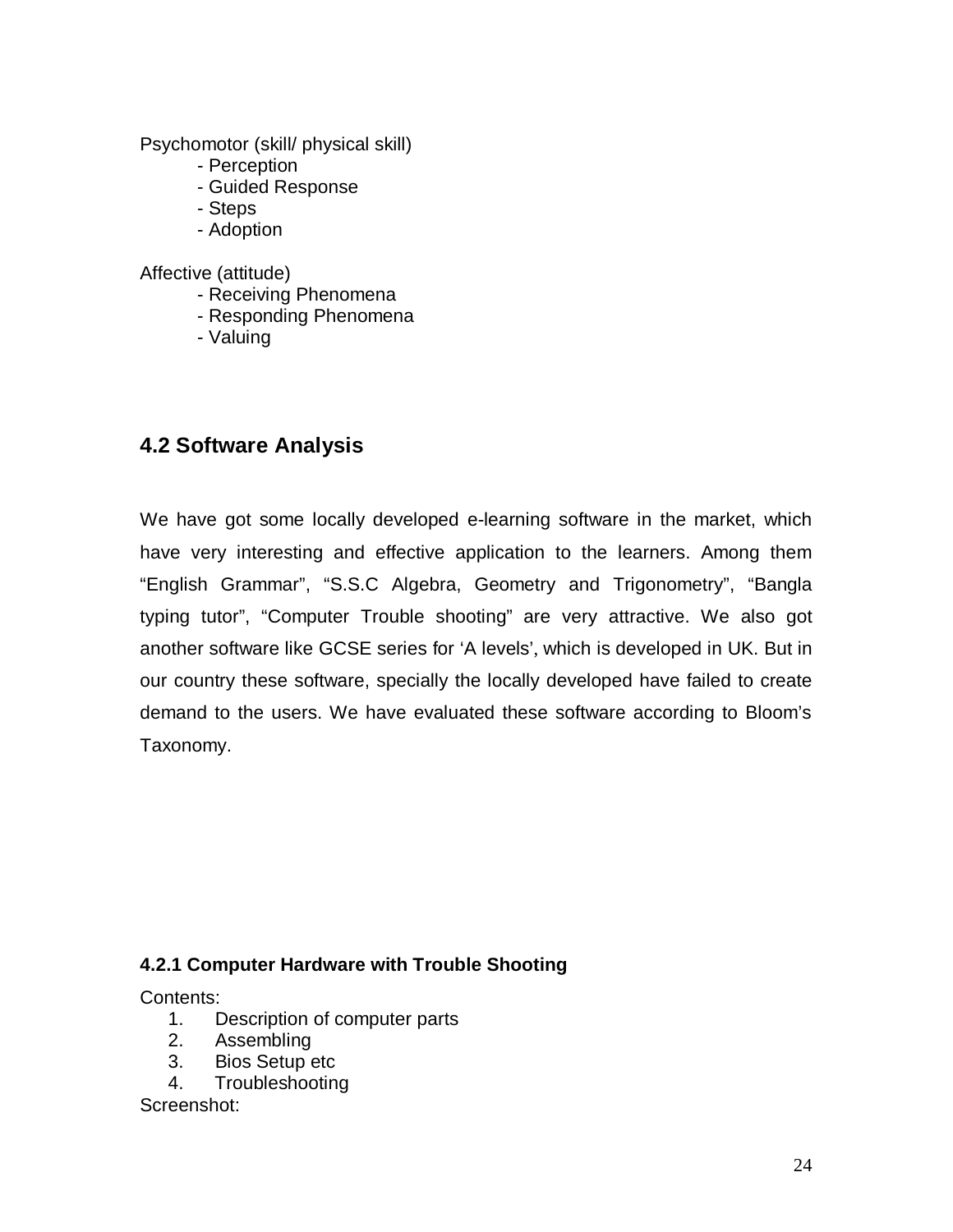#### Scene 1



Fig: 4.2.1.1

In this figure we can see that this is the first interface of the software. It has some menus like description of parts, assembling, bios setup, hard-disk partition and overview of the send and third CDs. It is developed in flash and linked with other interface like web page.

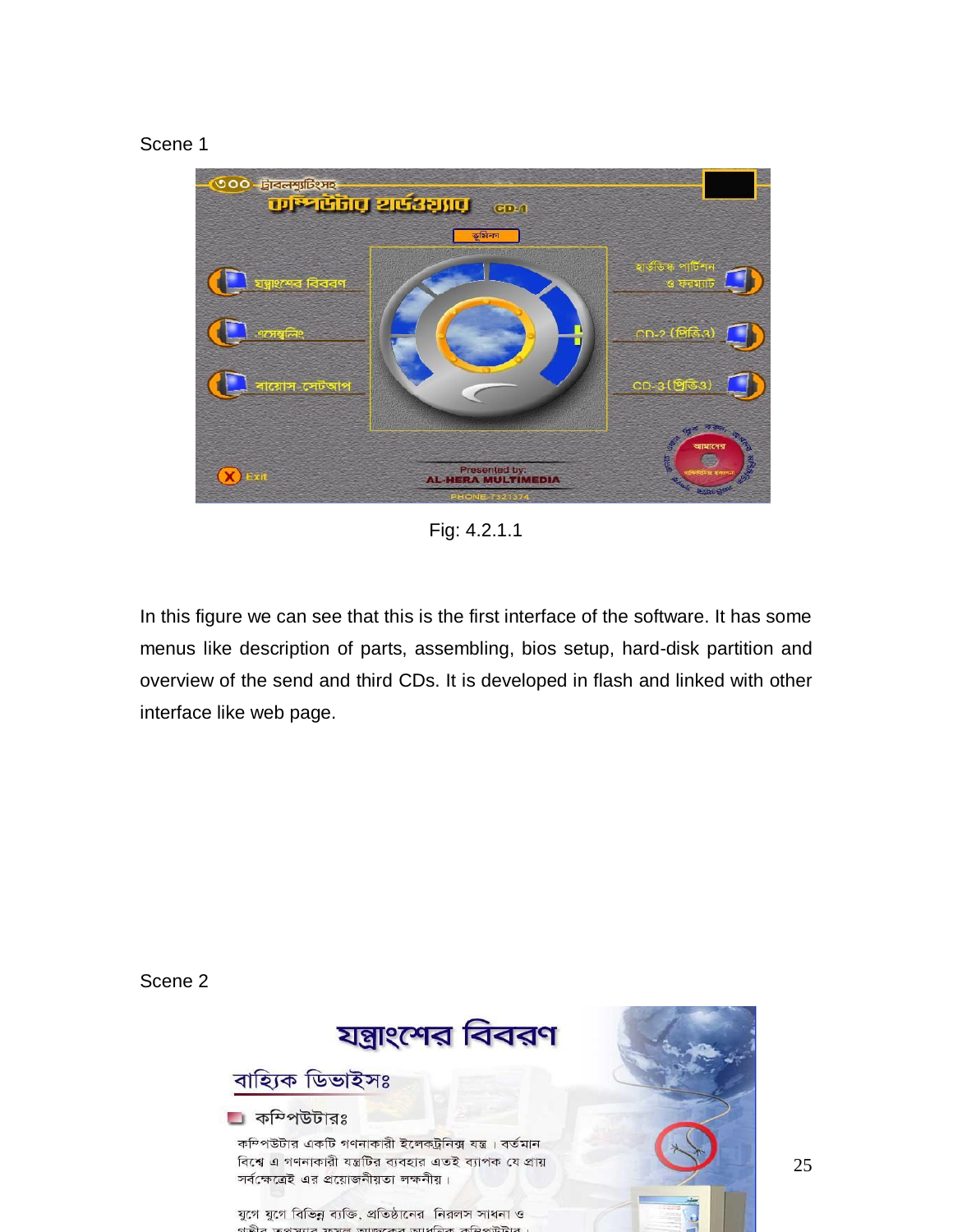#### Fig: 4.2.1.2

In the above figure it is seen that the external part is described. This interface contains the topic background. The history of computer and invention is described. It's main objective is to serve the purpose of lecture.

Scene 3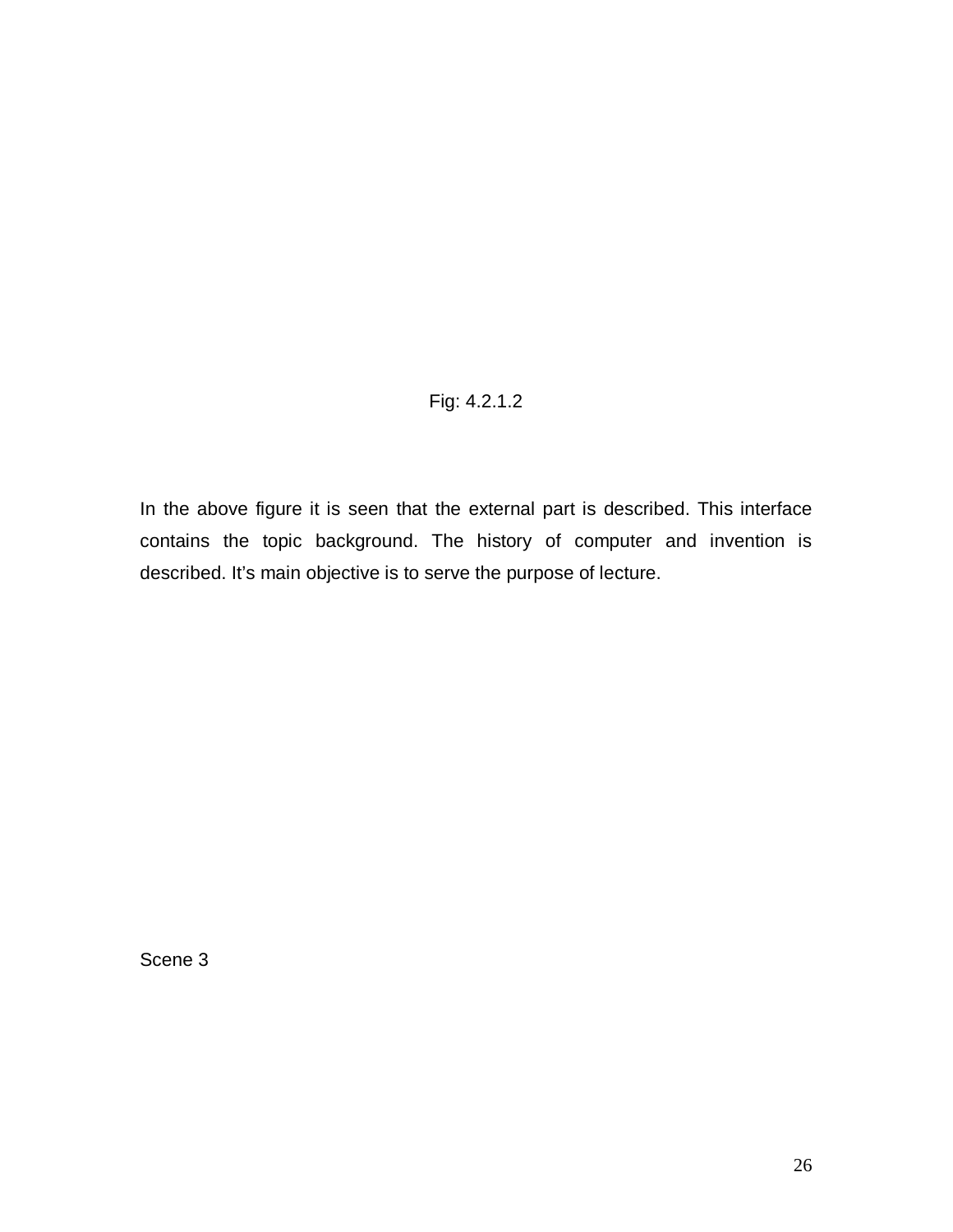

Fig: 4.2.1.3

In this part we can see that some internal parts are described. We can see the description of motherboard is given here. Purpose of motherboard, types and other information has given.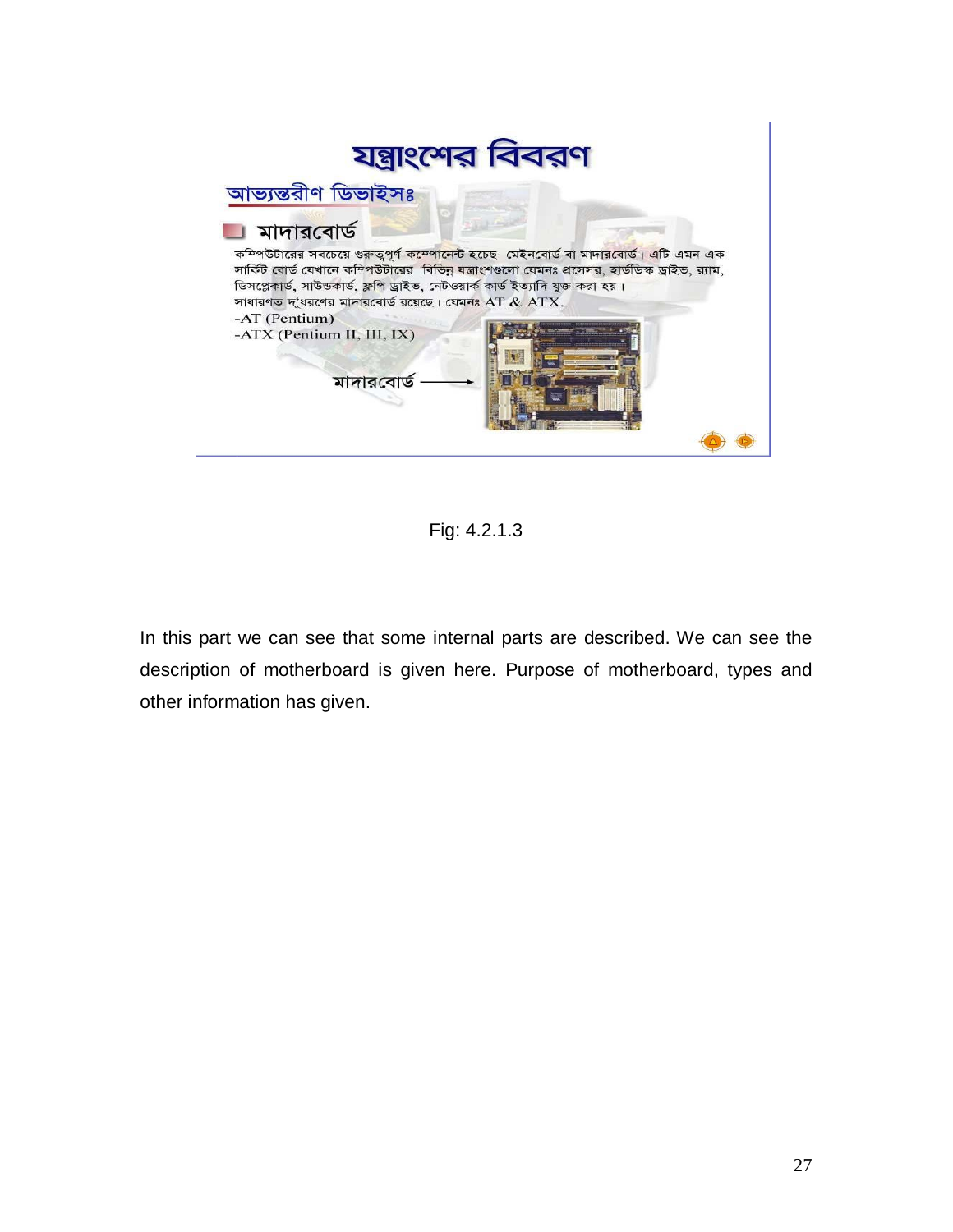#### General Evaluation

Here it is seen that the software is based on gathering of information and representation. The whole software is like this presentation based. There is no way for feedback.

Evaluation according to Bloom's Taxonomy

[Table 4.2.1.1]

| <b>Mental Skill</b><br>(Cognitive) | Always | Sometimes | Never |
|------------------------------------|--------|-----------|-------|
| Knowledge                          |        |           |       |
| <b>Targeted Learners</b>           |        |           |       |
| Analytical<br>Questions            |        |           |       |

[Table 4.2.1.2]

| Psychomotor      | Always | Sometimes | <b>Never</b> |
|------------------|--------|-----------|--------------|
| (Physical skill) |        |           |              |
| Non-verbal       |        |           |              |
| communication    |        |           |              |
| Proper sequence  |        |           |              |
| Motivation       |        |           |              |
|                  |        |           |              |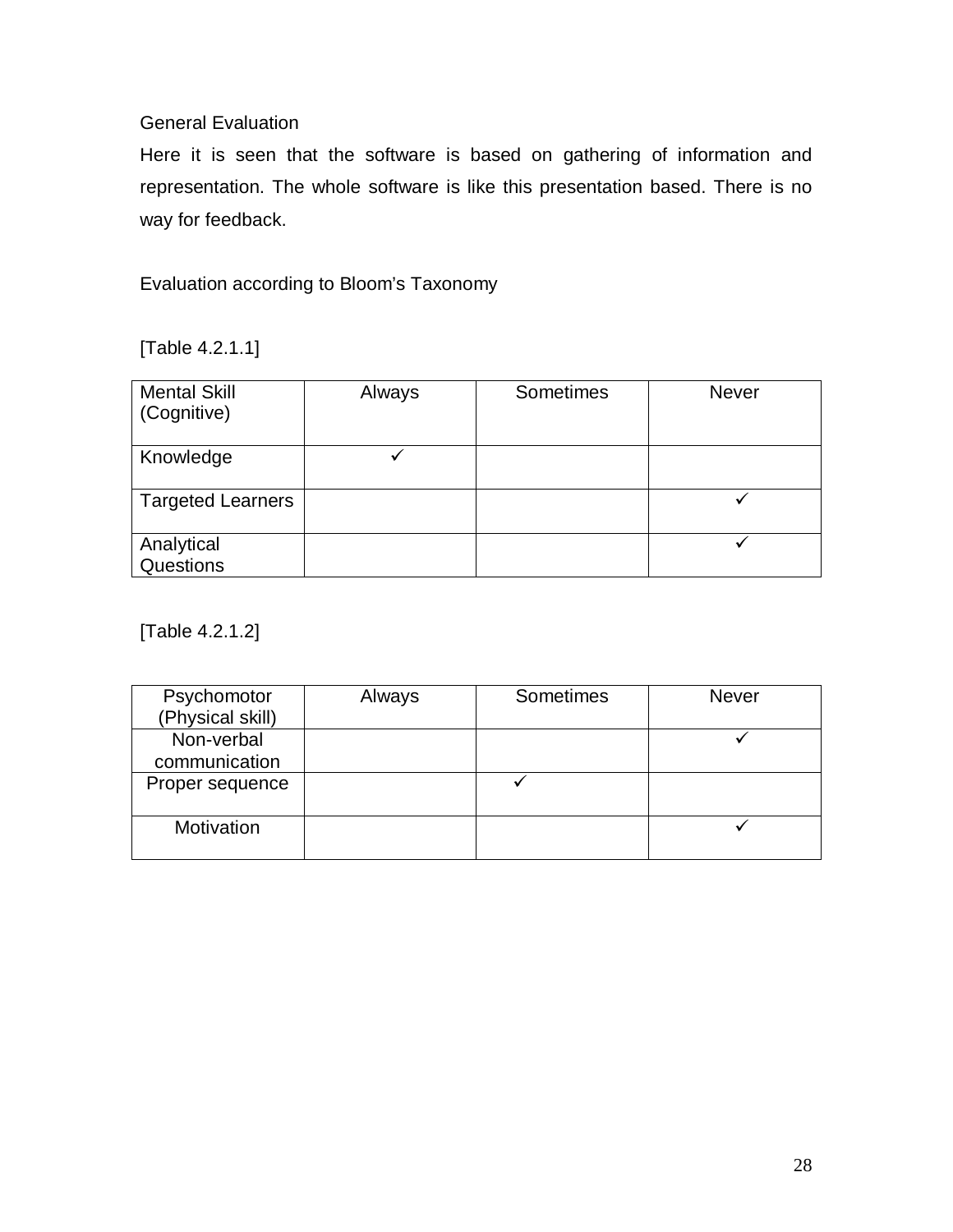[Table 4.2.1.3]

| Attitude                                                     | Always | Sometimes | Never |
|--------------------------------------------------------------|--------|-----------|-------|
| Receiving &<br>Responding<br>Phenomena<br>(Instant feedback) |        |           |       |
| Valuing                                                      |        |           |       |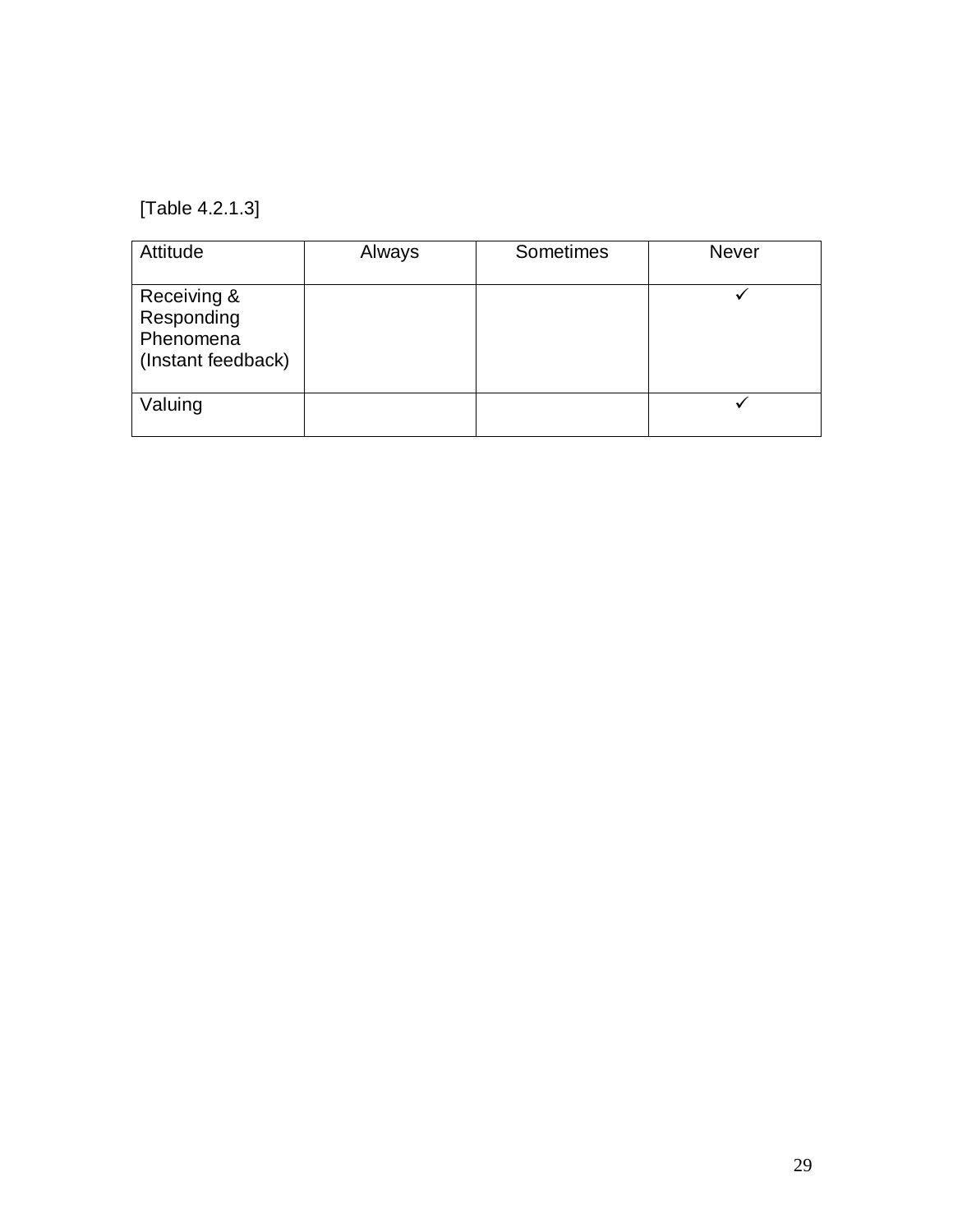Summary:

In table-1 the mental skill is evaluated. According to the table it is seen that the knowledge is represented always in the system, but here it is not defined the targeted learners and not provided any analytical questions which can produce the interactivity of the system.

In table-2 the physical skill is evaluated. In this table it is seen that there is no non-verbal communication and no motivation exist. Sometimes it is tried to maintain the lesson sequence, but not properly done.

In table-3 in attitude part it is seen that there is no system for instant feedback that is no receiving and responding phenomena and evaluating system.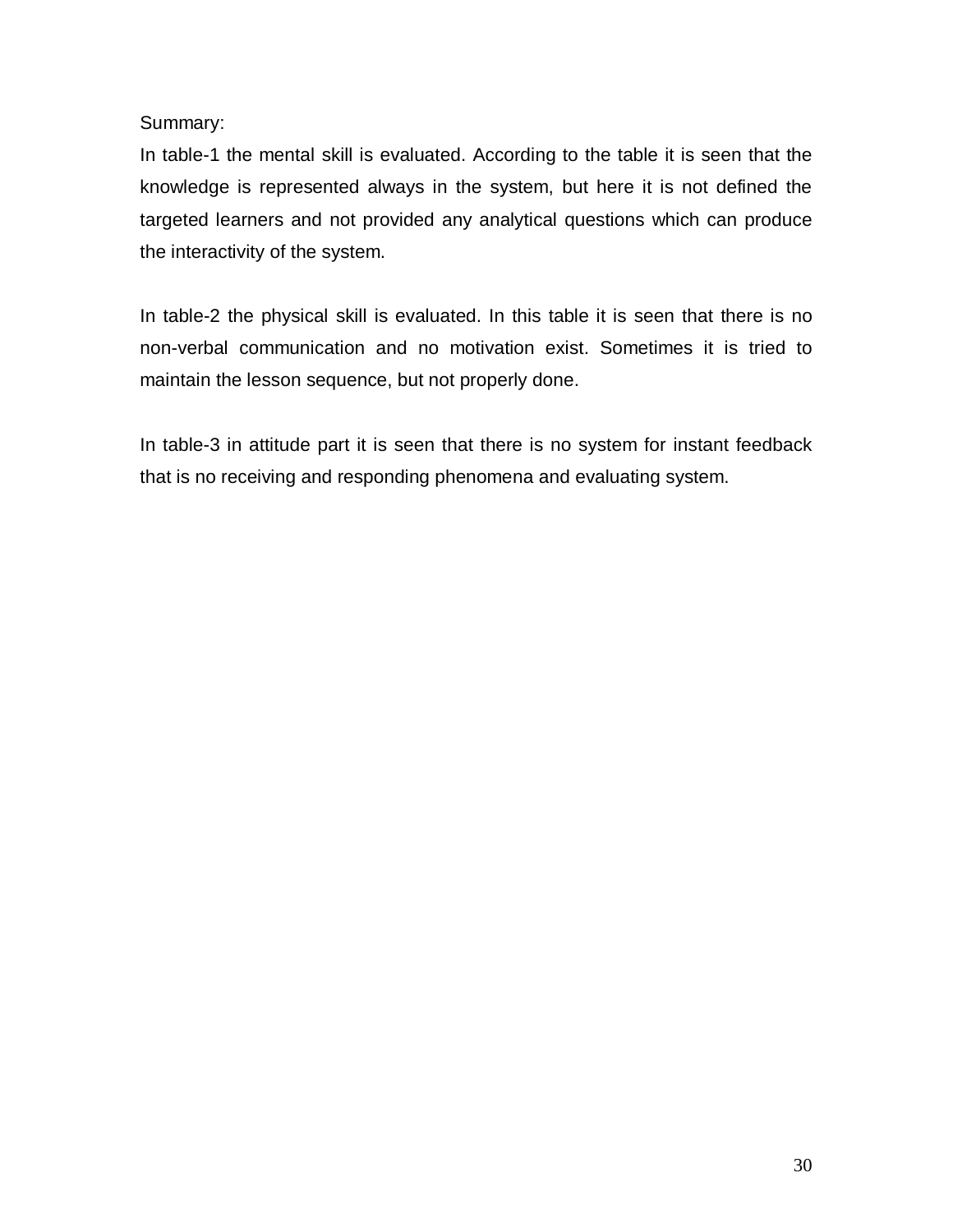#### **4.2.2 Bangla Typing Tutor**

Contents:

- 1. Typing method
- 2. Typing speed

#### Screenshot:



Fig: 4.2.2.1

The above figure represents the main interface of this software. It has only one interface. Here we can see that the software has some lesson part listed top of the left. Some techniques of the typing is given at the top. The performance of typing that is the typing speed is given at the left.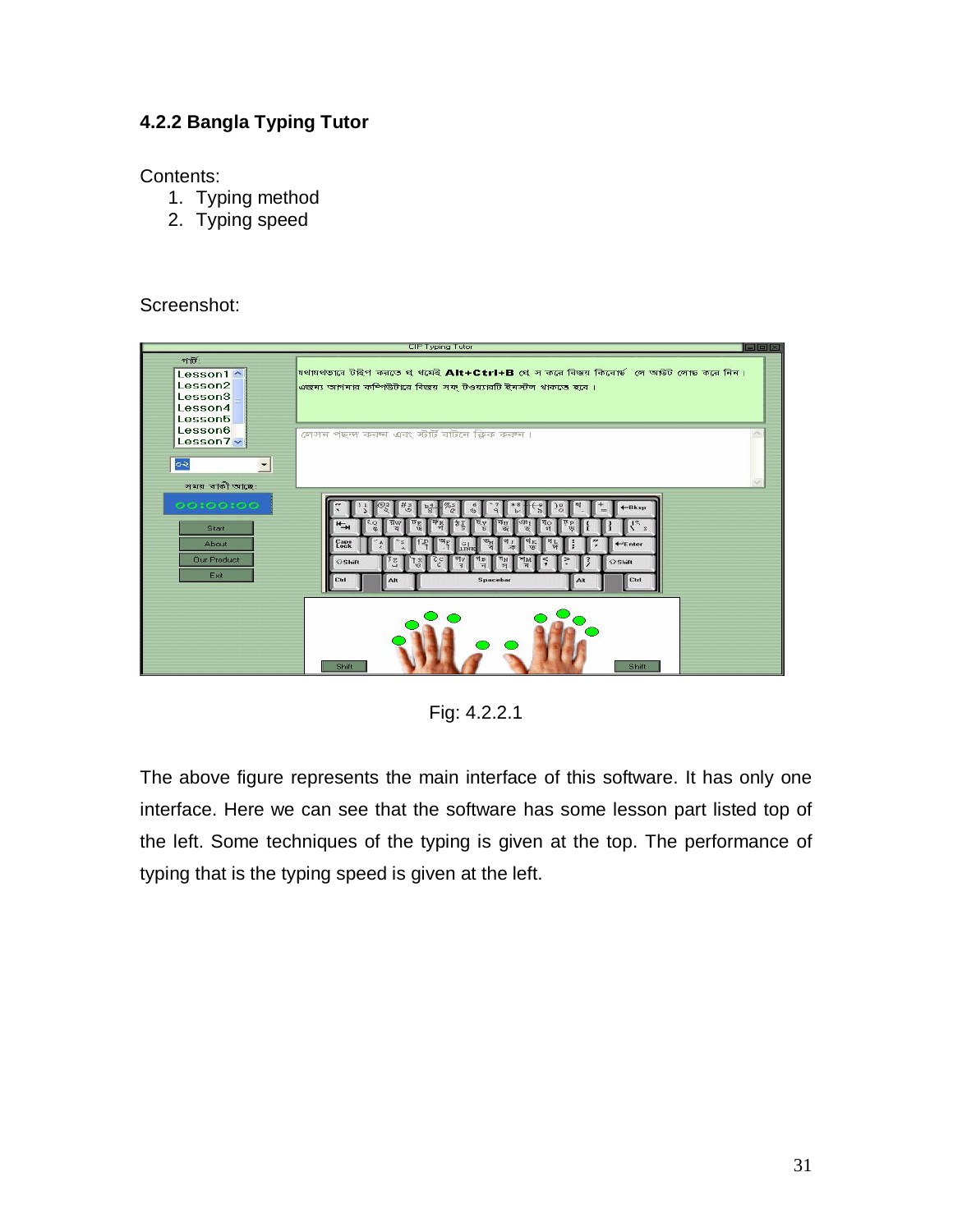### **General Evaluation**

Here it is seen that the software is based on input/output. The system has very simple feedback but there is some lack on knowledge presentation.

### Evaluation according to Bloom's Taxonomy

[Table 4.2.2.1]

| <b>Mental Skill</b><br>(Cognitive) | Always | Sometimes | <b>Never</b> |
|------------------------------------|--------|-----------|--------------|
| Knowledge                          |        |           |              |
| <b>Targeted Learners</b>           |        |           |              |
| Analytical<br>Questions            |        |           |              |

[Table 4.2.2.2]

| Psychomotor<br>(Physical skill) | Always | Sometimes | <b>Never</b> |
|---------------------------------|--------|-----------|--------------|
| Non-verbal                      |        |           |              |
| communication                   |        |           |              |
|                                 |        |           |              |
| Proper sequence                 |        |           |              |
|                                 |        |           |              |
| Motivation                      |        |           |              |
|                                 |        |           |              |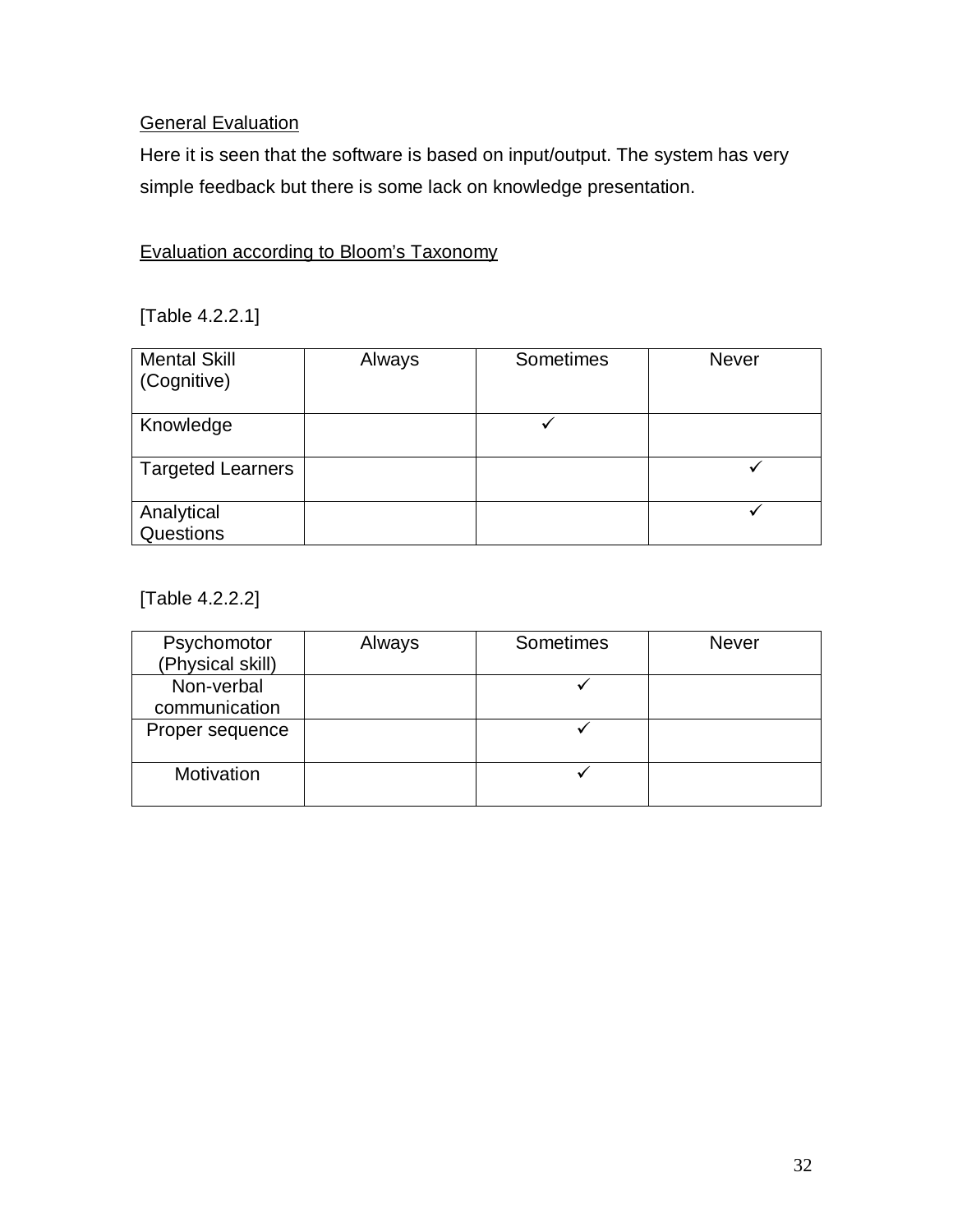[Table 4.2.2.3]

| Attitude                                                     | Always | Sometimes | <b>Never</b> |
|--------------------------------------------------------------|--------|-----------|--------------|
| Receiving &<br>Responding<br>Phenomena<br>(Instant feedback) |        |           |              |
| Valuing                                                      |        |           |              |

Summary:

In table-1 the mental skill is evaluated. According to the table it is seen that the knowledge is not properly represented. Targeted students are not defined and also there are no analytical questions.

In table-2 the physical skill is evaluated. In this table it is seen that there is very few non-verbal communication and motivation exist. Sometimes it is tried to maintain the lesson sequence, but not properly done.

In table-3 in attitude part it is seen that there exist very few instant feedback that is receiving and responding phenomena but no evaluating system.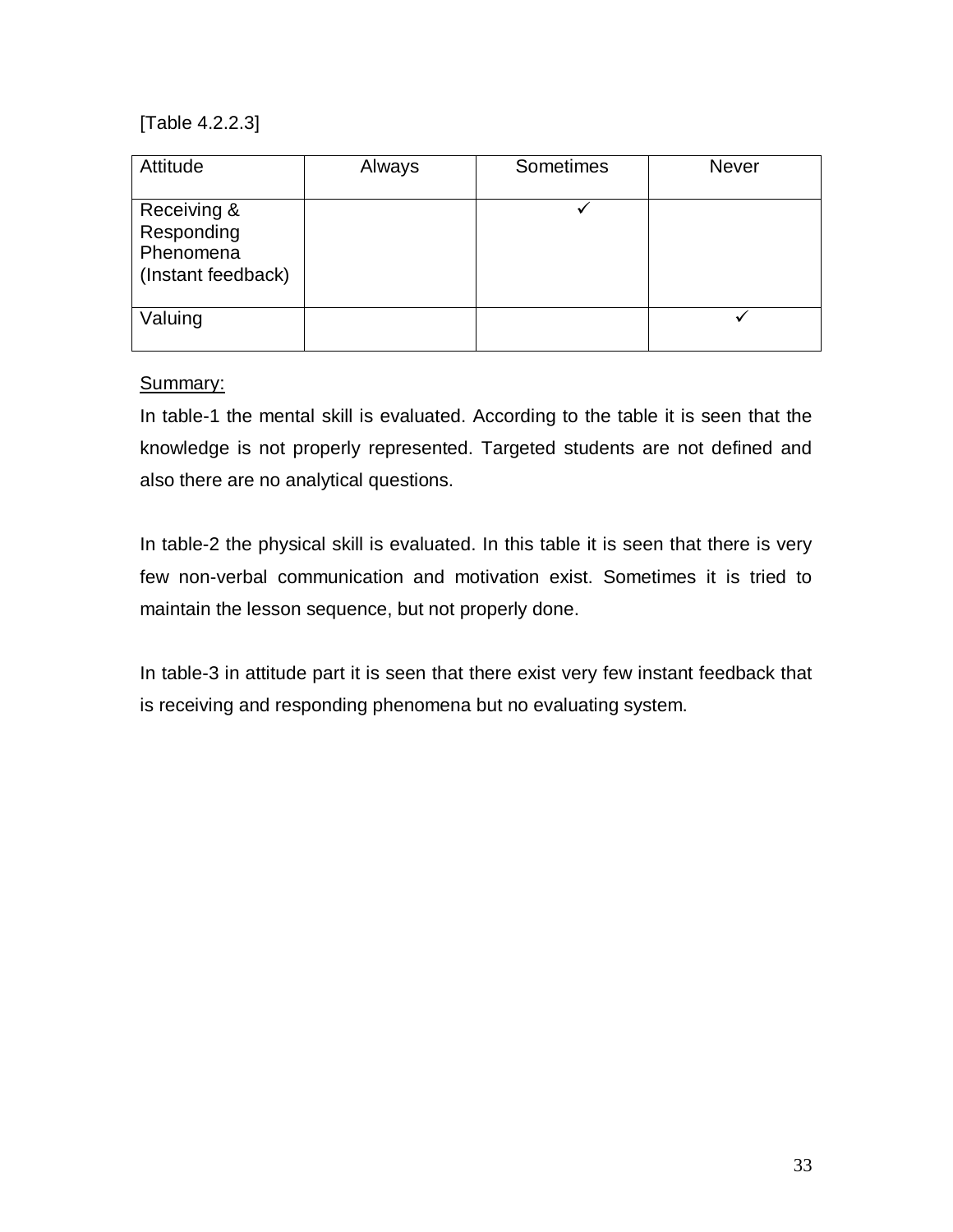#### **4.2.3 Mathematics for SSC**

Contents:

1. Mathematics solutions

### **Screenshot**

| Scene 1                                                                                                                                                                                                                                                                                                                                                                                                                                                                                                                                                          |        |
|------------------------------------------------------------------------------------------------------------------------------------------------------------------------------------------------------------------------------------------------------------------------------------------------------------------------------------------------------------------------------------------------------------------------------------------------------------------------------------------------------------------------------------------------------------------|--------|
| <b>S.S.C. Mathematics</b><br>$1 - 2 - 1 - 3 - 1$<br>医骨下的 医心室病毒 化三氯化物<br>$\sim 9$<br>Everbise                                                                                                                                                                                                                                                                                                                                                                                                                                                                     | $-11X$ |
|                                                                                                                                                                                                                                                                                                                                                                                                                                                                                                                                                                  |        |
| প্ৰথম অধ্যায়                                                                                                                                                                                                                                                                                                                                                                                                                                                                                                                                                    |        |
| $M$ $1.1$                                                                                                                                                                                                                                                                                                                                                                                                                                                                                                                                                        |        |
| সেট                                                                                                                                                                                                                                                                                                                                                                                                                                                                                                                                                              |        |
| সুচনা : আধুনিক গণিতে সেটের ব্যবহার ব্যাপক। জার্মান গণিতবিদ র্জঙ্গ ব্যান্টার (১৮৪৪-<br>১৯১৮) সেট সম্পর্কে প্রথম ব্যাখ্যা প্রদান করেন। তাঁর অসীম সেটের ধারণা গণিত শাস্ত্রে<br>আলোড়ন সুষ্টি করে। তাঁর প্রদত্ত ব্যাখ্যা গণিত শাস্ত্রে একটি নতুন শাখার জন্ন দেয়।<br>লেটের সংজ্ঞা : বাস্তব জগৎ বা চিত্তা জগতের বস্তুর যে কোন সুর্নিধারিত সংগ্রহকে সেট<br>বলে। সেট অসীম ও স্সীম হতে পারে।<br>লেটের প্রকাশ: সেটকে সাধারণত ইংরেজী বড় হাতের অক্ষর A, B, X, Y দ্বারা সূচিত<br>কর <mark>া হয়। সেটের উপাদানগুলোকে ছোট হাতের অক্ষর</mark> a, b, x, y দ্বারা সূচিত করা হয়। |        |
| <b>উদাহরণ, <math>A = \{1, 2, 3, 4\}</math></b>                                                                                                                                                                                                                                                                                                                                                                                                                                                                                                                   |        |
| Наина<br>$B = \{a, b, x, y\}$<br>Click Here                                                                                                                                                                                                                                                                                                                                                                                                                                                                                                                      |        |
| ধরা যাক, $A$ হল সকল জোড় সংখ্যার সেট। অতএব, 6 হল $A$ এর সদস্য। একে লেখা                                                                                                                                                                                                                                                                                                                                                                                                                                                                                          |        |
| <b>SHIET</b><br>হয় $6 \in A$ এবং পড়া হয়, 6 আছে $A$ তে অথবা 6, $A$ এর সদস্য। 5, $A$ এর সদস্য<br>MULTIMEDIA                                                                                                                                                                                                                                                                                                                                                                                                                                                     |        |
|                                                                                                                                                                                                                                                                                                                                                                                                                                                                                                                                                                  |        |

Fig: 4.2.3.1

In the above interface some theory has represented on set operation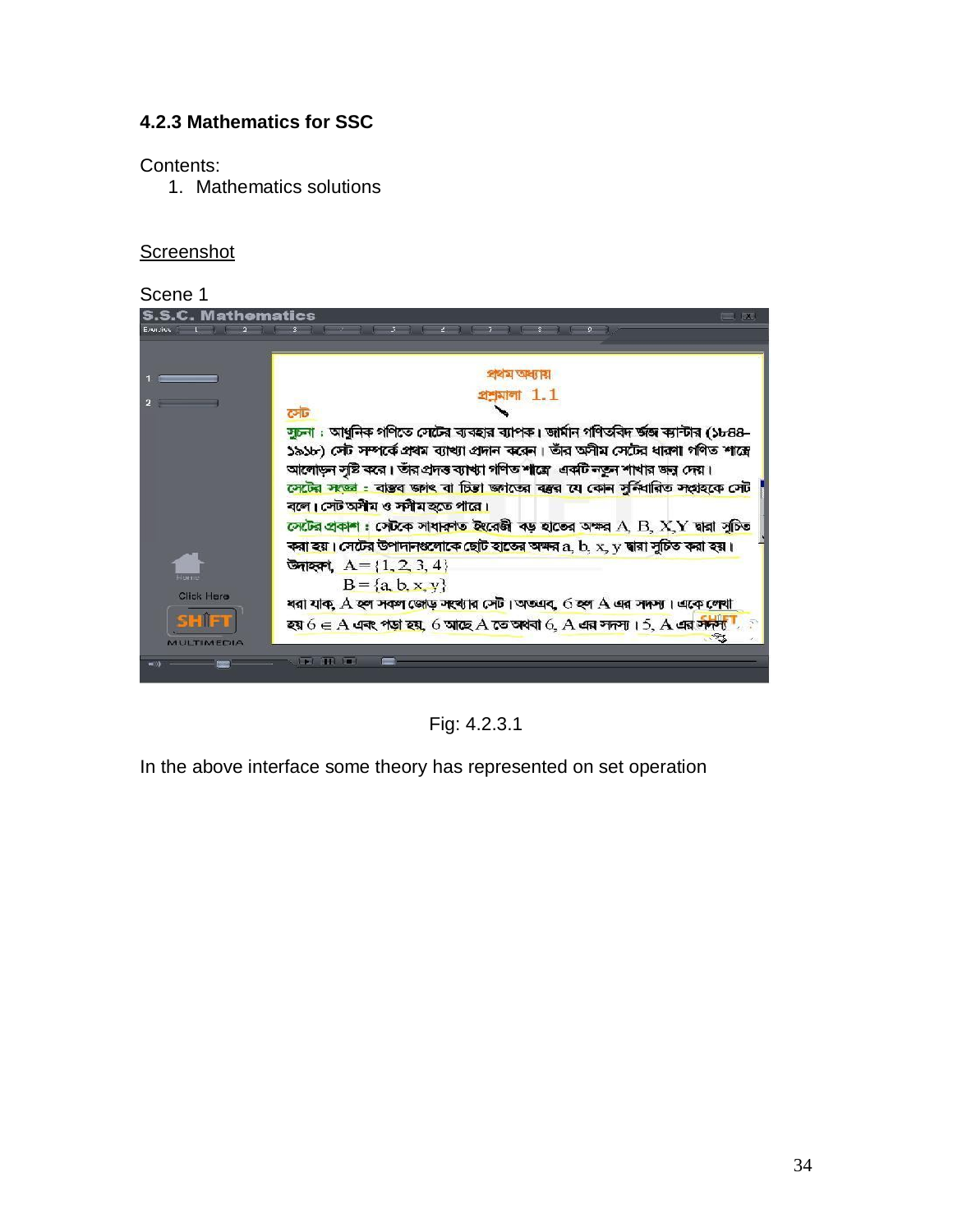#### Scene 2



Fig: 4.2.3.2

In the above interface some theory on set operation has represented also.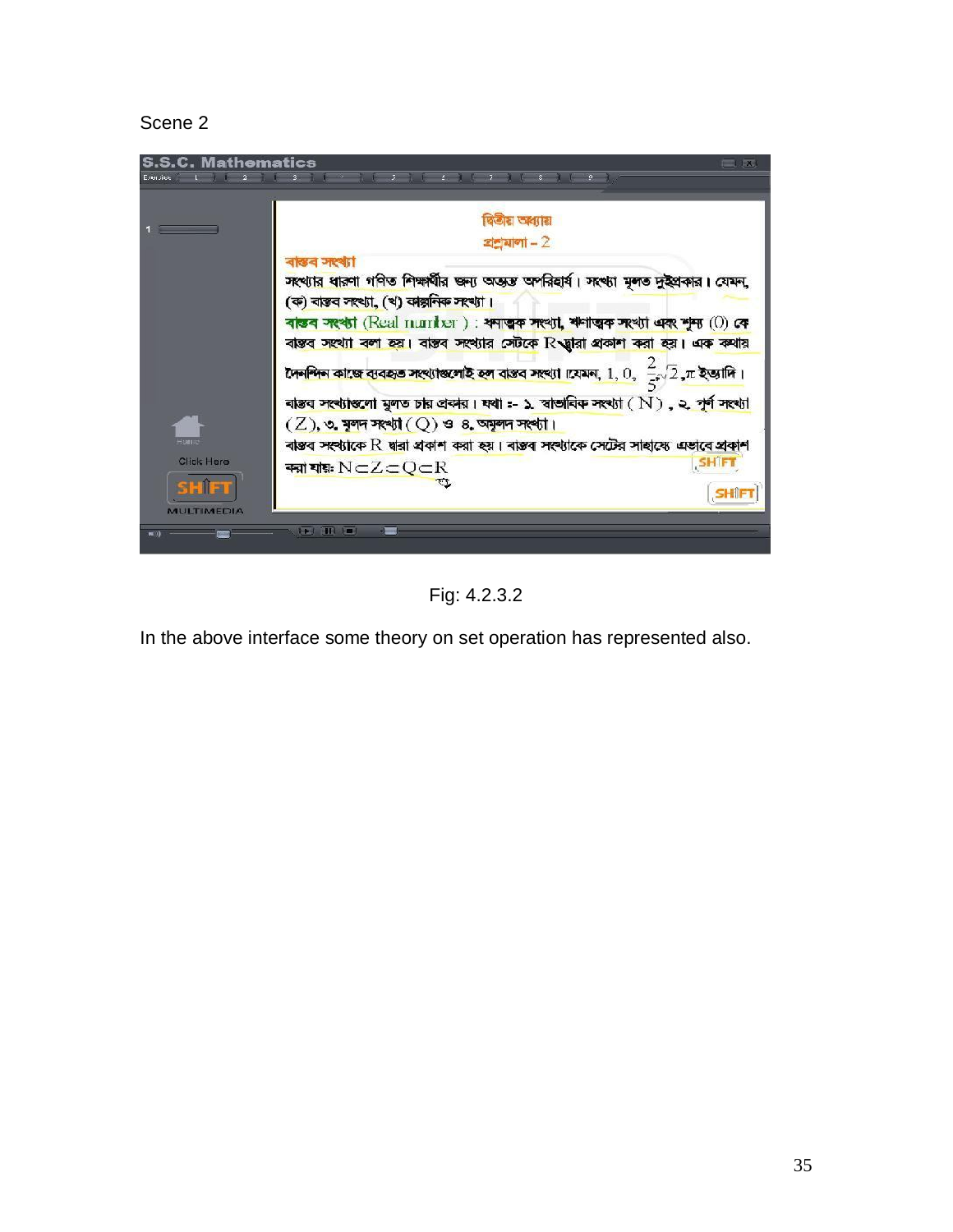#### General Evaluation

Here it is seen that the software is based on gathering of information and representation. The whole software is like this presentation based. There is no way for feedback.

Evaluation according to Bloom's Taxonomy

[Table 4.2.3.1]

| <b>Mental Skill</b><br>(Cognitive) | Always | Sometimes | <b>Never</b> |
|------------------------------------|--------|-----------|--------------|
| Knowledge                          |        |           |              |
| <b>Targeted Learners</b>           |        |           |              |
| Analytical<br>Questions            |        |           |              |

[Table 4.2.3.2]

| Psychomotor      | Always | Sometimes | <b>Never</b> |
|------------------|--------|-----------|--------------|
| (Physical skill) |        |           |              |
| Non-verbal       |        |           |              |
| communication    |        |           |              |
| Proper sequence  |        |           |              |
|                  |        |           |              |
| Motivation       |        |           |              |
|                  |        |           |              |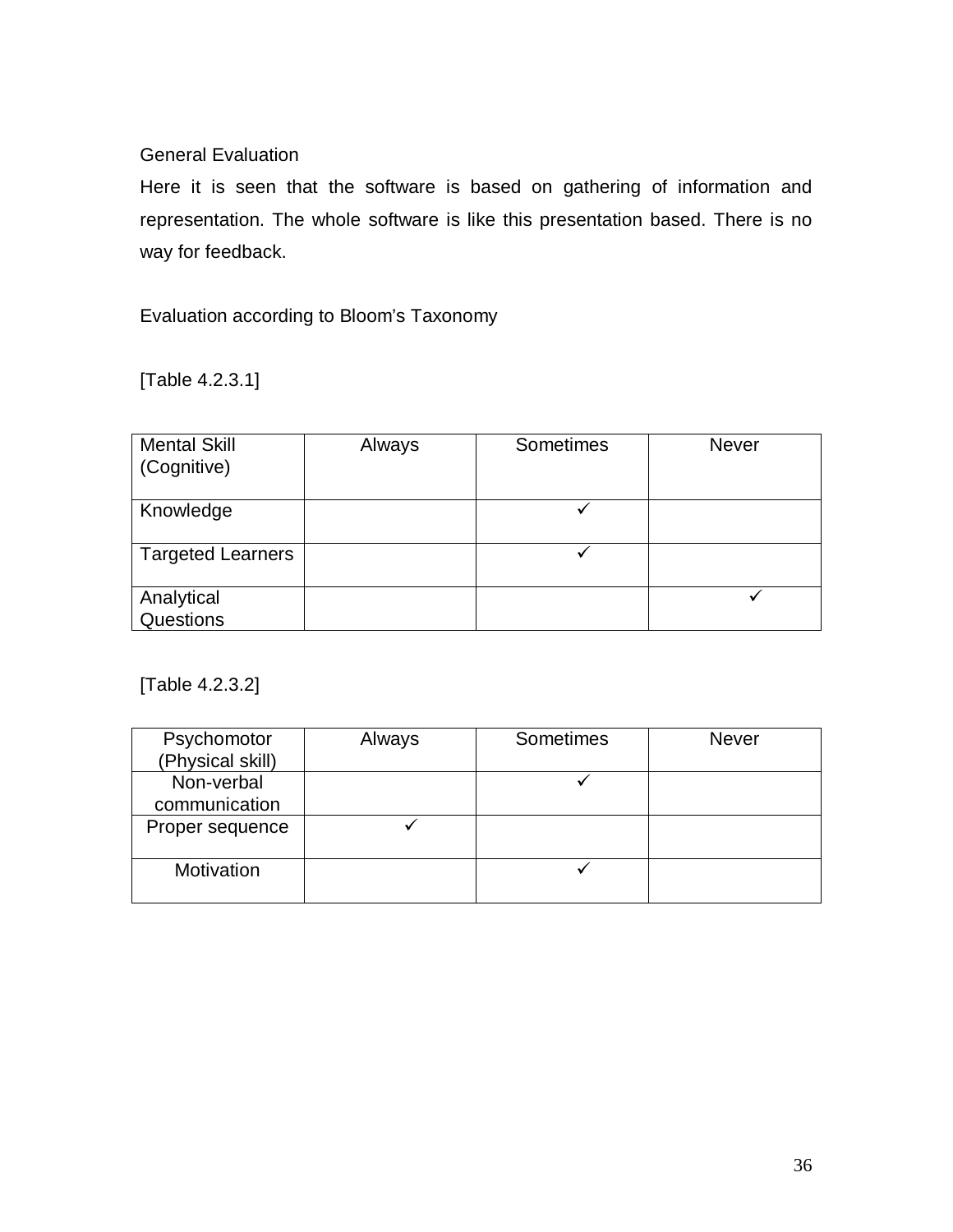[Table 4.2.3.3]

| Attitude                                                     | Always | Sometimes | <b>Never</b> |
|--------------------------------------------------------------|--------|-----------|--------------|
| Receiving &<br>Responding<br>Phenomena<br>(Instant feedback) |        |           |              |
| Valuing                                                      |        |           |              |

#### Summary:

In table-1 the mental skill is evaluated. According to this table it is seen that the knowledge is always tried to represent, but here it is defined the targeted learners and not provided any analytical questions which can produce the interactivity of the system.

In table-2 the physical skill is evaluated. In this table it is seen that there is no non-verbal communication and no motivation exist. Always it is tried to maintain the lesson sequence.

In table-3 in attitude part it is seen that there is no system for instant feedback that is no receiving and responding phenomena and evaluating system.

#### **4.2.4 English Grammar**

Contents:

- 1. Description of computer parts
- 2. Assembling
- 3. Bios Setup etc
- 5. Troubleshooting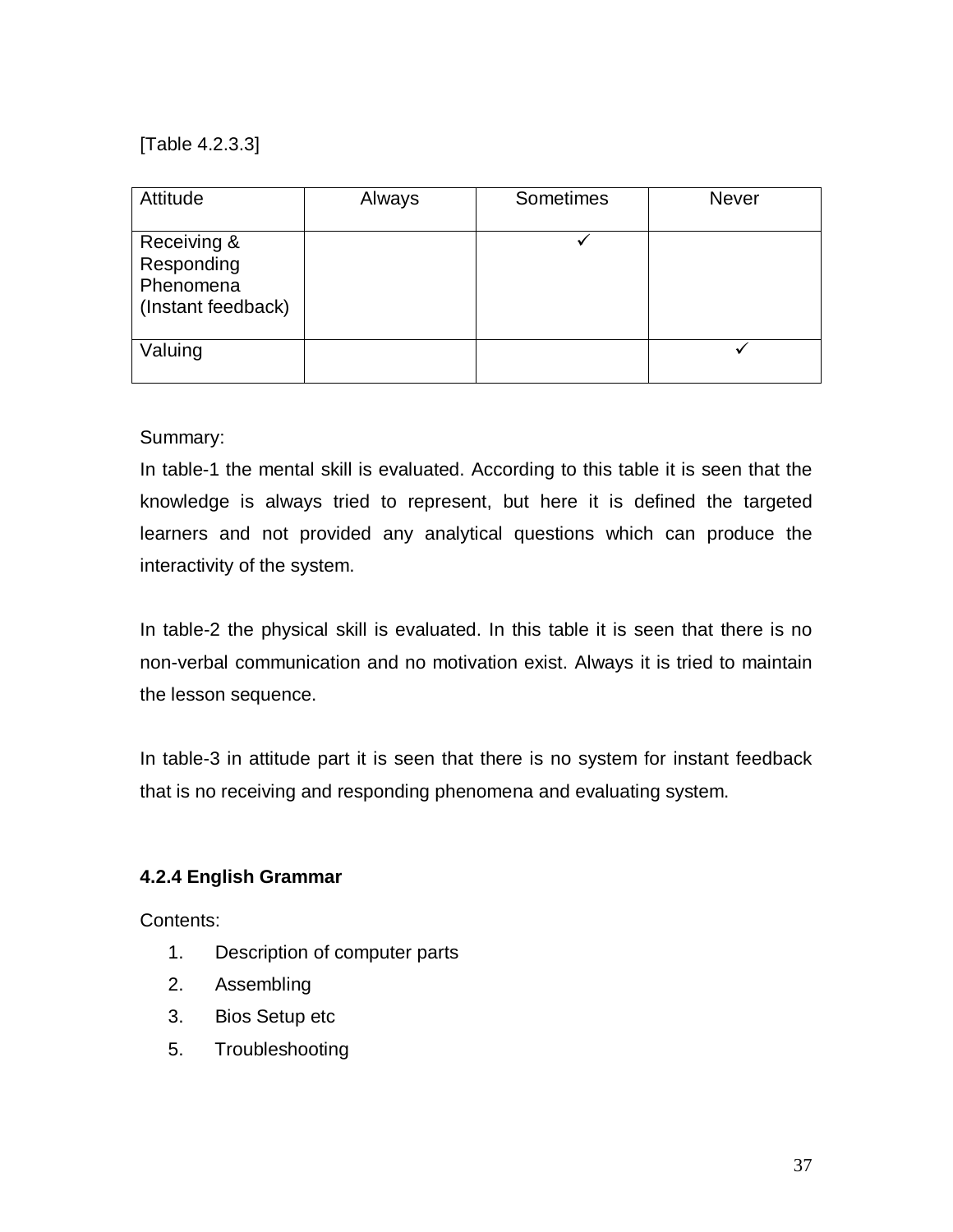#### Screenshot:

#### Scene 1

| English                          | <b>Grammar</b>                        |
|----------------------------------|---------------------------------------|
| <b>Sentence</b>                  | <b>More About Preposition</b>         |
| <b>Parts Of Speech</b>           | <b>Appropriate Preposition</b>        |
| <b>Classification Of Nouns</b>   | <b>Conjunction</b>                    |
| <b>Number</b>                    | <b>Classification Of Sentence</b>     |
| Gender                           | <b>Simple, Compound &amp; Complex</b> |
| <b>Classification Of Pronoun</b> | <b>Phrase And Its Classification</b>  |
| <b>The Case</b>                  | <b>Kinds Of Clause</b>                |
| <b>Adjectives</b>                | <b>Idioms And Phrase</b>              |
| <b>Comparison Of Adjective</b>   | <b>Narration</b>                      |
| <b>Articles</b>                  | <b>Transformation Of Sentences</b>    |
| <b>Verb</b>                      | <b>Joining Sentence</b>               |
| <b>Tense</b>                     | <b>Combination Of Sentence</b>        |
| <b>Voice</b>                     | <b>Correction</b>                     |
| <b>Classification Of Adverb</b>  | <b>WH - Question</b>                  |

Fig: 4.2.4.1

In the above screenshot this is the first interface of this software. The menus are represented here. The software is developed in flash. Menus are presented as button.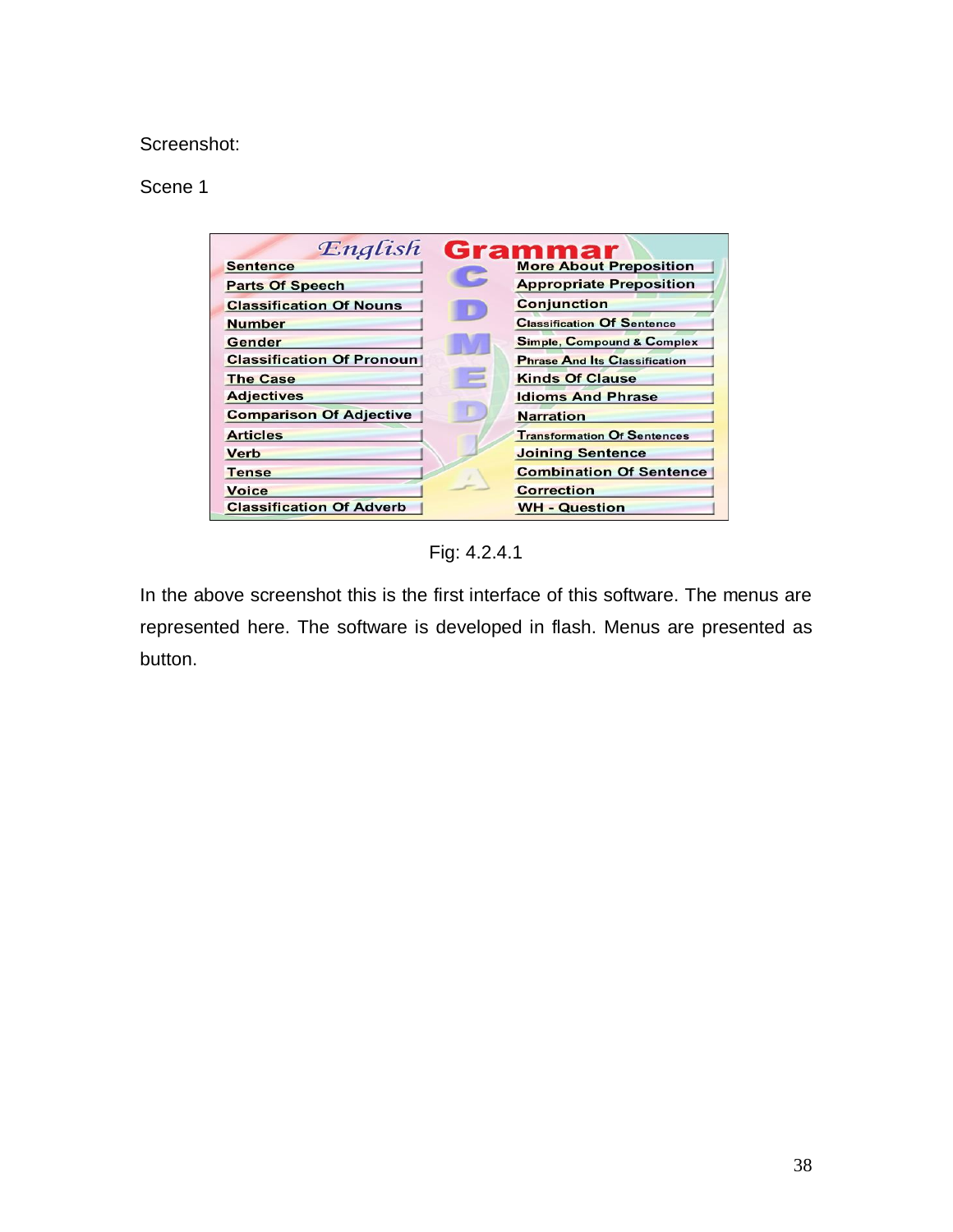Scene 2



Fig: 4.2.4.2

In this figure the definition of "Sentence" and some examples are given.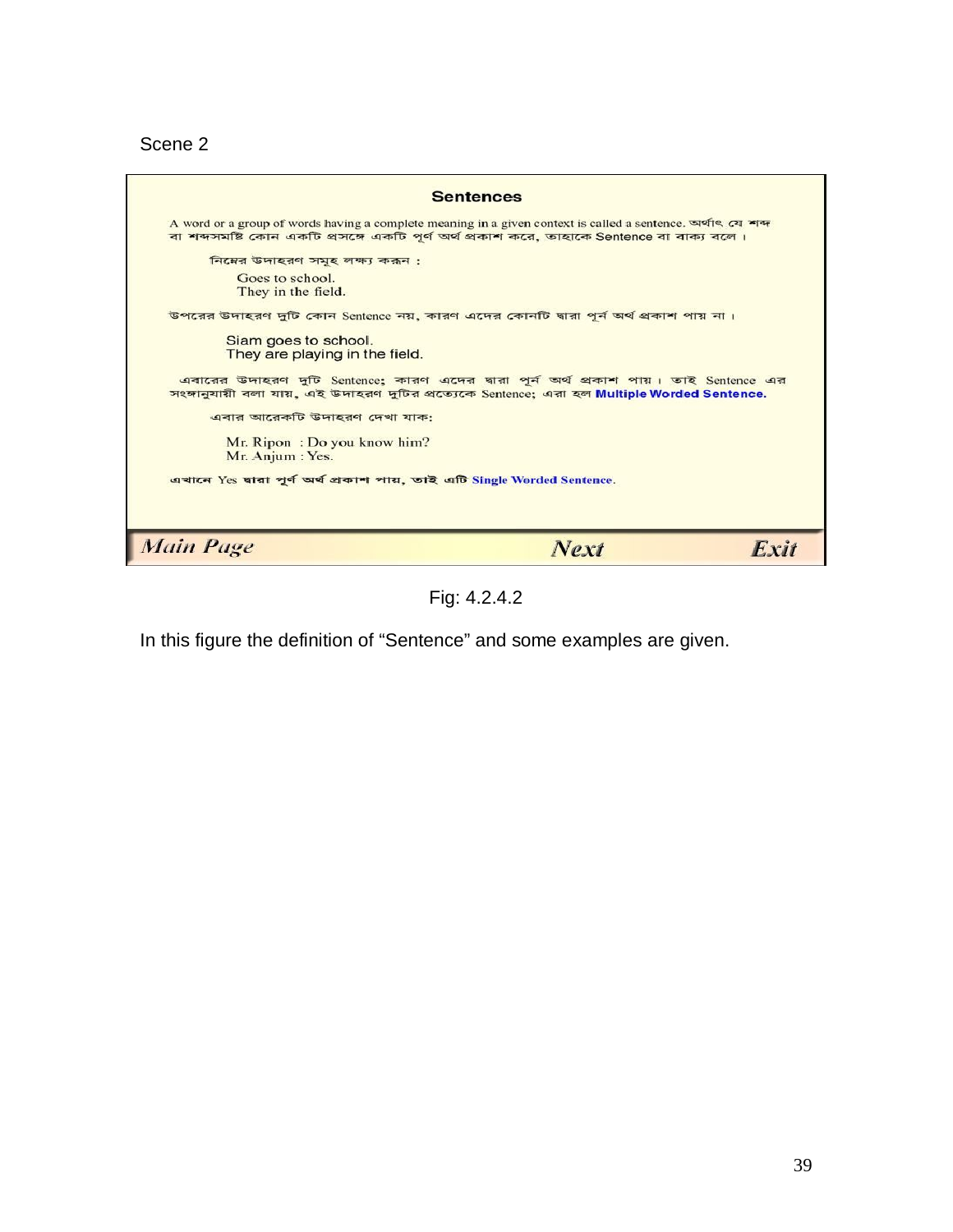Scene 3

|                                                                                           | <b>Genders</b>                                                     |      |
|-------------------------------------------------------------------------------------------|--------------------------------------------------------------------|------|
| Gender চার প্রকার:                                                                        |                                                                    |      |
| 1) Masculine gender (পুংলিন্স)                                                            |                                                                    |      |
| 2) Feminine gender (जीनिक)                                                                |                                                                    |      |
| 3) Common gender (উভলিঙ্গ)                                                                |                                                                    |      |
| 4) Neutral gender (क्रीवलिन्न)                                                            |                                                                    |      |
| Masculine gender : denotes male animals.<br>বলে।<br><b>Example:</b><br>Siam, father, bull | অৰ্থাৎ যে সকল Word দ্বারা পুরুষ জাতি বুঝায় তাদের Masculine gender |      |
| <b>Main Page</b>                                                                          | <b>Next</b>                                                        | Exit |

Fig: 4.2.4.3

In this figure the definition of "Gender" and some examples are given.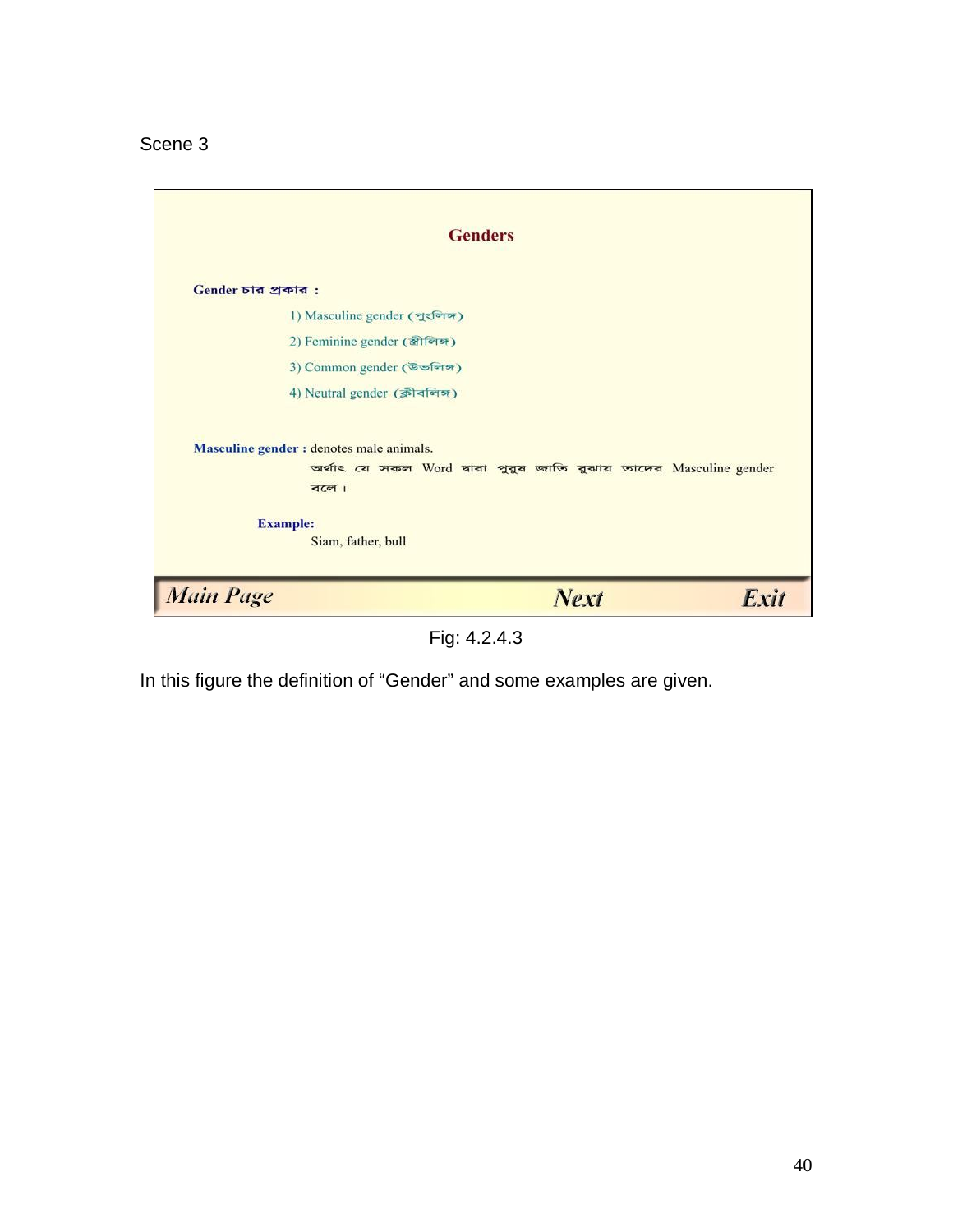### General Evaluation

Here it is seen that this English grammar learning software is based on gathering of information and representation. The whole software is like this presentation based. There is no way for feedback.

Evaluation according to Bloom's Taxonomy

[Table 4.2.4.1]

| <b>Mental Skill</b><br>(Cognitive) | Always | Sometimes | <b>Never</b> |
|------------------------------------|--------|-----------|--------------|
| Knowledge                          |        |           |              |
| <b>Targeted Learners</b>           |        |           |              |
| Analytical<br>Questions            |        |           |              |

[Table 4.2.4.2]

| Psychomotor<br>(Physical skill) | Always | Sometimes | <b>Never</b> |
|---------------------------------|--------|-----------|--------------|
| Non-verbal<br>communication     |        |           |              |
| Proper sequence                 |        |           |              |
| Motivation                      |        |           |              |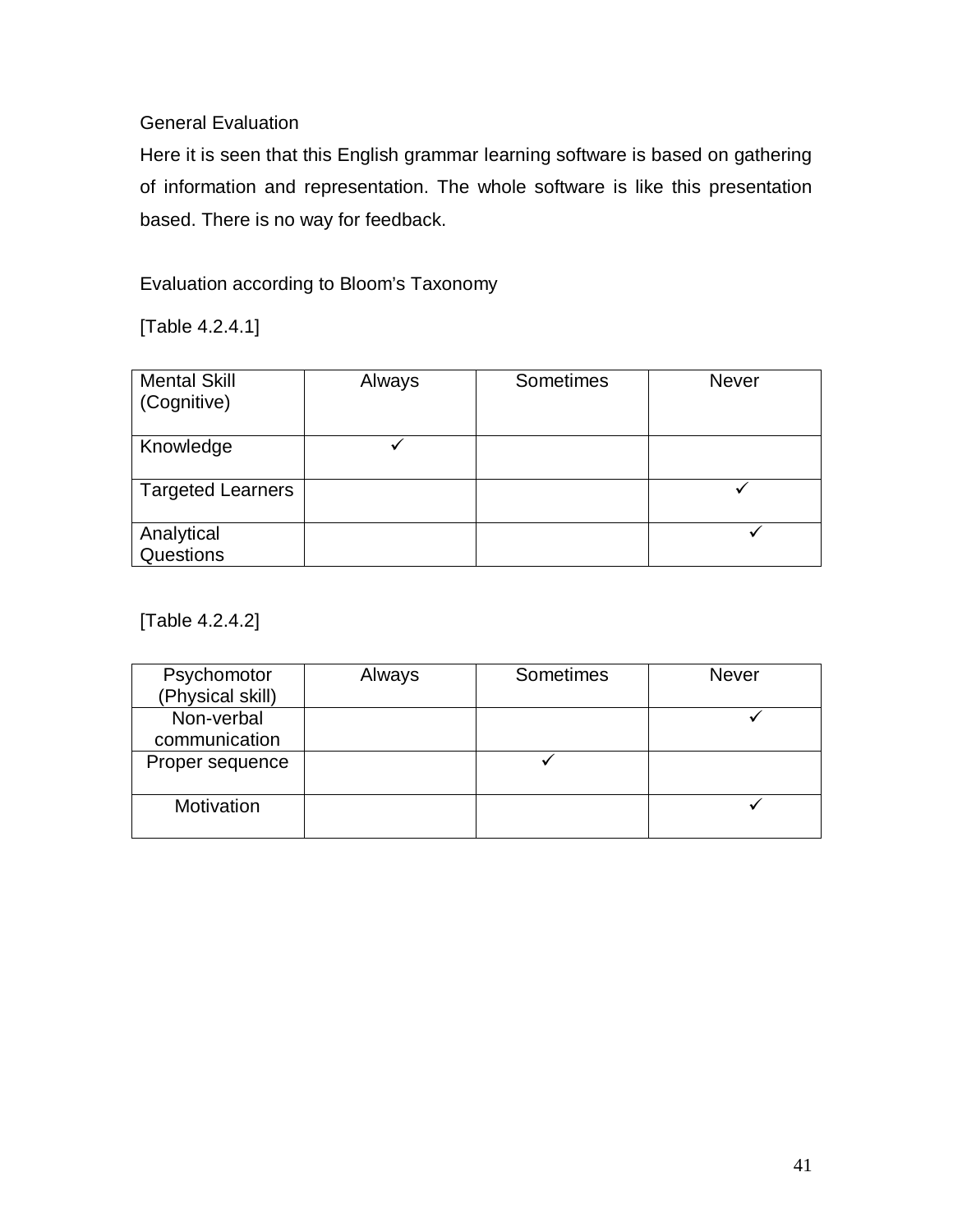[Table 4.2.4.3]

| Attitude                                                     | Always | Sometimes | <b>Never</b> |
|--------------------------------------------------------------|--------|-----------|--------------|
| Receiving &<br>Responding<br>Phenomena<br>(Instant feedback) |        |           |              |
| Valuing                                                      |        |           |              |

#### Summary:

In table-10 the mental skill is evaluated according to Bloom's Taxonomy. In this table it is seen that the knowledge is always tried to represent properly, but here it is not defined the targeted learners and not provided any analytical questions which can generate the interactivity between the learner and system.

In table-11 the physical skill is evaluated. In this table it is seen that there is no non-verbal communication and no motivation exists. Here it is tried to maintain the lesson sequence.

In table-12 in attitude part it is seen that there is no system for instant feedback that is no receiving and responding phenomena and evaluating system. So a learner cannot put importance on the topics.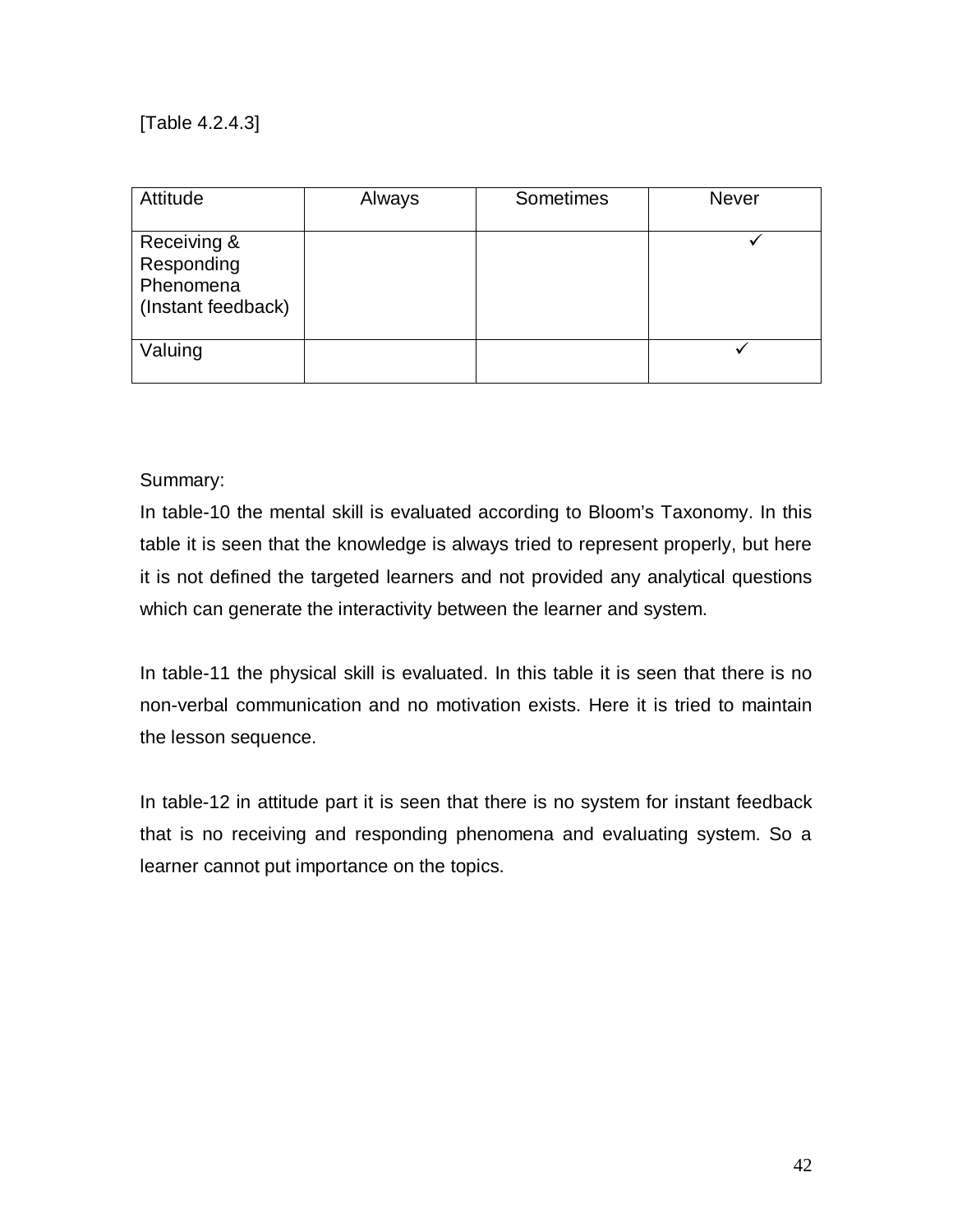#### General summary

On the above analytical report according to Bloom's Taxonomy it is found that Bangladeshi learning software are not properly designed. There exists lot of interactivity, which diminishing the success of the e-learning system. It is very important to have instant feedback, which also adds extra interactivity between the learners and the system. Actually these learning software are not following the Bloom's Taxonomy.

#### **4.2.5 GCSE Physics**

Developed by "The Times" Developing tool: Macromedia Flash

#### General Evaluation

Here it is seen that this learning software represents all information very descriptively and with proper guidance. There is excellent feedback system, which can evaluate the performance of a learner. The interactivity is very high. There are many examples as non-verbal communication.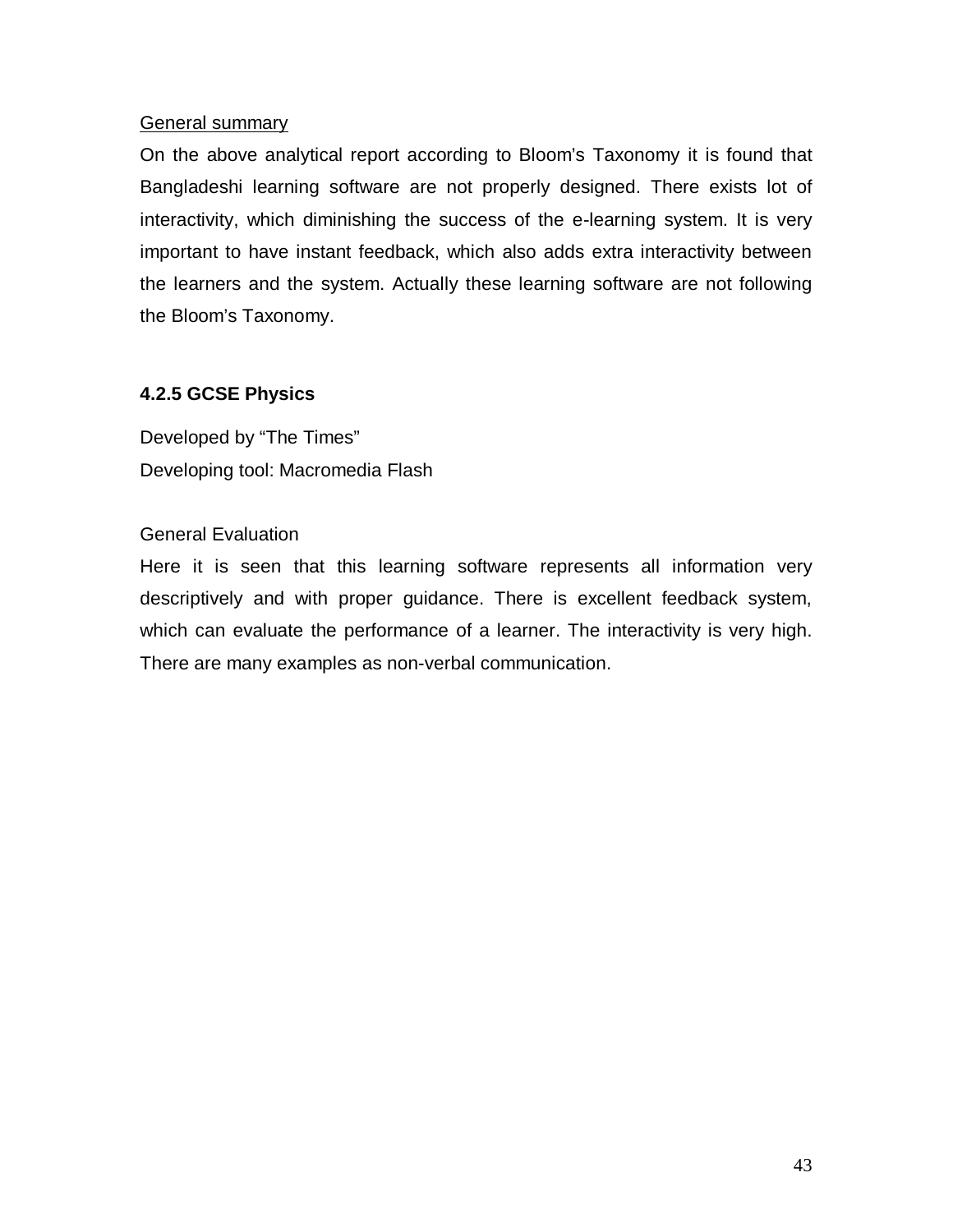#### Screenshot

Scene 1



Fig: 4.2.5.1

In the above figure this is the first interface of this software. The menus like "classroom", "experiments", "test and achievements", "help" are represented here. The software is developed in flash.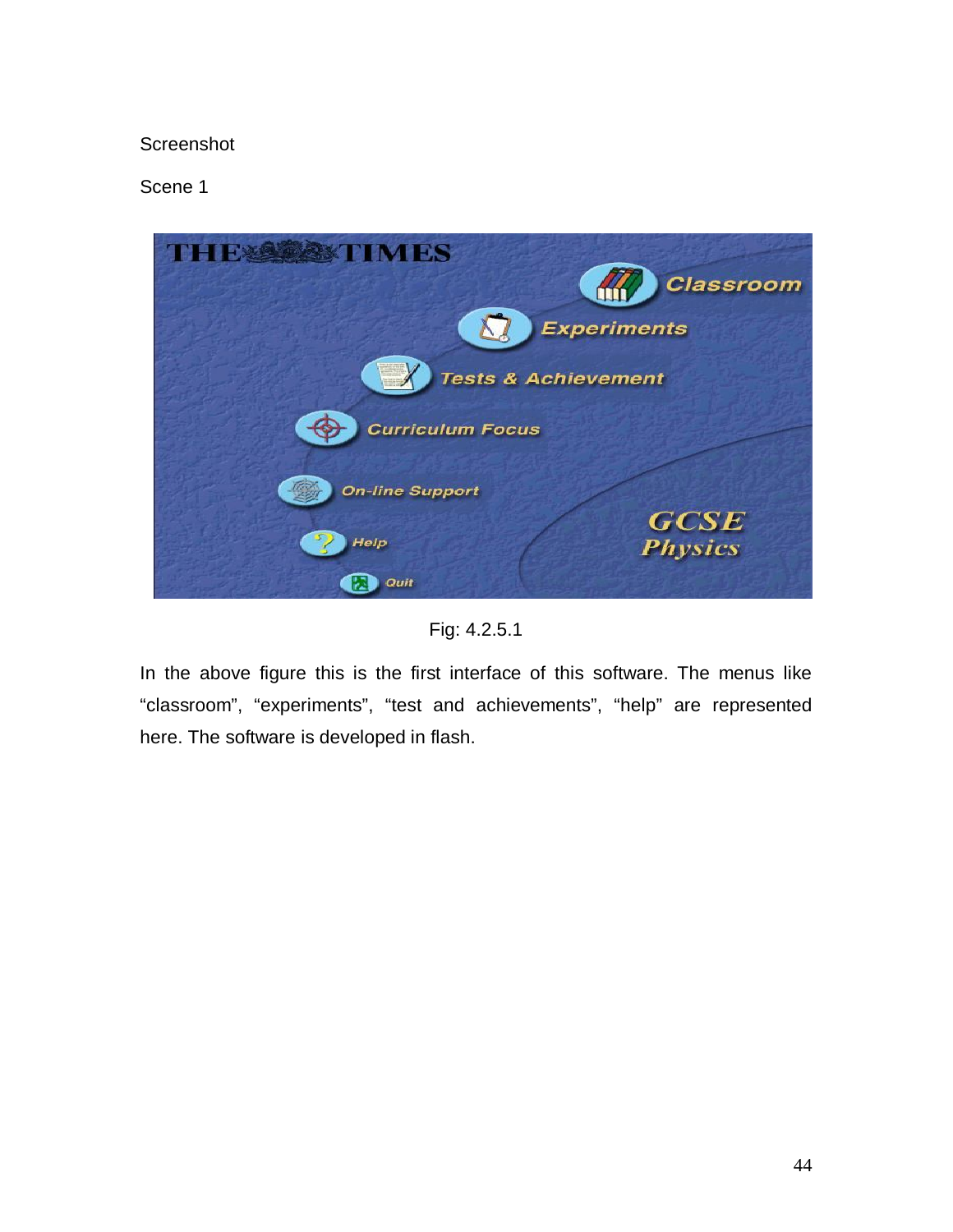#### Scene 2

| Progress for Test 1  |                                | Uniform Velocity |               |               |                  |
|----------------------|--------------------------------|------------------|---------------|---------------|------------------|
| <b>Attempt 1</b>     | Attempt 2                      | <b>Attempt 3</b> | Attempt 4     |               | Attempt 5        |
| 0%                   | $0\%$                          | $0\%$            | $0\%$         |               | $0\%$            |
| 100%                 |                                |                  |               |               | 100%             |
| 80%                  |                                |                  |               |               | 80%              |
| 60%                  |                                |                  |               |               | 60%              |
| 40%                  |                                |                  |               |               | 40%              |
| 20%                  |                                |                  |               |               | 20%              |
|                      | Not Attempted<br>Not Attempted | Not Attempted    | Not Attempted | Not Attempted |                  |
| <b>Previous Test</b> |                                | <b>Close</b>     | <b>Print</b>  |               | <b>Next Test</b> |

Fig: 4.2.5.2

In this figure the achievement records are given, which is a part of instant feedback. Here a learner can judge his own performance.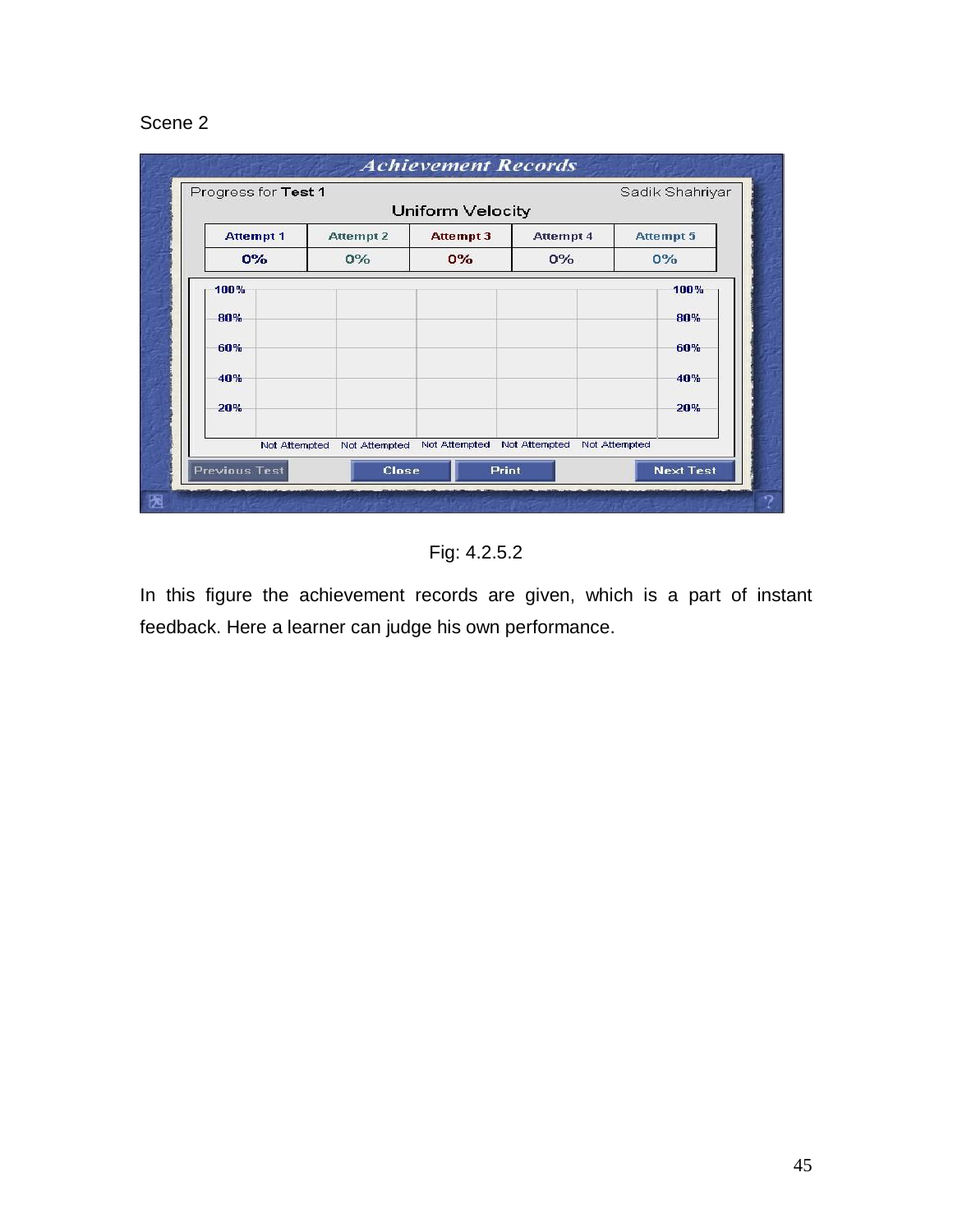#### Scene 3



Fig: 4.2.5.3

In this figure the test part is given, which is a part of instant feedback. Here a learner can test his quality and performance. After giving the test the result is instantly shown, which increase it's interactivity.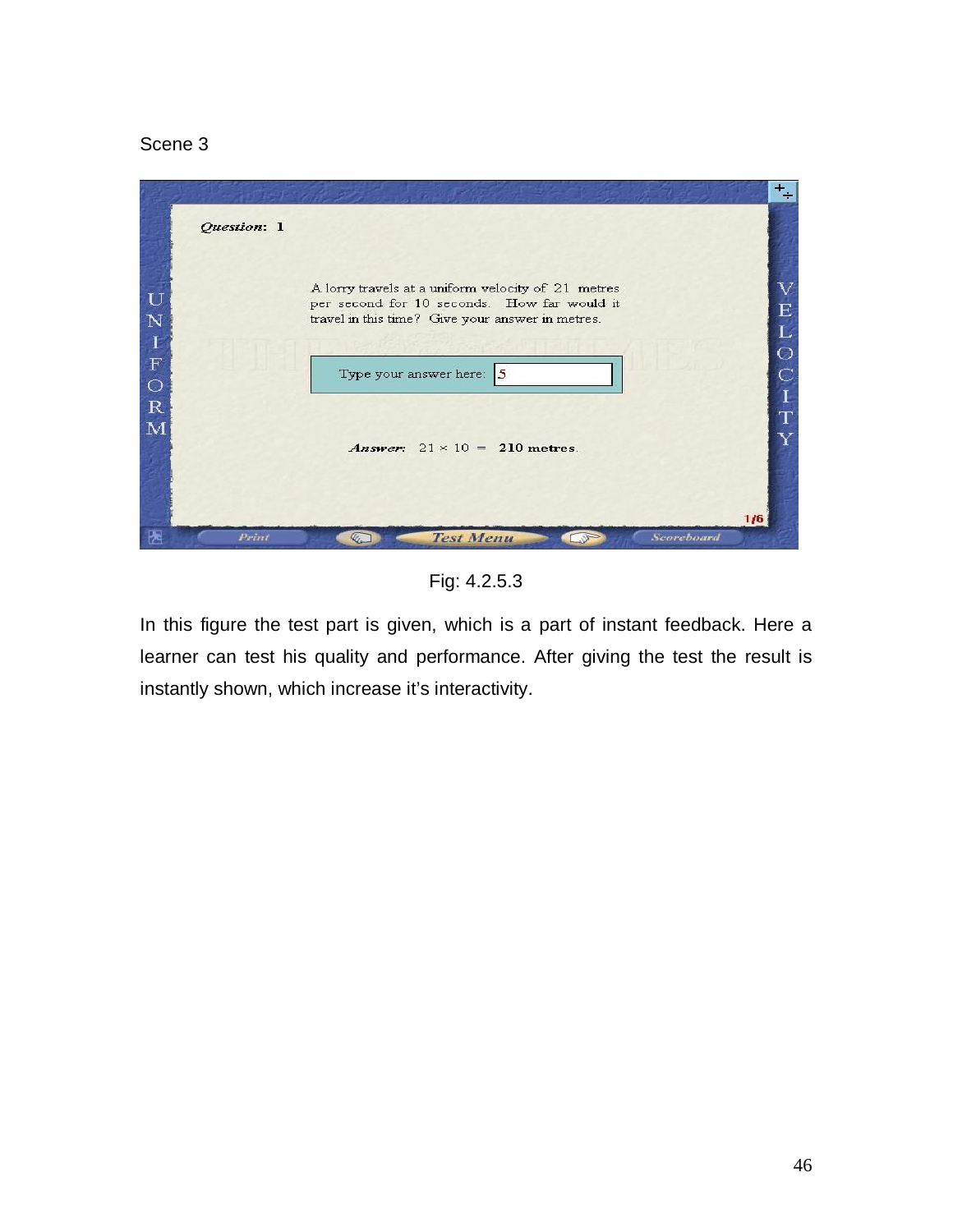Evaluation according to Bloom's Taxonomy

[Table 4.2.5.1]

| <b>Mental Skill</b><br>(Cognitive) | Always | Sometimes | <b>Never</b> |
|------------------------------------|--------|-----------|--------------|
| Knowledge                          |        |           |              |
| <b>Targeted Learners</b>           |        |           |              |
| Analytical<br>Questions            |        |           |              |

[Table 4.2.5.2]

| Psychomotor<br>(Physical skill) | Always | Sometimes | <b>Never</b> |
|---------------------------------|--------|-----------|--------------|
| Non-verbal<br>communication     |        |           |              |
| Proper sequence                 |        |           |              |
| Motivation                      |        |           |              |

[Table 4.2.5.3]

| Attitude                                                     | Always | Sometimes | <b>Never</b> |
|--------------------------------------------------------------|--------|-----------|--------------|
| Receiving &<br>Responding<br>Phenomena<br>(Instant feedback) | ✔      |           |              |
| Valuing                                                      |        |           |              |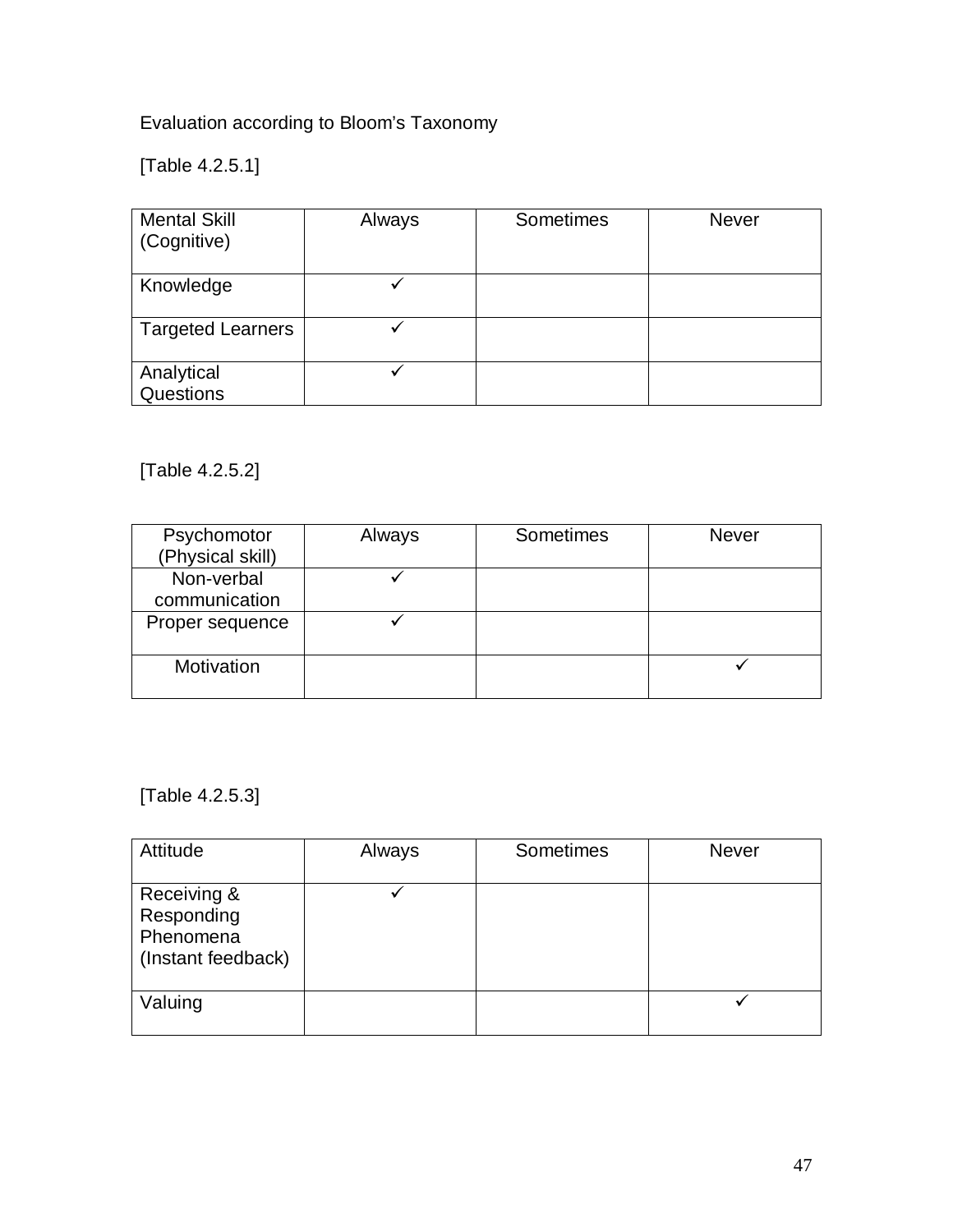#### Summary:

In table-13 the mental skill is evaluated according to Bloom's Taxonomy. In this table it is seen that this part is mostly reflected in the system. The knowledge is always tried to represent properly, defined the targeted learners that is the system is developed for 'A' level students and provided many analytical questions, which generate the interactivity between the learner and system.

In table-14 the physical skill is evaluated. In this table it is seen that there is many non-verbal communication and no motivation exists. Here it is tried to maintain the lesson sequence properly.

In table-15 in attitude part it is seen that there is excellent system for instant feedback that is receiving and responding phenomena but there is no evaluating system. So a learner cannot put importance on the topics.

#### General summary:

At last it is said that the e-learning software has a great reflection of bloom's Taxonomy. Here the interactivity is maximized and instant feedback system is very excellent.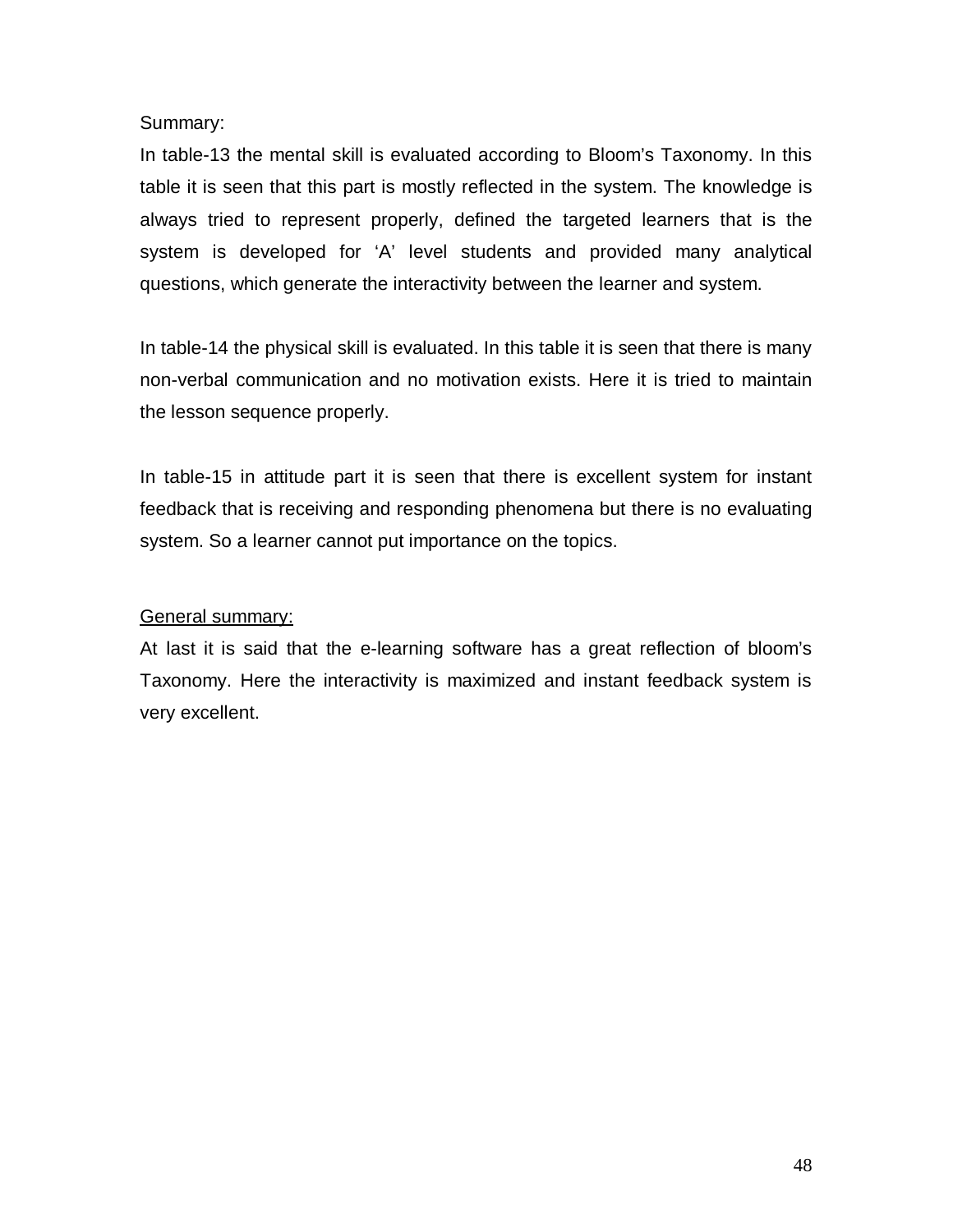# **CHAPTER 5 PROPOSED DESIGN**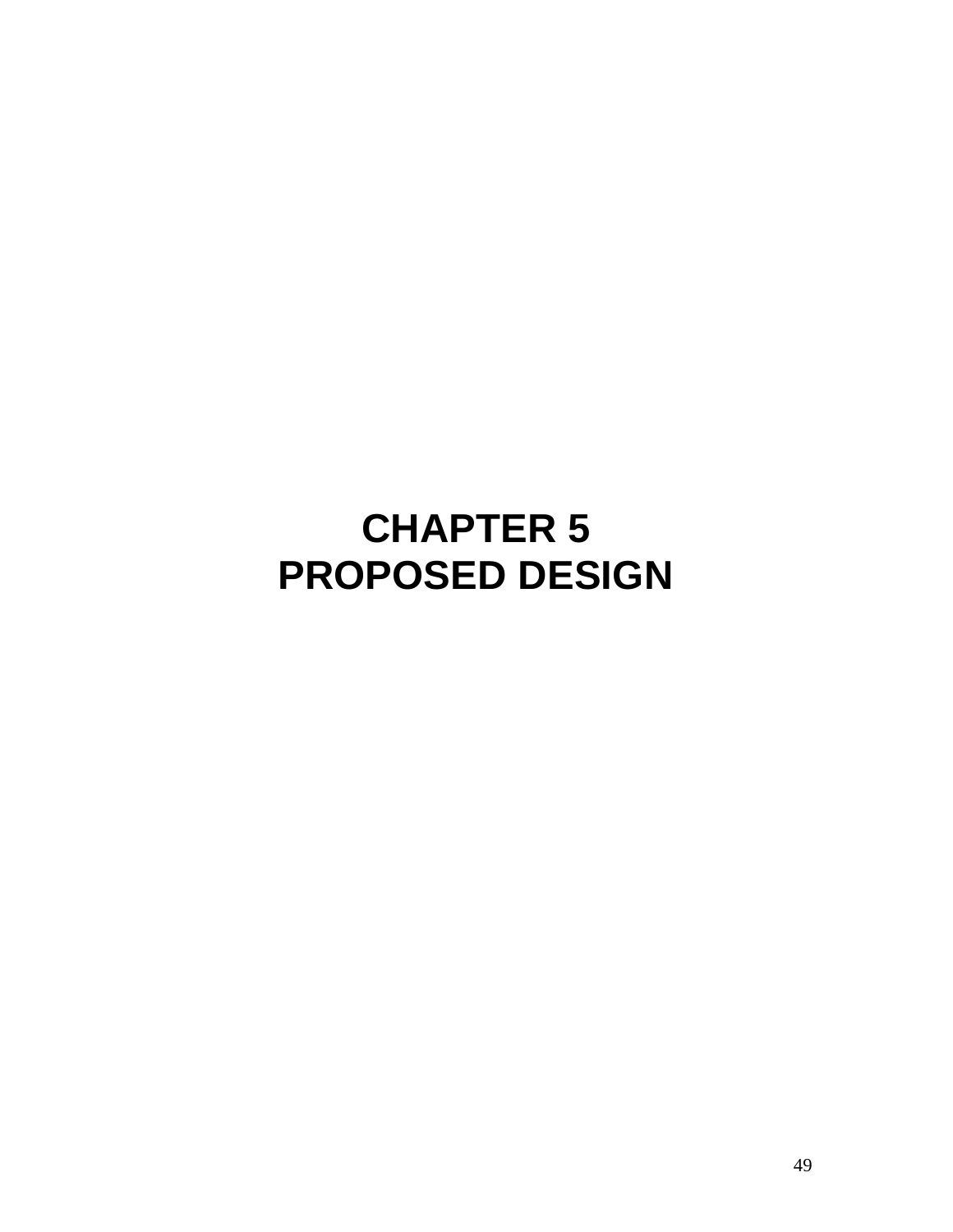#### **5.1 Design Overview**

Bloom's Taxonomy emphasized on three areas. One is "Psychomotor" which is skill. The other two are "Affective" and "Cognitive" which represents attitude and knowledge.

Guided Response, Perception and Set are three major part of psychomotor. By Guided Response a person can perform any job as the instructor demonstrated. Guided response attracts a learner to trial a task of the instructor. The software should be interactive to get response from the learner. Interactive software means, the software can perform a job in a lively manner by which the learner gets confidence and self-belief to do the particular task.

Perception is a skill, which guide some one to do motor activity. It requires nonverbal communication cues. For an example, a person knows how to throw a ball. To teach a distance learner about physical exercise, perception is more effective than comprehensive description.

Set is a sequence of steps to do something in a disciplined way. It is actually a mindset, which helps the learner to do his tasks in a systematic way. Set is an important thing for Bangladeshi distance learners. It is very important for the virtual instructor to motivate the learner. On the context of Bangladesh, set is very important.

Knowledge, Comprehension, Application, Analysis, Synthesis and Evaluation are six major areas of Cognitive.

Knowledge, which is used here as recall information, is useful for the learners to do a particular task. For any type of e-learning software, recall information is must. Suppose, for computer trouble shooting software recall information about computer components is essential. If a person doesn't know about components like hard disc, ram, processor, motherboard etc, he can't able to trouble shoot.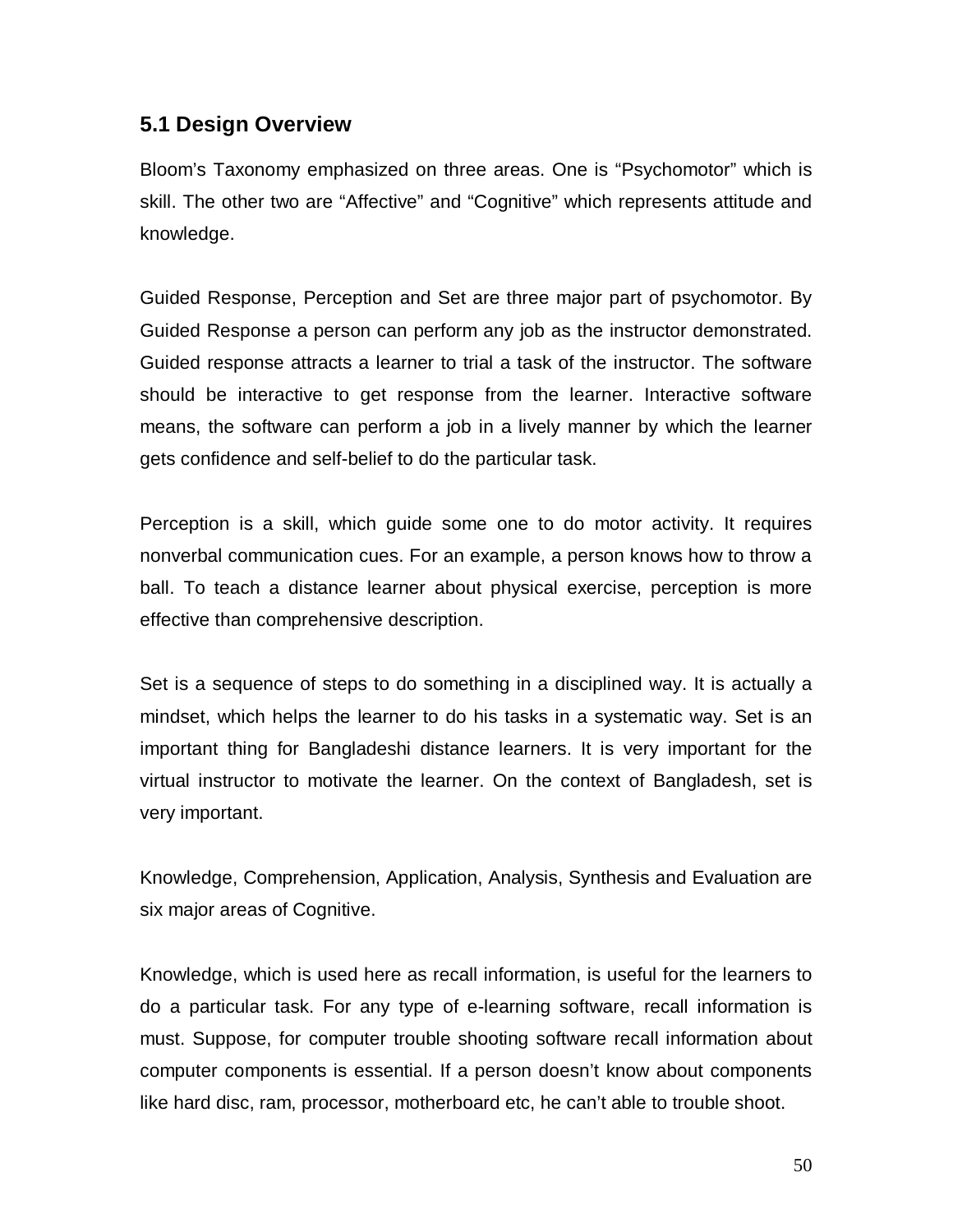Comprehension, which means understanding the problems, is essential for a learner. On the context of Bangladesh it is a very hard job. For the lack of technology and proper manpower, our people can't identify the problem properly. As an example above, the PC trouble shooting software can't be useful if it can't guide the learner to his problem. Here feedback plays a major role. The elearning system should provide some sort of feedback like FAQ, MCQ can help the learner.

Application is a use of knowledge to help a learner to develop something within his knowledge. The software has to ensure that it provides enough information to help the learner make an application. Interactive tutorial sessions and some built in project can help the learner to customize his application.

Analysis is identification of components before starting a task. In software industry when a developer develops software, he collects information from client and identifies data. For the developer point of view analysis is an important task. He has to analyze the customer demands and has to set information through that.

Synthesis is using old information build up a system, which carry some new meanings.

Evaluation is the testing of knowledge on its effectiveness. It is always necessary to have evaluation on the software to know the actual demands of the learner.

Affective works on Receiving Phenomena, Responding Phenomena and value.

Receiving Phenomena is a type of situation when a learner decides to receive knowledge or techniques from the instructor. Sometimes students hear the lecture of the instructor attentively and some times not. The developer of the software should understand the type of the client he deals with and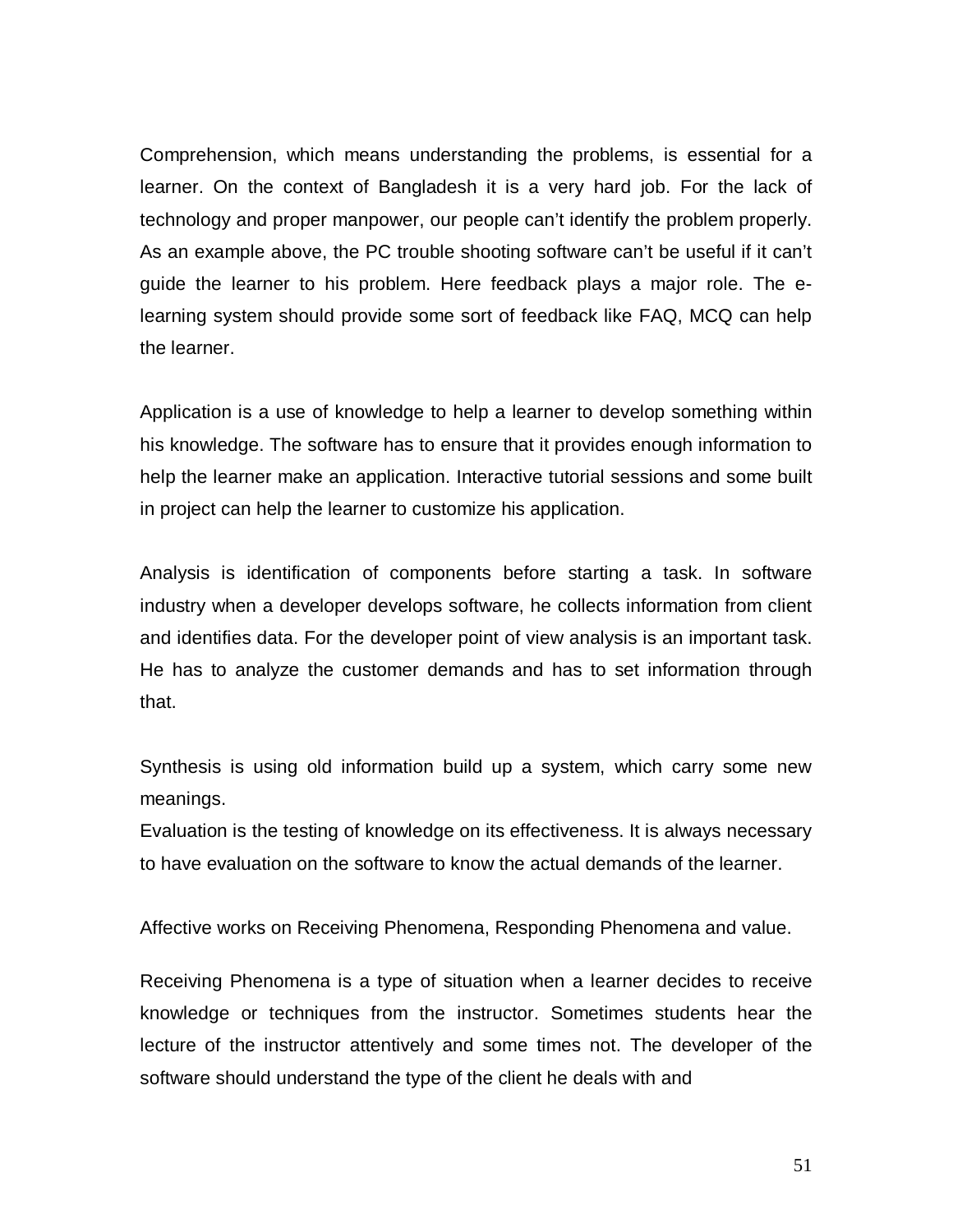Responding Phenomena is the sign from the learner by which he indicates his understandings to the instructor. It is a type of active participation.

Value is a situation where a learner evaluates a topic important or less important.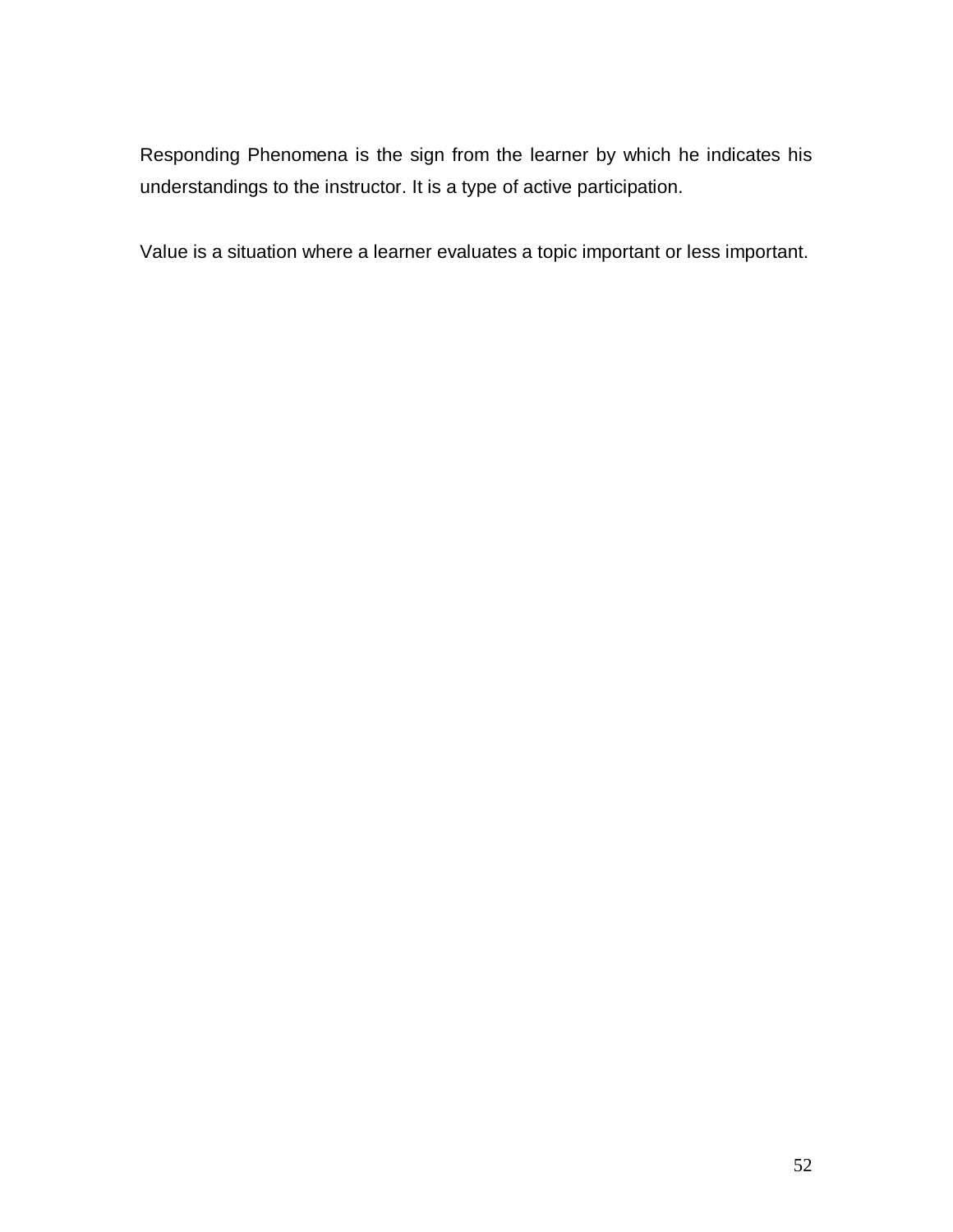# **5.2 Our Proposal**



Fig: 5.2.1

In our proposal our main theme is to develop a system where the desired system will be a combination of main topics and external topics. External reference is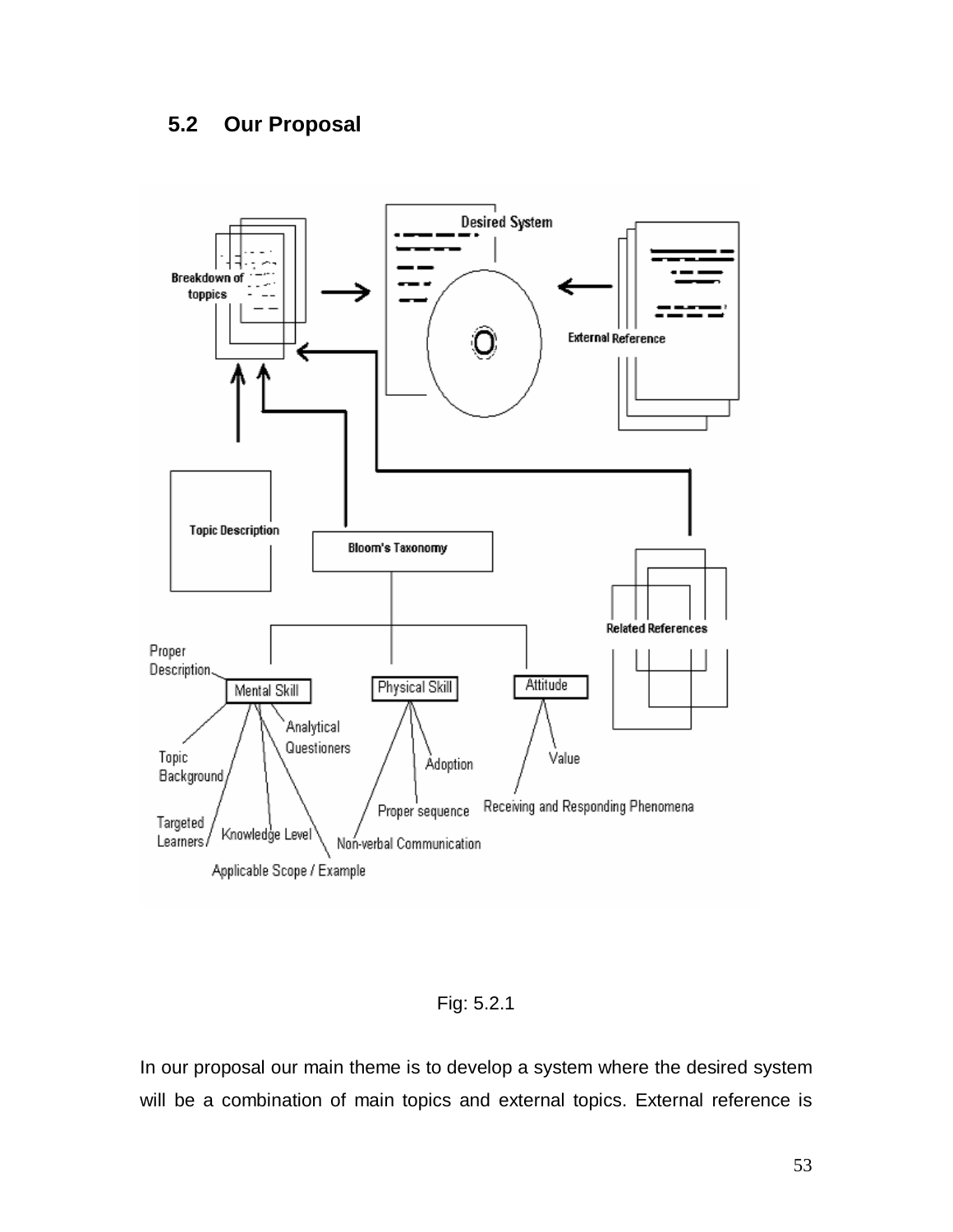those which are related to that topic but there are many differences between them. As for example when an instructor teaches the computer language like "C" then the external references may be C++ or Java. Then comes the main topics which will breakdown into topic description, representation according to Bloom's Taxonomy and related references. Here the related references are reference within the main topic. As for example we can say that when an instructor teaches about "C" language then differences between static variable and array variable may be related reference. Then comes the design according to Bloom's Taxonomy which is described bellow:

#### **Mental Skill (Strong knowledge representation):**

1. Topic background

Topic's background is very important because learners can know what is going to presentation. It makes a good interest on the topics

Ex:

Computer language "C"

How it comes, from when it was introduced, why it was designed?

2. Proper description

Every topic should represent properly and briefly. In our thesis survey we have seen that most of the software prepared with short description, which insufficient for learners.

3. Targeted learners

Most Bangladeshi software developed without learners' demand. There are different types of learners in different level like primary, secondary and higher secondary.

Ex:

The approach of design of mathematical software for primary level student should be different than secondary level students. More animation, interesting notes and interactive videos should be included for primary level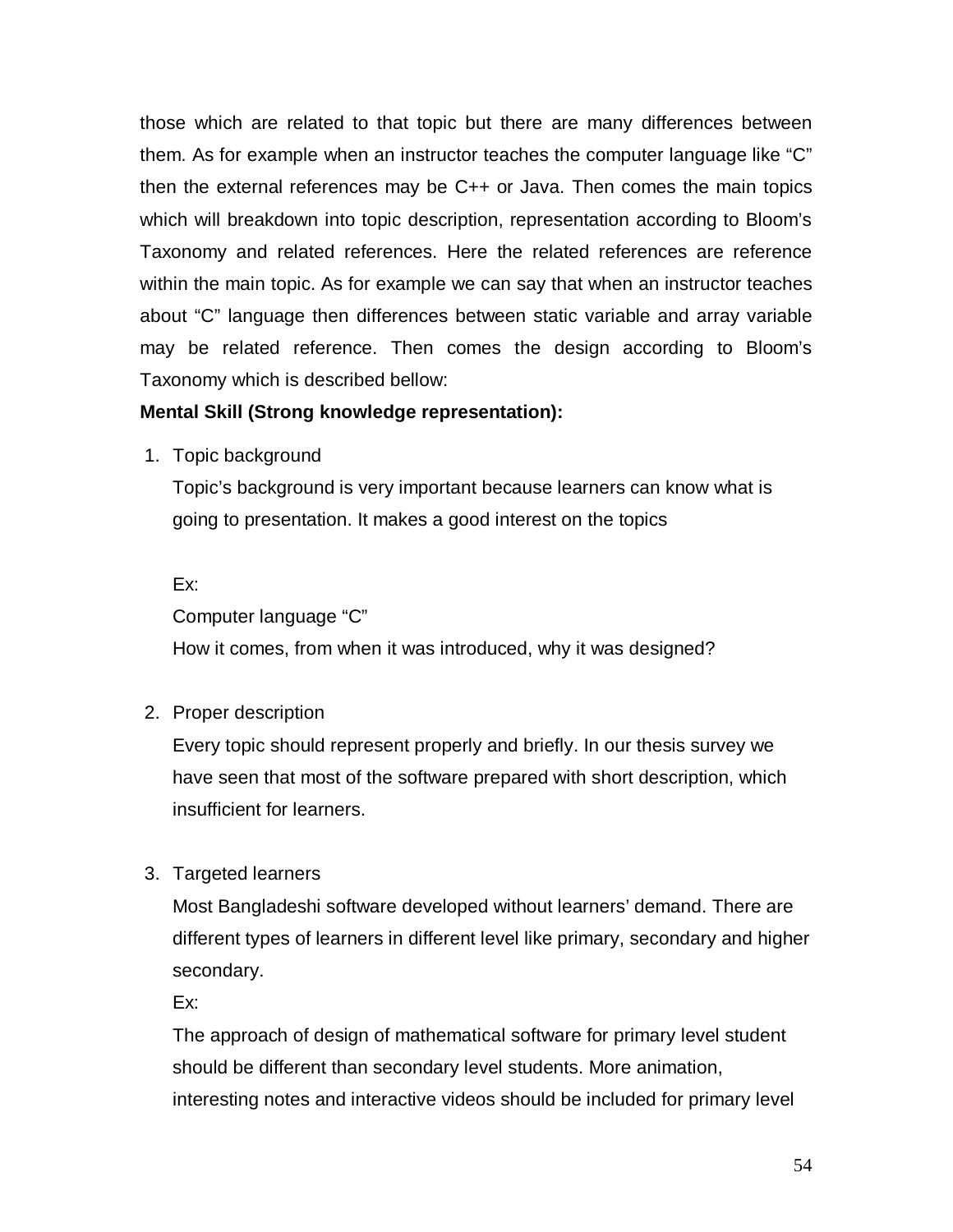#### 4. Knowledge Level:

The software can be divided into three sections:

- Primary / Beginner Level
- Secondary / Amateur Level
- Advanced / Professional Level
- 5. Applicable Scope / Example:

Suppose software that teaches how to design and develop a database. If there are some tutorials like hospital management, student management then there should be some hints on hotel management, inventory management which will help a person to develop same type of system like library management, sales management etc.

6. Analytical Questioners:

To follow the tutorial / lecture a person can build up an application on that topic.

Ex:

Suppose a tutorial of triangle drawing is given and the learner is asked to draw a rectangle.

#### **Physical Skill (Presentation):**

7. Non-verbal Communication:

It is very helpful to memorize any topic using symbolic image or character. Some times interactive animations also helpful to learn topics like Geometry, Physical Exercise etc.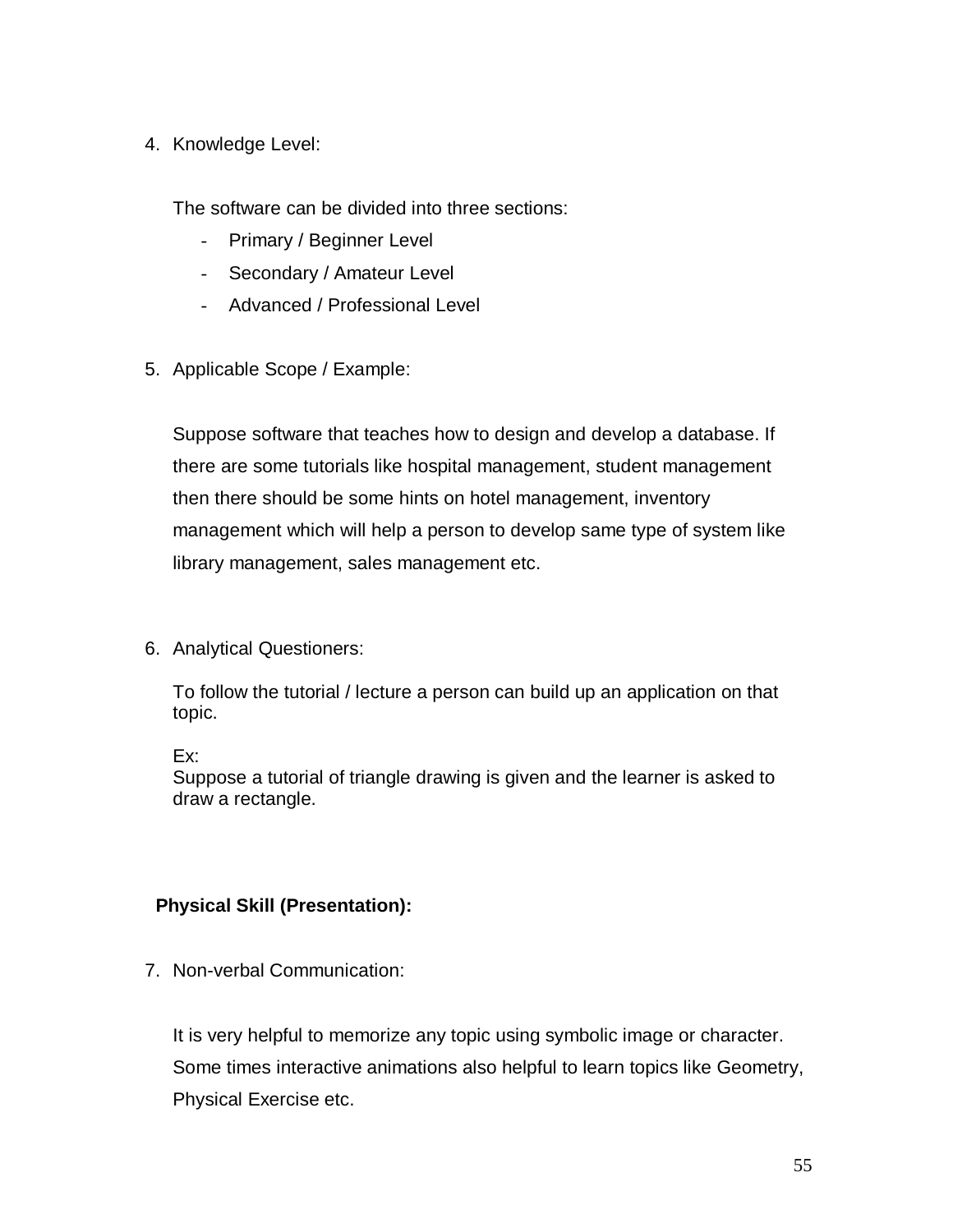#### 8. Proper sequence:

Topics that are covered in the software should be very clear and sequential. To ensure proper learning sequence for the learner there should be a mock test to judge the level of the learners.

For an example, people are very interested in flash animation in our country. When they saw some advanced, attractive, flash animation in website or in any other place, become very attentive and determine to learn animation. But most of them don't know the basic properly and try to do the advance part first. As a result they understand nothing and give up their mind to learn flash animation. So, there should be a mock test that will test the level of the learner. If a person comes and tries to access the advanced part, he will face a mock test and the result will tell him his level.

9. Adoption:

Test one's capability on different field.

Ex:

A C.S.E student can try to move in Telecom. So, there should be some Telecom questions to test the capability of the student.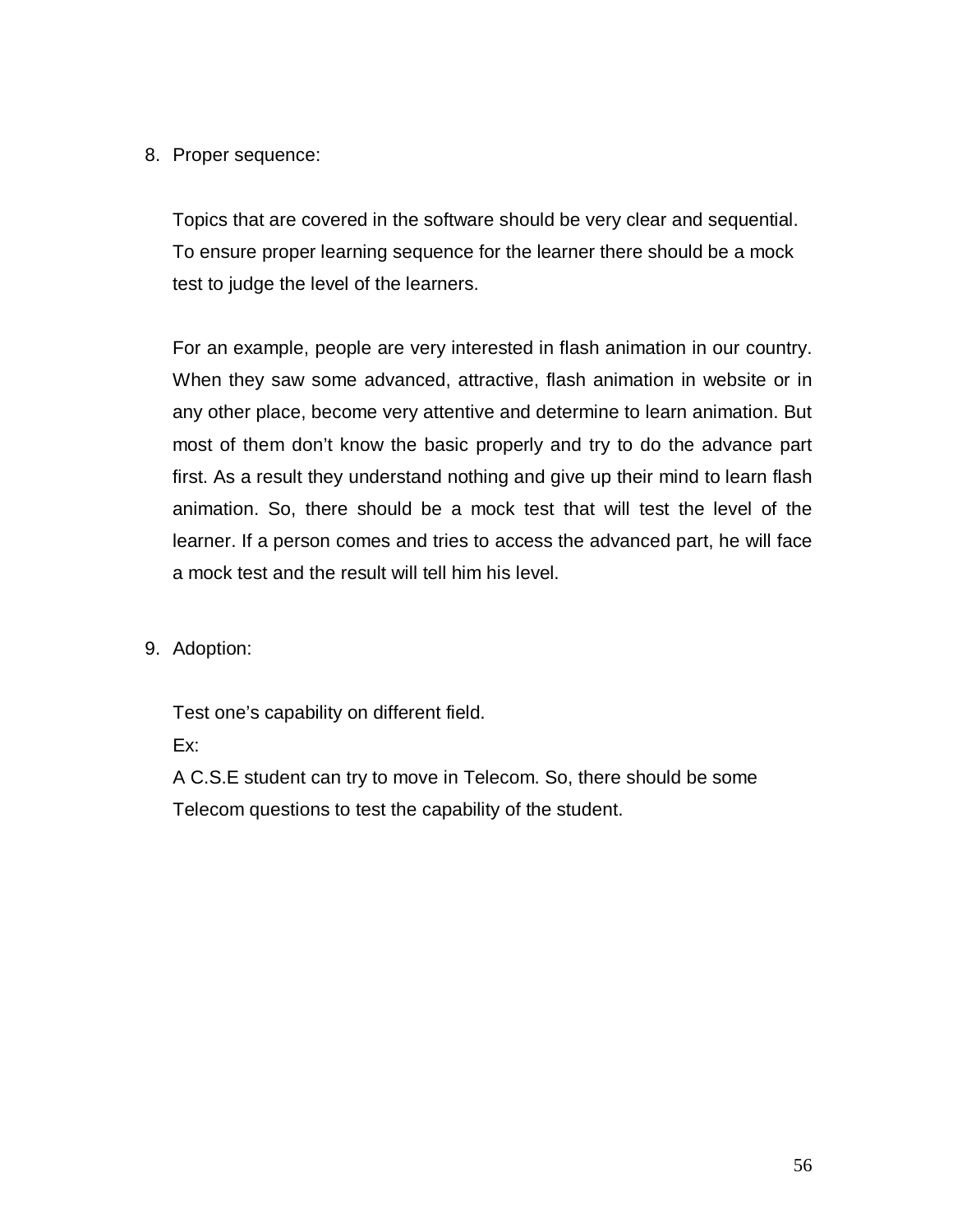#### **Attitude (Learners Mentality):**

10.Receiving and Responding Phenomena:

It is the part where the learner reacts on the topic. Here, the learners will give their feedback to the system (learning process). He can give it after the learning session or can give instant feedback.

11.Value:

 The system will create a statistical report on the topic that he has studied or learned. It will determine the importance of the topic.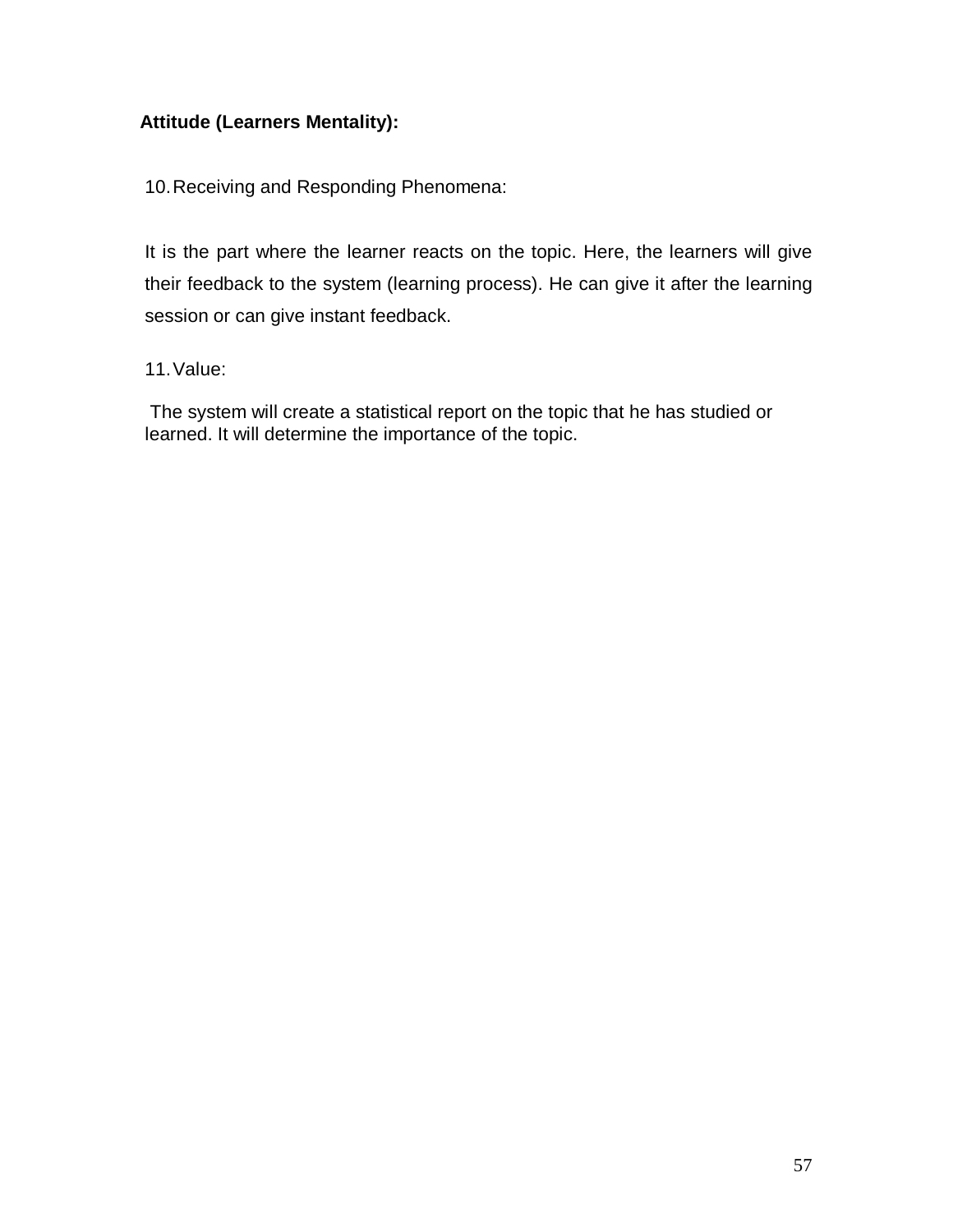# **CHAPTER 6 CONCLUSION**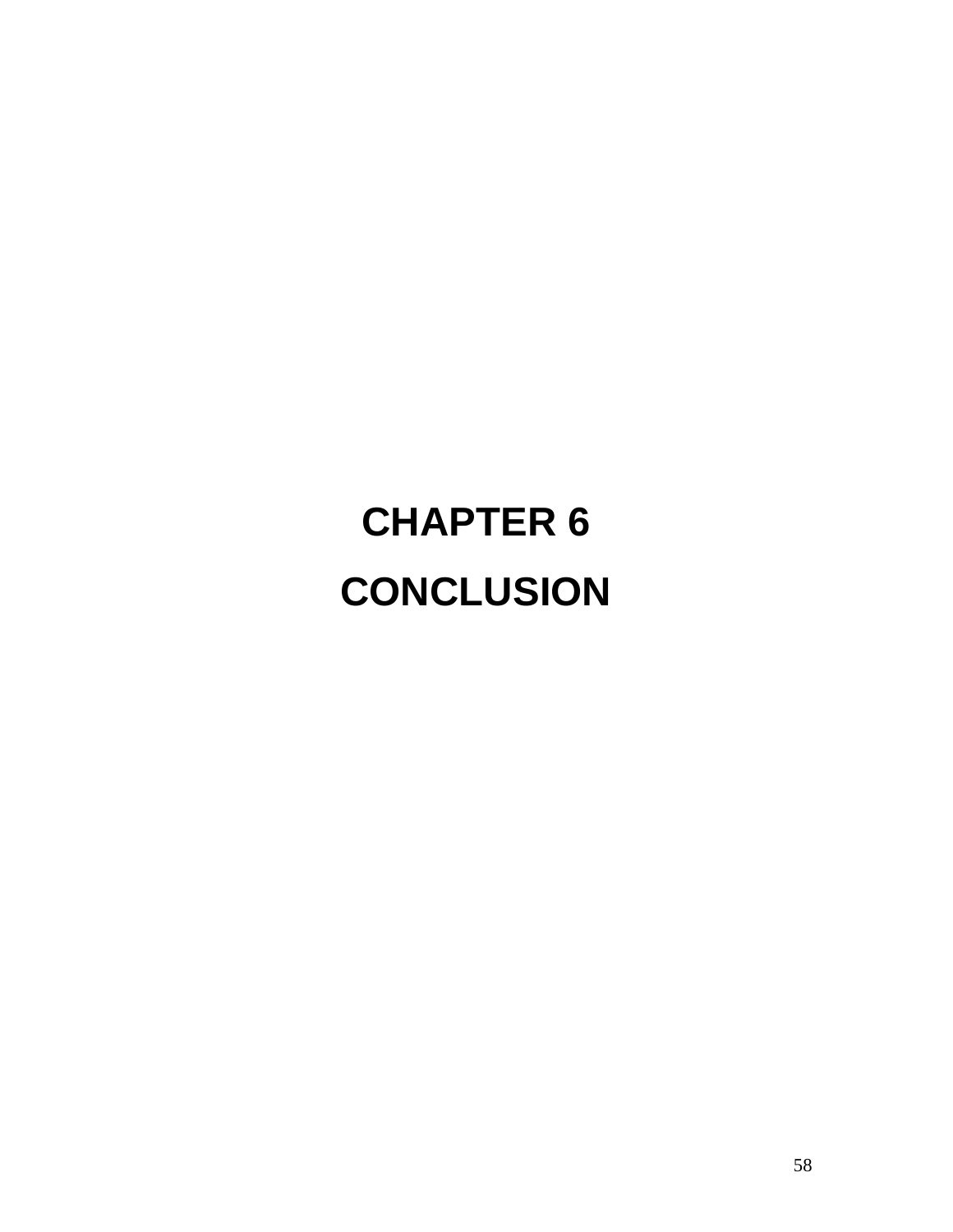# **6. CONCLUSION**

The transformation of the education sector generally, and the e- Learning sector specifically, is being driven by a number of broad economic, technological, and social trends that have accelerated in recent years. One of the key ones is the significant increase in the demand for higher education in both developed and developing countries. Bangladesh is always keen on introducing new learning media like e- Learning and working to come up with specific forward thinking mechanism.

We tried to propose an interactive system based on Blooms Taxonomy. In our generic software design we used only major parts of Bloom's taxonomy. In future we will research detailed and will try to develop a software that fully supports Bloom's Taxonomy.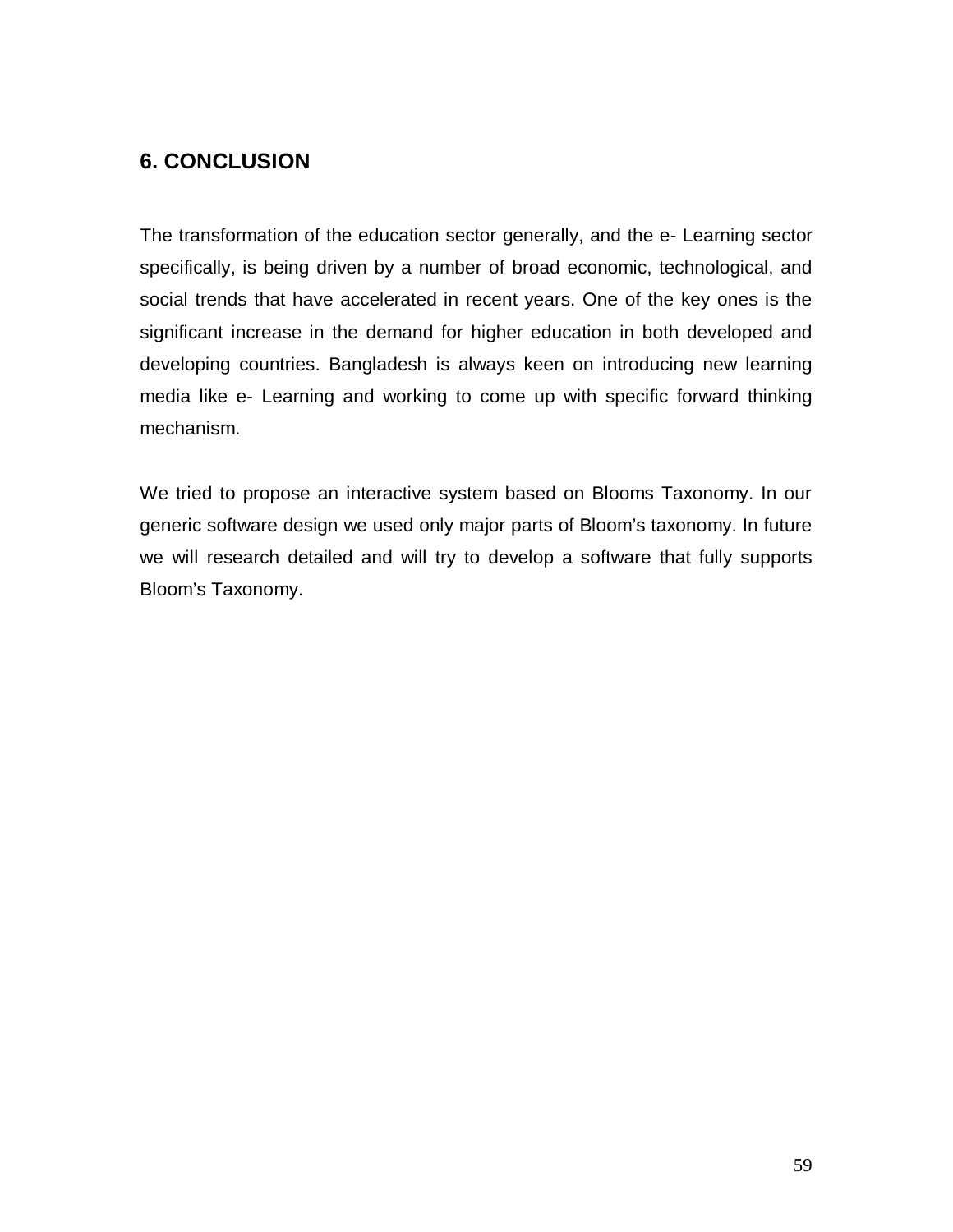# **APPENDIX A**

# **LIST OF TABLES**

| 4.2.1 Computer Hardware with Trouble Shooting |           |                                         |                                                                                                                 |                                |                                   |               |                                       |    |
|-----------------------------------------------|-----------|-----------------------------------------|-----------------------------------------------------------------------------------------------------------------|--------------------------------|-----------------------------------|---------------|---------------------------------------|----|
| Table 4.2.1.1                                 | $\ddotsc$ | $\sim$ . $\sim$                         | $\ddotsc$                                                                                                       | $\sim 100$                     |                                   | and the state | <b>Contract Contract</b>              | 29 |
| Table 4.2.1.2                                 | $\ddotsc$ | $\sim$                                  | $\ddotsc$                                                                                                       | $\ddotsc$                      | $\ddotsc$                         | $\cdots$      | $\sim$ $\sim$ $\sim$                  | 29 |
| Table 4.2.1.3                                 | $\cdots$  | $\sim$ 100 $\mu$                        | $\ddotsc$                                                                                                       | $\sim$ $\sim$ $\sim$           | $\sim$ $\sim$ $\sim$ $\sim$       | $\cdots$      | $\ddotsc$                             | 30 |
| 4.2.2 Bangla Typing Tutor                     |           |                                         |                                                                                                                 |                                |                                   |               |                                       |    |
| Table 4.2.2.1                                 | $\ddotsc$ |                                         | and the same of the same of the same of the                                                                     |                                |                                   |               | <b>Contract Contract</b>              | 33 |
| Table 4.2.2.2                                 | $\ddotsc$ | $\sim$ $\sim$ $\sim$                    | $\sim$ . $\sim$                                                                                                 | <b><i>Committee States</i></b> | $\sim$ $\sim$ $\sim$              |               | <b><i>Print</i></b> 2007 <b>Print</b> | 33 |
| Table 4.2.2.3                                 | $\ddotsc$ | $\sim 100$ and $\sim 100$               | $\sim$ $\sim$ $\sim$ $\sim$                                                                                     | <b><i>Committee States</i></b> | <b>Contract Contract</b>          | $\ddotsc$     | <b>Contract Contract</b>              | 34 |
| 4.2.3 Mathematics for S.S.C                   |           |                                         |                                                                                                                 |                                |                                   |               |                                       |    |
| Table 4.2.3.1                                 | $\ddotsc$ | $\ddotsc$                               | $\sim$ 100 $\sim$ 100 $\sim$                                                                                    | $\ldots$                       | and the con-                      | $\cdots$      | $\sim 100$ and $\sim 100$             | 37 |
| Table 4.2.3.2                                 | $\ddotsc$ | $\ddotsc$                               | $\cdots$                                                                                                        | $\cdots$                       | $\ddotsc$                         | $\cdots$      | $\ddotsc$                             | 37 |
| Table 4.2.3.3                                 | $\ddotsc$ | $\ddotsc$                               | $\ddotsc$                                                                                                       | $\cdots$                       | $\ddotsc$                         | $\cdots$      | $\ddotsc$                             | 38 |
| 4.2.4 English Grammar                         |           |                                         |                                                                                                                 |                                |                                   |               |                                       |    |
| Table 4.2.4.1                                 | $\ddotsc$ |                                         | the company of the company of the company of the                                                                |                                |                                   |               | $\sim 10^{11}$ and $\sim 10^{11}$     | 42 |
| Table 4.2.4.2                                 | $\ddotsc$ | $\sim$ 100 $\sim$                       | $\mathbf{1}$                                                                                                    | $\sim$ $\sim$ $\sim$ $\sim$    | $\sim 100$                        |               |                                       | 42 |
| Table 4.2.4.3                                 | $\ddotsc$ | and the state of the state of the state |                                                                                                                 | $\sim$ $\sim$ $\sim$           | <b>Contract Contract Contract</b> | $\cdots$      | $\ddotsc$                             | 43 |
| 4.2.4 GCSE Physics                            |           |                                         |                                                                                                                 |                                |                                   |               |                                       |    |
| Table 4.2.5.1                                 | $\ddotsc$ |                                         | $\cdots$                                                                                                        |                                |                                   |               | $\sim$                                | 48 |
| Table 4.2.5.2                                 | $\ddotsc$ | $\sim$                                  | $\ddotsc$                                                                                                       | $\cdots$                       | $\ddotsc$                         | $\ddotsc$     | $\ddotsc$                             | 48 |
| Table 4.2.5.3                                 |           |                                         | the contract of the contract of the contract of the contract of the contract of the contract of the contract of |                                |                                   |               |                                       | 48 |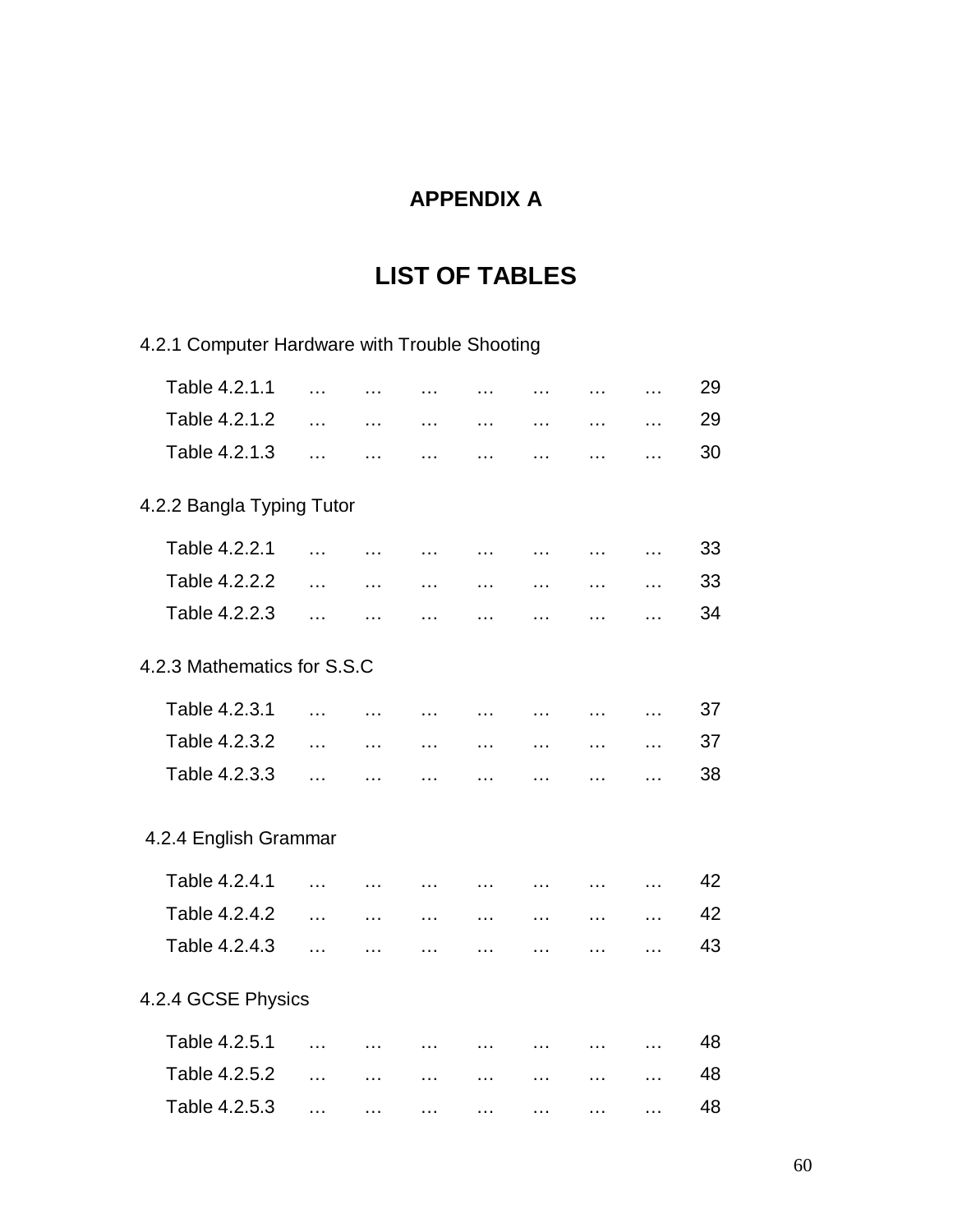# **APPENDIX-B**

# **LIST OF FIGURES**

4.2.1 Computer Hardware with Trouble Shooting

| Fig. 4.2.1.1                | $\ddotsc$                                             | <b>Contractor</b>           | <b>Contract Contract</b>                     |                             | <b>Contractor</b>           | $\cdots$                | $\cdots$                              | 26 |
|-----------------------------|-------------------------------------------------------|-----------------------------|----------------------------------------------|-----------------------------|-----------------------------|-------------------------|---------------------------------------|----|
| Fig. 4.2.1.2                | $\ddotsc$                                             | $\sim$ $\sim$ $\sim$ $\sim$ | $\sim$ $\sim$                                | <b>Contract Contract</b>    | $\sim$ $\sim$               |                         | and the state                         | 27 |
| Fig. 4.2.1.3                | $\ddotsc$                                             | $\sim$ $\sim$ $\sim$        | المتوارث المتوارث المتوارث المتوارث المتوارث |                             |                             |                         |                                       | 28 |
| 4.2.2 Bangla Typing Tutor   |                                                       |                             |                                              |                             |                             |                         |                                       |    |
| Fig. 4.2.2.1                | $\sim$ 100 $\sim$                                     | $\sim$ $\sim$ $\sim$        | <b><i>Committee States</i></b>               | $\sim$ $\sim$ $\sim$        |                             |                         |                                       | 32 |
| 4.2.3 Mathematics for S.S.C |                                                       |                             |                                              |                             |                             |                         |                                       |    |
| Fig. 4.2.3.1                | فتناه المتناول فتناه المتناول فتناه المتناول فتناولها |                             |                                              |                             |                             |                         |                                       | 35 |
| Fig. 4.2.3.2                | $\ddotsc$                                             | $\sim$ 100 $\sim$           | $\ddotsc$                                    |                             |                             |                         | $\ldots$                              | 36 |
| 4.2.4 English Grammar       |                                                       |                             |                                              |                             |                             |                         |                                       |    |
| Fig. 4.2.4.1                | $\sim$                                                | $\sim$ $\sim$ $\sim$ $\sim$ | فتتراث وتتبارى والتباري وتتراث والمتعارض     |                             |                             |                         |                                       | 39 |
| Fig. 4.2.4.2                | $\sim$ 100                                            | $\sim$ $\sim$ $\sim$ $\sim$ | $\sim$ $\sim$ $\sim$                         | $\sim$ $\sim$ $\sim$ $\sim$ | $\sim$ $\sim$ $\sim$ $\sim$ | $\cdots$                | <b>Contractor</b>                     | 40 |
| Fig. 4.2.4.3                | $\ddotsc$                                             | $\sim$                      | $\ddotsc$                                    | $\cdots$                    | $\ddotsc$                   | $\cdots$                | $\ldots$                              | 41 |
| 4.2.4 GCSE Physics          |                                                       |                             |                                              |                             |                             |                         |                                       |    |
| Fig. 4.2.5.1                | $\sim 100$                                            | $\sim 100$ and              | and the contract of the contract of the      |                             |                             | and the state           |                                       | 45 |
| Fig. 4.2.5.2                | $\ddotsc$                                             | $\sim$                      | $\ldots$                                     | $\sim$ 100 $\mu$            | $\sim$                      |                         | <b><i>Print</i></b> 2007 <b>Print</b> | 46 |
| Fig. 4.2.5.3                | $\ddotsc$                                             | $\sim$ $\sim$ $\sim$        | $\ldots$                                     | $\sim 100$ and $\sim 100$   | $\sim 100$                  | $\cdots$                | $\sim$ $\sim$ $\sim$ $\sim$           | 47 |
| 5.2.1 Proposed Design       |                                                       | $\ddotsc$                   | $\ldots$                                     | <b>Contractor</b>           | <b>Contractor</b>           | <b>Address Contract</b> | $\ddotsc$                             | 54 |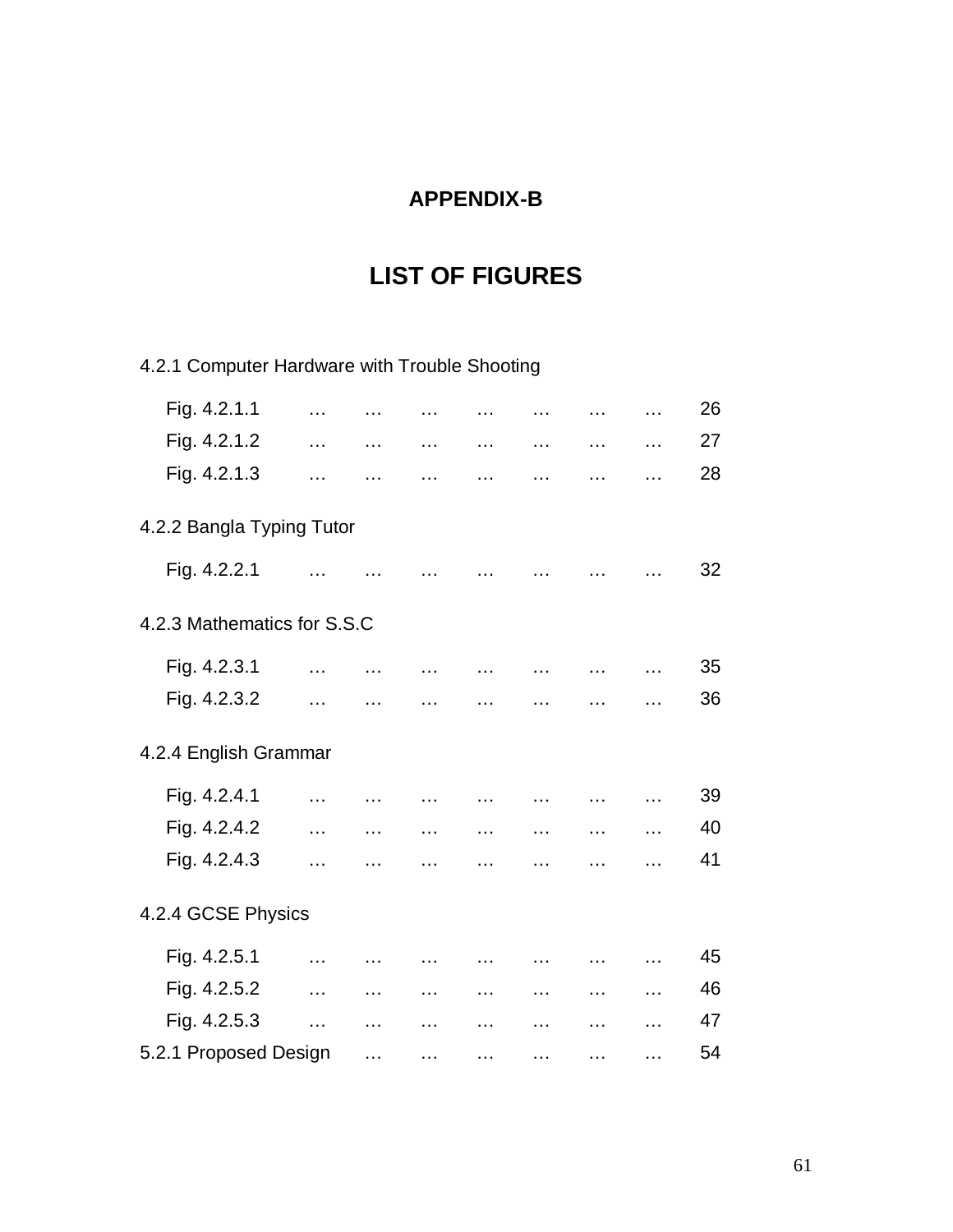# **REFERENCE**

- 1. Tofazzal Islam , Abu Sadeque Md. Selim (2006), "Current Status and Prospects for E-learning in the Promotion of Distance Education in Bangladesh", The Turkish Online Journal of Distance Education
- 2. Peter Ludik (2006), "Methodology and Technological opportunity in biding and induction of Virtual Learning Environments", Eotvas Lorand University, Germany
- 3. Dr. James Z. Li (2000), "White Paper: e-Learning and Knowledge System Design", Leading way Corporation
- 4. A. Kohlhase and M. Reichel (2006), "Embodied, Constructionist Learning: Social Tagging and Folk- sonomies in E – Learning Environments", Current Development in Technology assisted Education
- 5. Md. Shahid Uddin Akbar (2005), "e Learning in Developing Countries: Challenges and Opportunities Bangladesh Perspective", Social International Conference of Knowledge based Society, Bangkok, Thailand
- 6. en.wickepedia.com/education
- 7. en.wickepedia.com/e-Learning
- 8. en.wickepedia.com/onlineforum
- 9. www.digitallearning.in/articles/articlesdetails.asp?articleid=1131